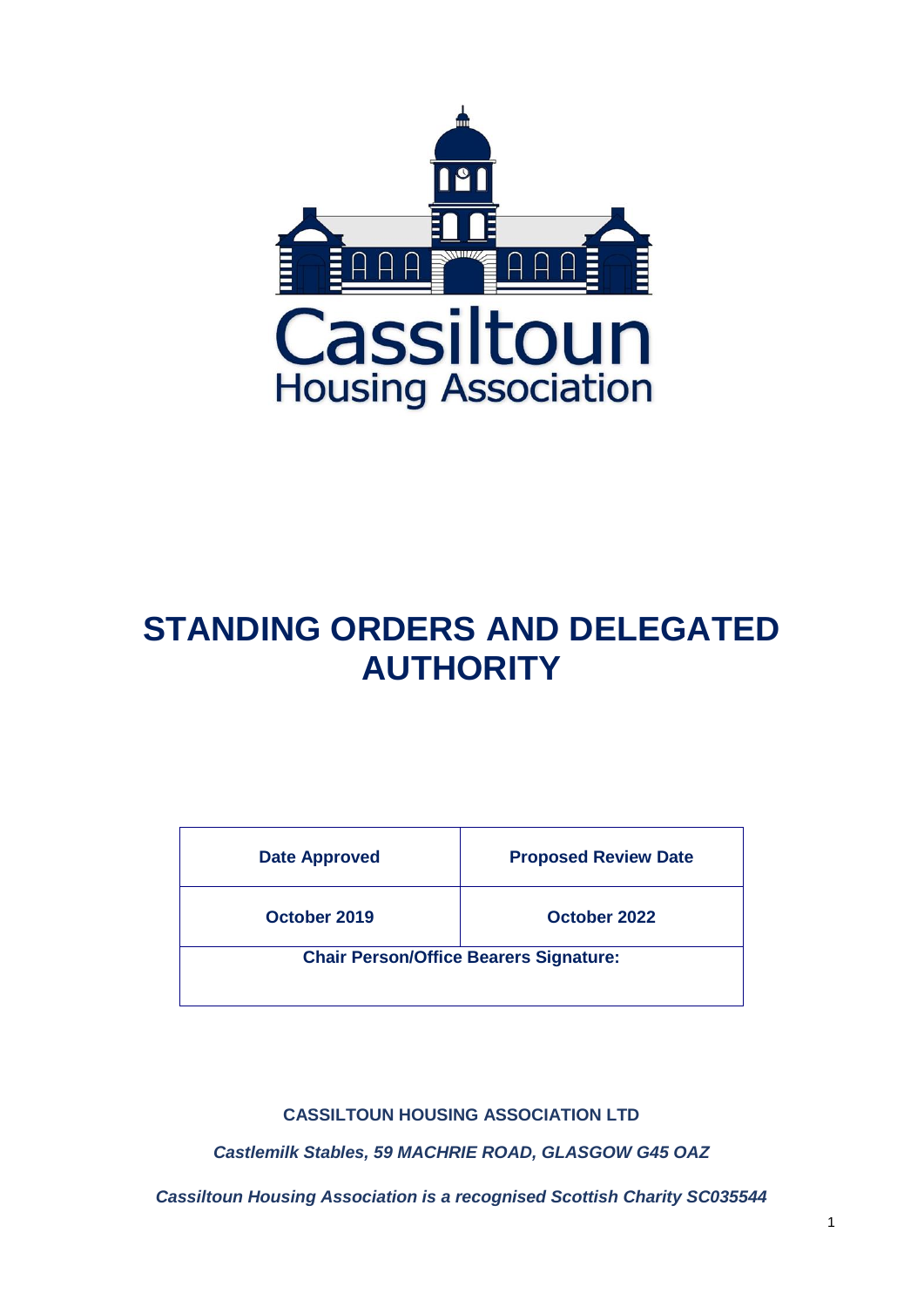# **STANDING ORDERS OF CASSILTOUN HOUSING ASSOCIATION**

The Standing Orders set out the procedures for managing the business of the Cassiltoun Group, its Board of Managements and its sub committees. They also contain the Scheme of Delegated Authority, which describes who is responsible for making different types of decisions and the financial limits that the Board of Management has set for different types of commitment and expenditure.

|                | <b>Contents</b>                                                                               |           |  |  |  |  |  |  |
|----------------|-----------------------------------------------------------------------------------------------|-----------|--|--|--|--|--|--|
| <b>Section</b> |                                                                                               |           |  |  |  |  |  |  |
| 1              | Purpose                                                                                       | 3         |  |  |  |  |  |  |
| $\overline{2}$ | <b>Group Structure</b>                                                                        | $4 - 6$   |  |  |  |  |  |  |
| 3              | The role and remit of the Board of Management                                                 |           |  |  |  |  |  |  |
| 4              | Sub committees                                                                                |           |  |  |  |  |  |  |
| 5              | Membership of the Board of Management and sub committees                                      |           |  |  |  |  |  |  |
| 6              | Delegation to Sub Committees and Senior Staff                                                 |           |  |  |  |  |  |  |
| $\overline{7}$ | Arrangements for calling Board/Sub committee meetings                                         | 12        |  |  |  |  |  |  |
| 8              | Proceedings at Board meetings                                                                 | $13 - 14$ |  |  |  |  |  |  |
|                | Quorum requirements                                                                           |           |  |  |  |  |  |  |
|                | Attendance by staff members                                                                   |           |  |  |  |  |  |  |
|                | Voting and decisions                                                                          |           |  |  |  |  |  |  |
|                | Adjournment of meetings                                                                       |           |  |  |  |  |  |  |
|                | Time management of meetings                                                                   |           |  |  |  |  |  |  |
|                | Any other competent business                                                                  |           |  |  |  |  |  |  |
|                | Conduct of members at Board meetings                                                          |           |  |  |  |  |  |  |
|                | Business conducted under closed session                                                       |           |  |  |  |  |  |  |
|                | Admission of members of the public to meetings                                                |           |  |  |  |  |  |  |
| 9              | Minutes of Board meetings                                                                     | 15        |  |  |  |  |  |  |
| 10             | The role and remit of the Association's office bearers                                        | $16 - 18$ |  |  |  |  |  |  |
|                | Confidentiality<br>$\bullet$                                                                  |           |  |  |  |  |  |  |
|                | Emergency business and decisions<br>$\bullet$                                                 |           |  |  |  |  |  |  |
|                | Execution of documents and use of the Seal<br>$\bullet$                                       |           |  |  |  |  |  |  |
|                | Arrangements for revising the Standing Orders<br>$\bullet$                                    |           |  |  |  |  |  |  |
| Appendix       |                                                                                               |           |  |  |  |  |  |  |
|                |                                                                                               | 19-34     |  |  |  |  |  |  |
| A              | Remits for Operations, Group Audit & Risk, Regeneration and<br><b>Staffing Sub Committees</b> |           |  |  |  |  |  |  |
| B              | Scheme of Delegated Authority                                                                 |           |  |  |  |  |  |  |
| $\mathbf C$    | Financial limits for the Scheme of Delegated Authority                                        | 49-51     |  |  |  |  |  |  |
| D              | <b>Chairperson Role Description</b>                                                           | 52-54     |  |  |  |  |  |  |

#### **1. Purpose**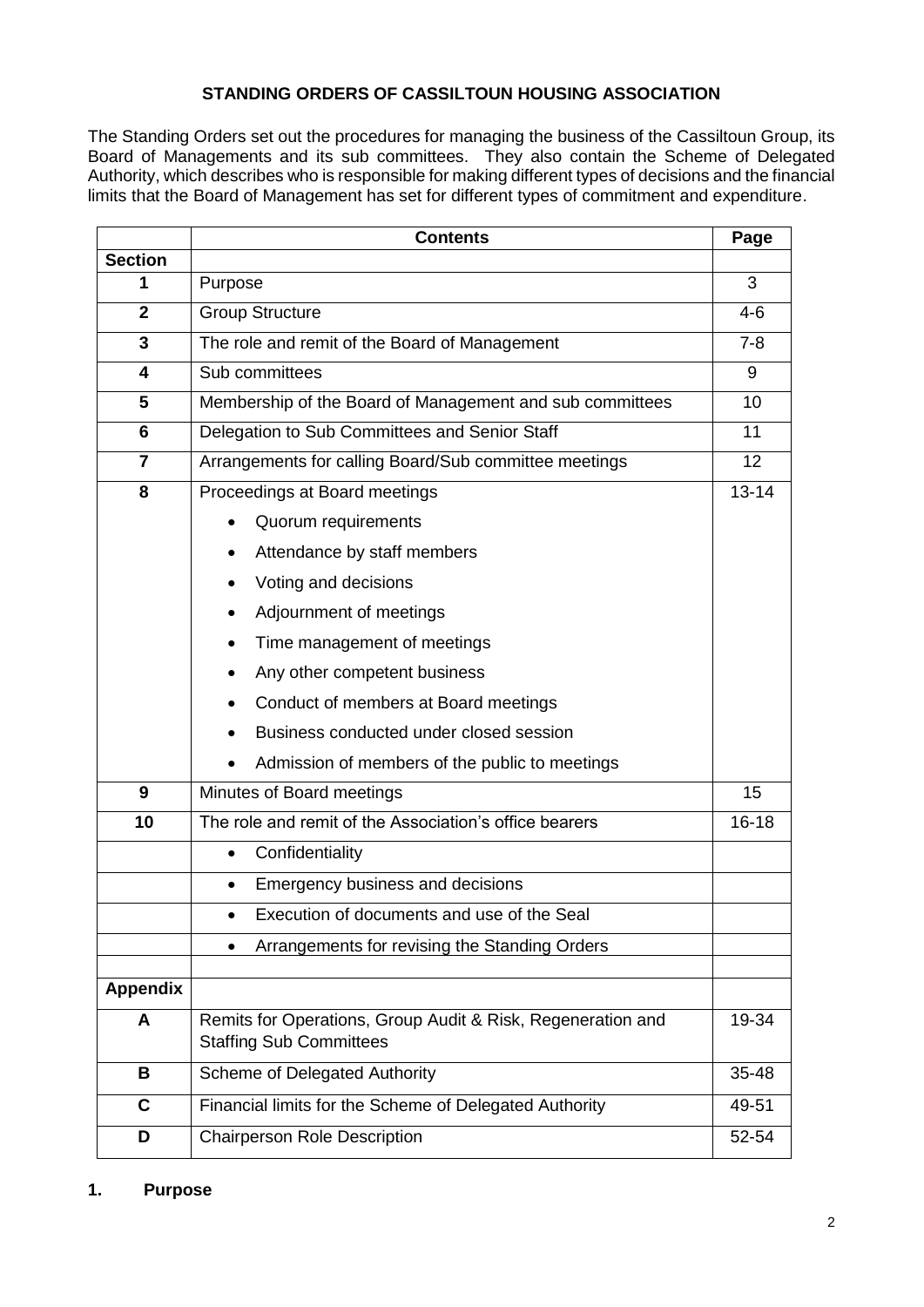- **1.1** These Standing Orders describe the roles, responsibilities and powers of the organisations, sub-committees and individuals that make up the governance framework for the Cassiltoun Group.
- **1.2** They take account of the Rules of Cassiltoun Housing Association (CHA), the Memorandum and Articles of Association of Cassiltoun Trust (CT) and Memorandum and Articles of Association of Cassiltoun Stables Nursery (CSN) and relevant legislation and regulatory requirements. In the event of a conflict being identified between the terms of the Standing Orders and the Rules of CHA, the Rules shall prevail.
- **1.3** They also provide a framework for the conduct of meetings, delegation of authority and reporting arrangements (including financial regulations) for CHA to ensure that it is well governed and operates its business in an orderly and efficient way. They apply to all meetings of the CHA Board of Management and its sub-committees.
- **1.4** Section 2 of these Standing Orders describes arrangements operating between CHA, Cassiltoun Trust and Cassiltoun Stables Nursery and those that apply across the Cassiltoun Group. Cassiltoun Trust and Cassiltoun Stables Nursery are permitted to create its own Standing Orders (with the prior consent of the CHA's Board of Management) but they must comply and be consistent with the requirements of Section 2.
- **1.5** These Standing Orders were approved 23rd October 2019 and will be reviewed at least every three years and cannot be amended without the approval of CHA's Board of Management.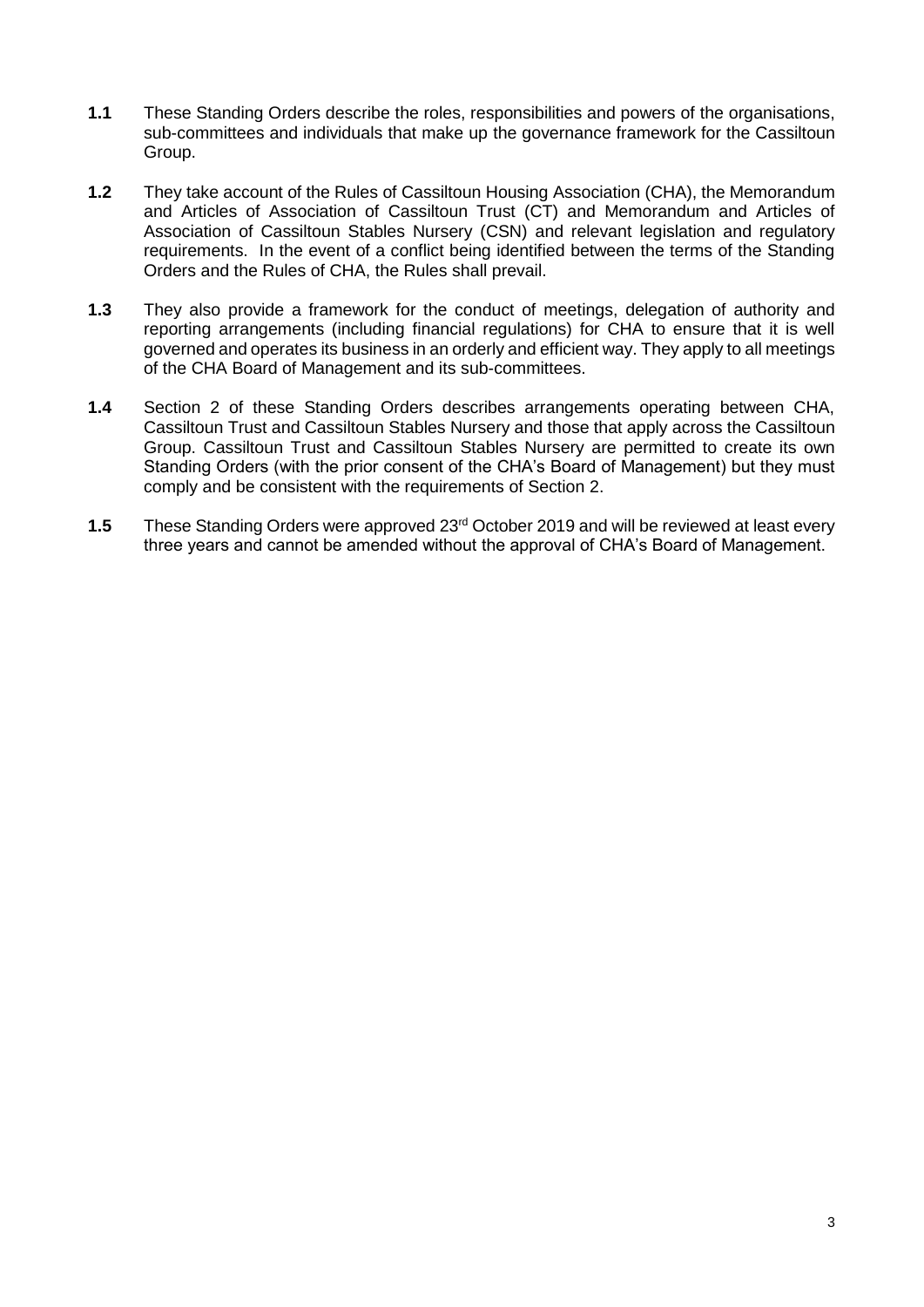# **2. Group Structure**

Cassiltoun Trust and Cassiltoun Stables Nursery are wholly owned subsidiaries of Cassiltoun Housing Association. CHA is the parent organisation, having a controlling interest in both subsidiaries.

CHA has taken account of the Scottish Housing Regulator's (SHR's) regulatory guidance on group structures in framing its inter-group legal and financial arrangements. Both group members aim to meet the regulatory expectations and requirements of SHR.

#### **2.1 Independence Agreements**

CHA as group parent is responsible for maintaining overall control of its subsidiaries, and establishing the framework within which the subsidiaries are to operate. The subsidiaries are responsible for managing its day to day operational business. The relationship between the parent and the subsidiaries are set out in an Independence Agreement. The Independence Agreement will be reviewed as and when required.

Key responsibilities of the parent (CHA) under the Independence Agreements are:

- To approve the subsidiary's annual budgets and business plans
- Regular review of group governance arrangements
- Monitoring compliance with the provisions of the Independence Agreement, and in the event of non-compliance, taking appropriate action.

Key responsibilities of the subsidiaries are:

- Taking such actions as are necessary to ensure that its business objectives are furthered
- Running all operational, management and day to day aspects of its business
- Reporting to the parent Board of Management as required
- Taking action on internal and external audit findings.

The parent (CHA) has the right, under the Independence Agreement, to confirm or reject the appointment of any subsidiary governing body member, or to remove any person from that governing body, but will only exercise this latter right where it is satisfied that the circumstances require it, as set out within the terms of the Independence Agreement.

#### **2.2 Policies and procedures**

It is the responsibility of the CHA's Board of Management to determine which policies and procedures will apply to both CHA and its subsidiaries (the group policies), and the frequency with which they are to be reviewed. A list of these policies, and their agreed review cycles, is set out in the Policy Register. The governing bodies of Cassiltoun Stables Nursery and Cassiltoun Trust will always be consulted about the introduction of any new group policies, or the review of existing policies, and will be held accountable for the compliance all agreed group policies.

Cassiltoun Trust and Cassiltoun Stables Nursery's governing bodies are entitled to agree their own operational policies, consistent with the sound operation and good governance of the organisation, subject to the prior approval of the Board of Management.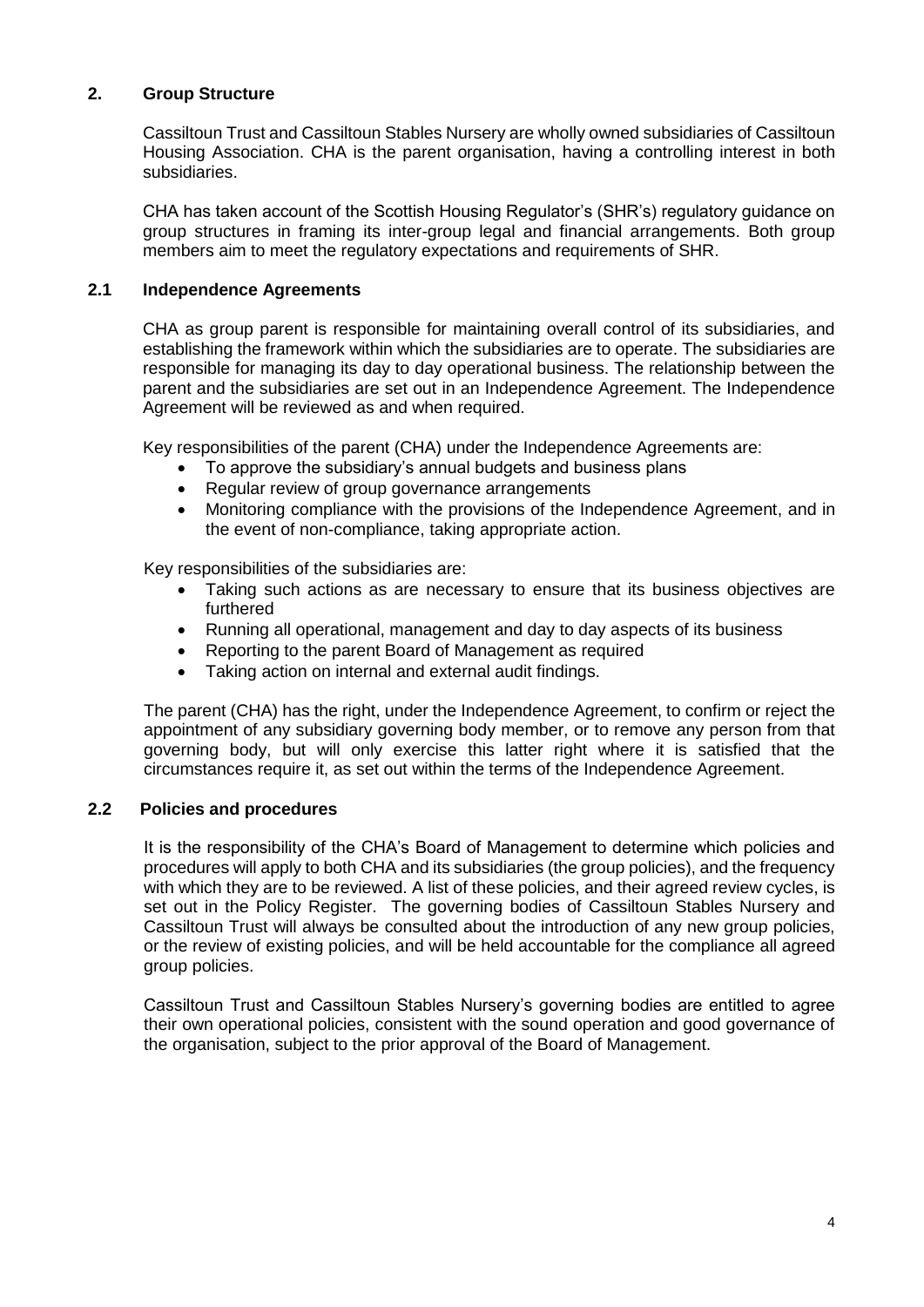## **2.3 Shared services**

CHA staff provide a range of services to Cassiltoun Stables Nursery and Cassiltoun Trust. These arrangements are set out in the Subsidiary Group Services Agreement that has been entered into between CHA and Cassiltoun Stables Nursery and Cassiltoun Trust. It includes details of services, goods and equipment provided by CHA to both subsidiaries, and viceversa, and the basis for reimbursement of costs. Estimated costs are included within annual budgets, with actual costs reimbursed generally on a quarterly basis. The operation of this agreement will be reviewed annually between organisations.

## **2.4 Role of governing bodies**

The Board of Management of CHA is its governing body and the lynchpin of the governance framework. It is responsible for directing the affairs of the organisation and its business in an effective, accountable and independent manner, while ensuring that all decisions are taken in the best interests of current and future tenants, and of the Association.

CHA's Board of Management will agree the terms of its remit to ensure that it exercises good governance over the affairs of CHA and the group as a whole, and meets legislative and regulatory requirements.

 The Board of Management may not exercise any powers which are reserved to the Association in general meetings, either by its Rules or by statute.

 The board of Cassiltoun Trust and Cassiltoun Stables Nursery is its governing body, and it is responsible for directing the affairs of that organisation and its business.

#### **2.5 Responsibilities of governing body members**

It is the responsibility of all governing body members, in exercising their role as Board members or directors, to act in the best interests of the organisation, and not to place any personal or other interests ahead of their primary duty to that organisation. They must seek to ensure that the organisation acts in a manner which is in accordance with its objects, and to act with the care and diligence which it is reasonable to expect of a person who is managing the affairs of another person. All governing body members must accept collective responsibility for decisions taken by their governing body.

## **2.6 Code of Conduct and declarations of interest**

The CHA Board of Management has approved a policy setting out a Code of Conduct for governing body members, which applies to all appointed and co-opted members of the CHA Board of Management and its sub-committees and its subsidiaries. This Code is based on the Model Code of Conduct produced by the Scottish Federation of Housing Associations. Appendices to this policy set out guidance on declaring and managing personal interests, and a protocol for dealing with any breaches of the Code.

No committee or board member may take office until they have signed this Code of Conduct. Thereafter, all committee members must review and sign the Code annually.

Any board, Board of Management or sub-committee member must declare any personal or other external interests on an annual and ongoing basis, following the process set out in CHA's Protocol for declaring interests and managing conflicts of interest.

It is the duty of all affected by this policy to ensure that private or personal financial or other interests never influences their consideration of Group's business.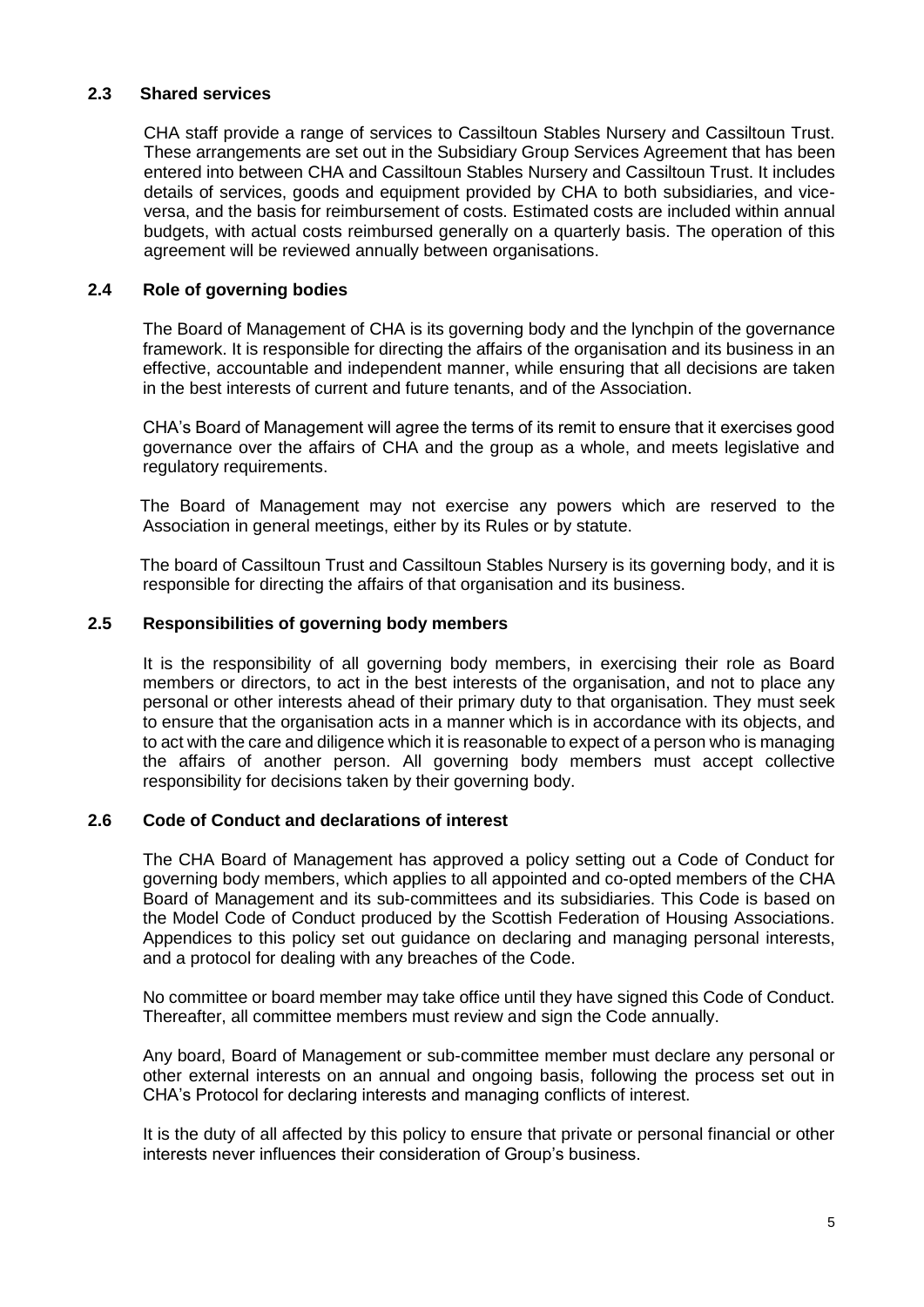If any board and/or committee member has any conflict of interest in any matter about to be discussed at a meeting, they must declare it at the outset, and this declaration will be recorded in the minutes. Members will not be permitted to remain in the meeting during the discussion of a matter in which they have an interest and never to vote on it.

# **2.7 Entitlements, payments and benefits**

CHA's Board of Management has approved a policy on Entitlements, Payments and Benefits, applicable to all group governing body members, sub-committee members, and staff. Governing body members and staff must not receive any payment or benefit unless it is permitted by the policy, nor use their position for personal gain of any sort. In making any payment or conferring any benefit, CHA shall act at all times with transparency, honesty and propriety.

# **2.8 Confidentiality and external representation**

All governing body and staff members must respect and maintain confidentiality and must ensure that no information about CHA or its subsidiaries is disclosed to anyone who is not entitled to receive it, both whilst an active governing body or staff member, and after leaving. This includes, but is not limited to, information relating to financial projections and budgets, business plans, strategies and programmes and prospective contracts and targets; information which, acting reasonably, might be expected to be regarded as confidential; and reports and information labelled or identified as confidential.

Governing body members must always be positive ambassadors for CHA and its subsidiaries, but must not speak in public on behalf of their organisation without specific authorisation to do so.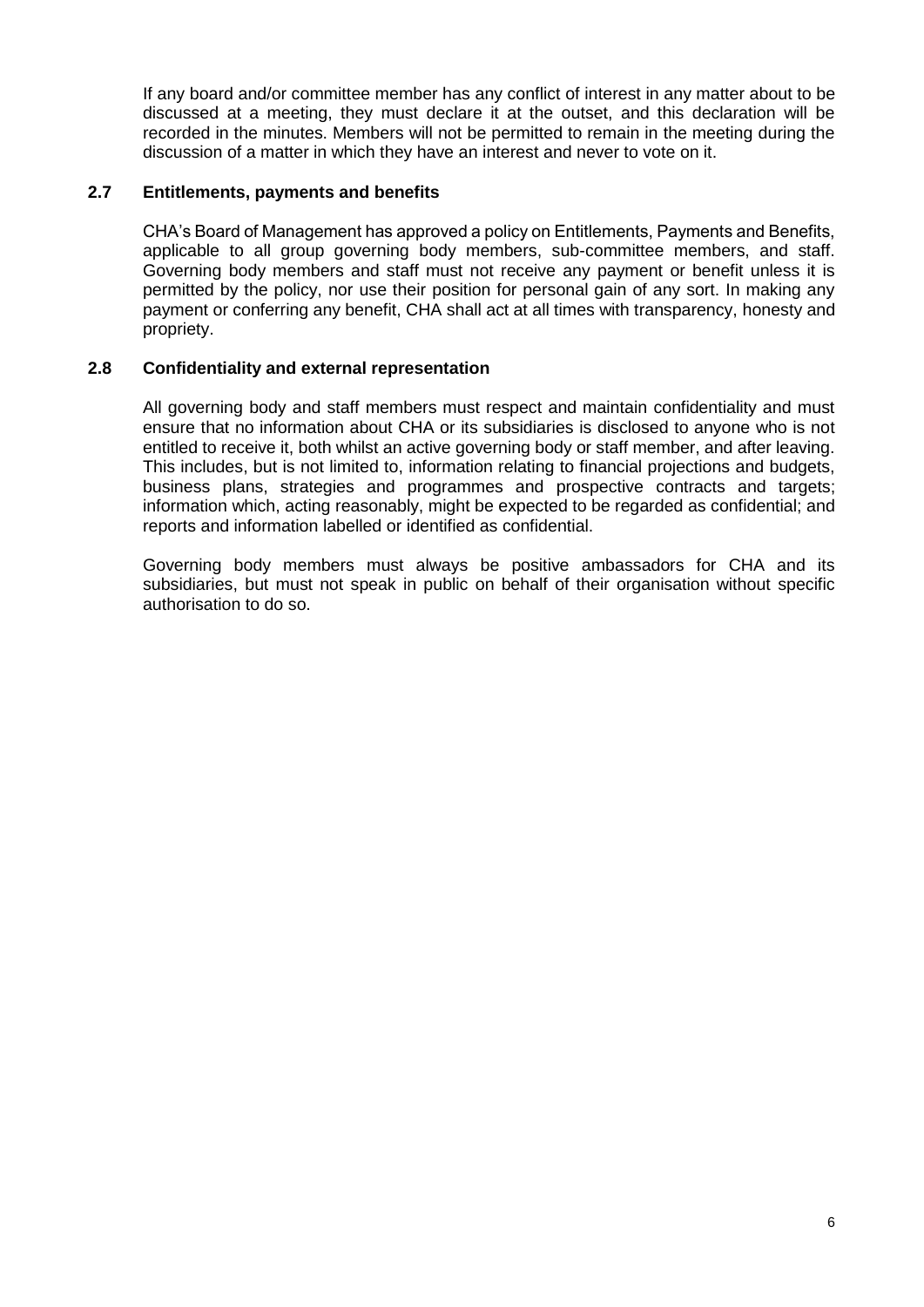# **3. Role and Remit of The Board of Management**

- **3.1** The Board of Management is Cassiltoun's Housing Association's governing body. Its main responsibilities are to :
	- Lead and direct Cassiltoun Housing Association's work
	- Promote and uphold Cassiltoun Housing Association's values
	- Set and monitor standards for service delivery and performance
	- Control Cassiltoun Housing Association's affairs and ensure compliance
- **3.2** The operational management of the Association is delegated to the Association's Chief Executive Officer and Senior Management Team, within a set of controls decided by the Board of Management. In practice, the relationship between the Board of Management and Chief Executive and Senior Management Team is based on working in partnership, and demands mutual respect, trust and support.

# **3.3 The Board of Management's Strategic and Leadership Role**

The core responsibilities of the Board of Management are to:

- Decide the Association's overall purpose and values, and help make sure these are achieved
- Decide and keep under review the Association's strategic direction and business objectives, taking account of its operating environment and the needs and views of its tenants and service users
- Approve and review policies and plans to achieve the Association's business objectives
- Ensure that the organisation has adequate resources to meet its objectives
- Identify the risks associated with the Association's strategy, and oversee how these are managed
- Decide on and keep under review the Association's partnerships with other **organisations**
- Establish relationships with senior staff that enable them to carry out their strategic and leadership duties.

# **3.4 The Board of Management's Responsibilities for Control and Compliance**

The core responsibilities of the Board of Management are to:

- o Decide the policy of the Association
- $\circ$  Approve and oversee a framework for delegation to office bearers, to sub committees and to staff
- $\circ$  Approve and regularly review systems of internal and external control, including Standing Orders, the Board structure, external audit, internal audit, financial control and performance reporting
- $\circ$  Approve and oversee a framework for managing risk, to protect the Association and its assets
- o Ensure the solvency of the Association, approve the annual budget, and approve the annual accounts prior to publication
- o Monitor and assess the Association's performance against its plans, budgets and targets, taking into account tenant feedback and the performance of comparable organisations
- o Establish and oversee arrangements for the employment of staff
- o Appoint the Association's office bearers (the Chair, Vice Chair, Secretary and Treasurer) and the members of sub committees
- o Appoint, support, appraise and (if necessary) dismiss the Association's most senior employee, and decide his/her remuneration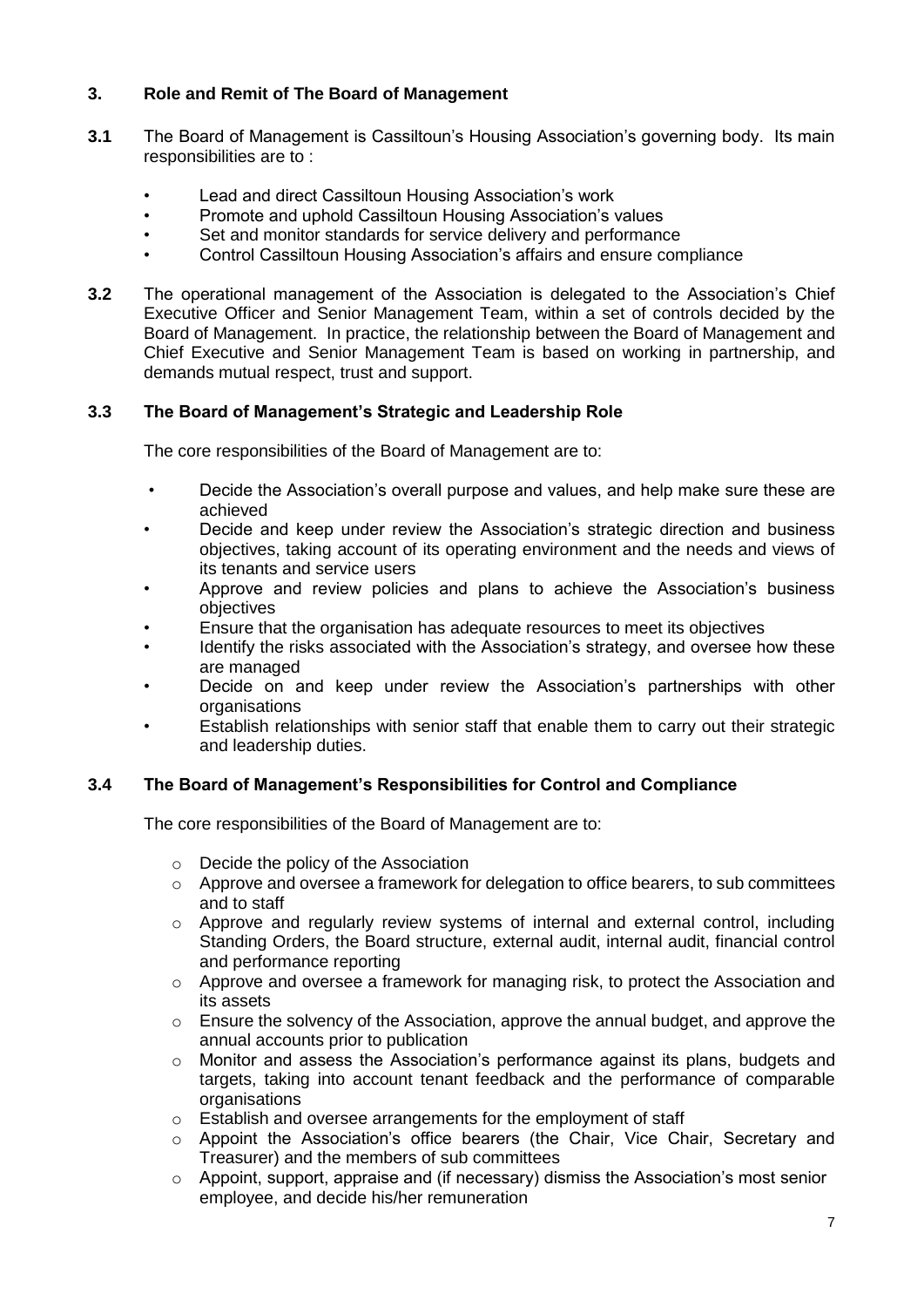- o Ensure that the Association meets all its statutory obligations and acts in accordance with regulatory and accepted good practice standards.
- o Ensure that the Association acts in accordance with its Rules
- o Assess the Board of Management's own effectiveness, periodically, and how well members are following the Association's Code of Conduct.
- **3.5** In both sets of responsibilities, the Board of Management is informed, advised and supported by the Chief Executive and the Senior Management Team.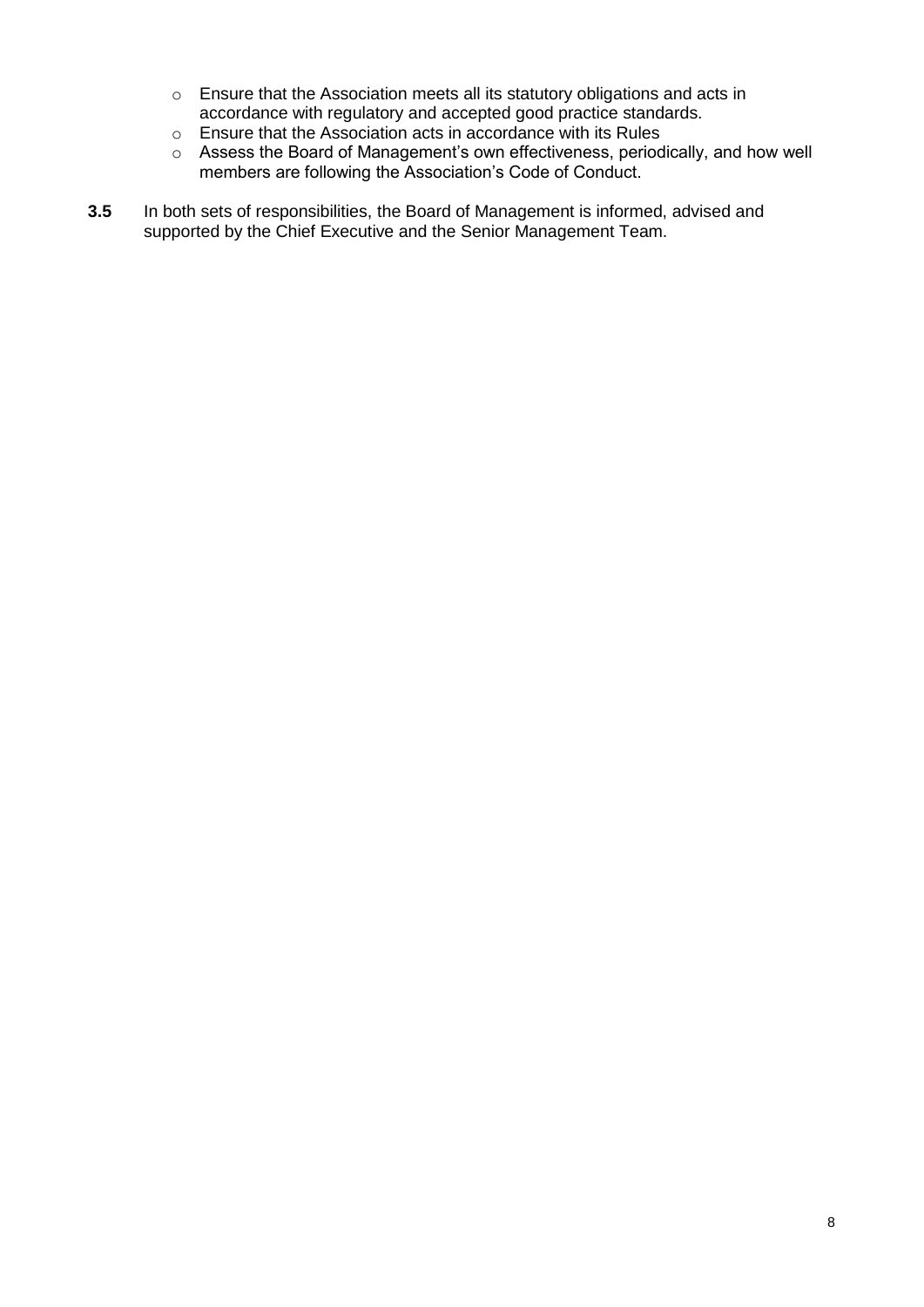# **4. Sub Committees**

- **4.1** The Board of Management may delegate some of its powers to sub committees. It may also appoint ad hoc sub committees or working groups from time to time.
- **4.2** The remits of the Association's sub committees are shown at **Appendix A**.
- **4.3** The Board of Management has the power to change the sub-committee structure at any time, to ensure that the Association's business is managed efficiently and effectively.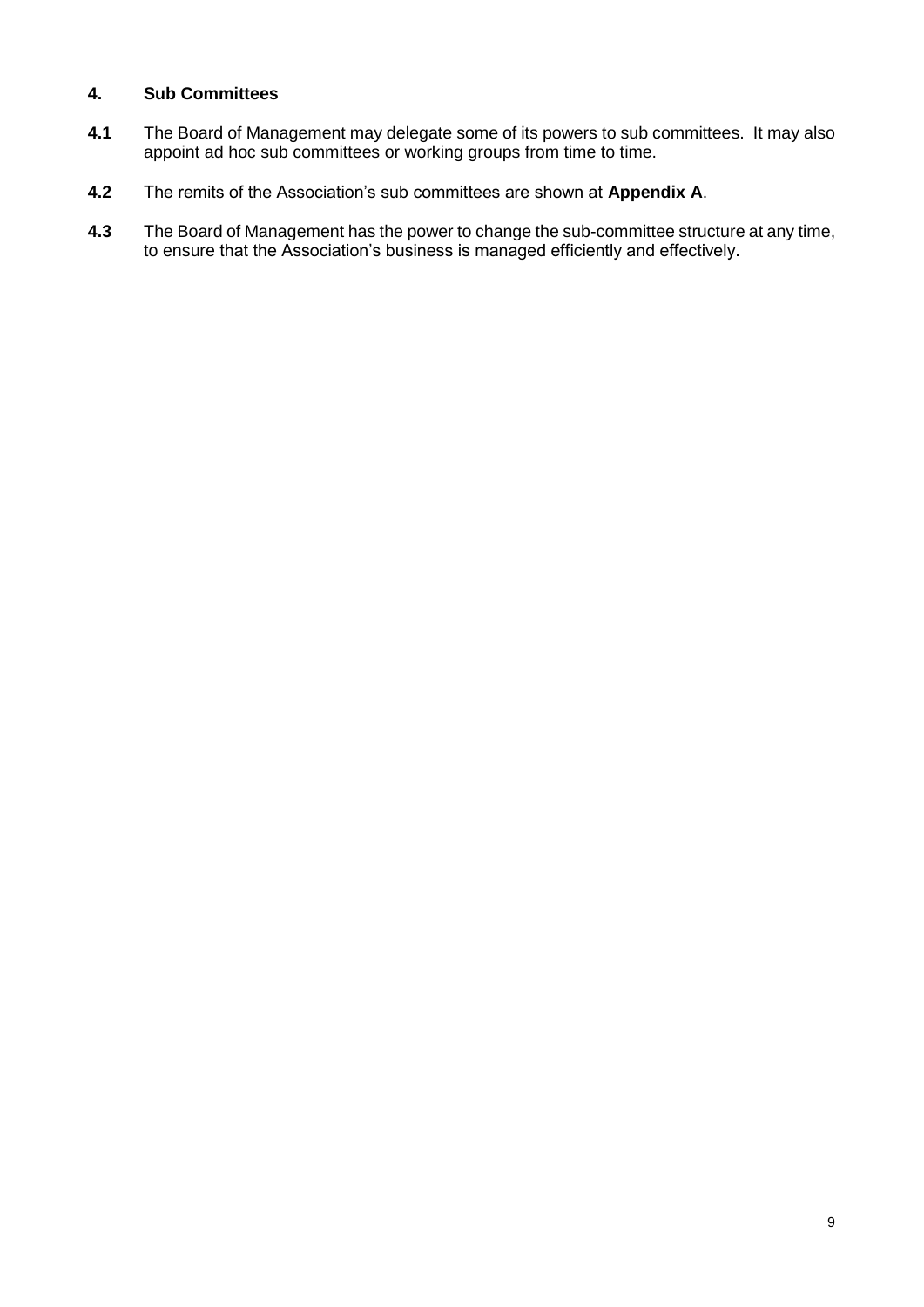# **5. Membership of the Board of Management and Sub Committees**

#### **Board of Management**

- **5.1** The members of the Board of Management will be elected or appointed in accordance with the Association's Rules.
- **5.2** Under the Rules, the Board of Management has the power to fill casual vacancies (where an elected Board member stands down) and to appoint co-opted members.
- **5.3** Co-options may be considered as a means of appointing additional Board members who have skills or experience that would benefit the Association's work. Co-opted Board members do not need to be shareholding members of the Association, but they can apply to become shareholding members if they meet the conditions for membership set out in the Rules.

#### **Sub Committees**

- **5.4** The membership of sub committees shall be decided by the Board of Management following the Annual General Meeting. The Board of Management may make changes over the course of the year as required.
- **5.5** At its first meeting each year, each sub-committee will elect a chairperson to preside at its meetings.
- **5.6** The Association may consider appointing people who are not Board of Management members to be co-opted members of sub-committees, to bring additional knowledge or experience to the sub-committees.
- **5.7** In accordance with Association's Rules, co-opted committee members cannot make up more than one-third of the total number of sub-committee members at any one time.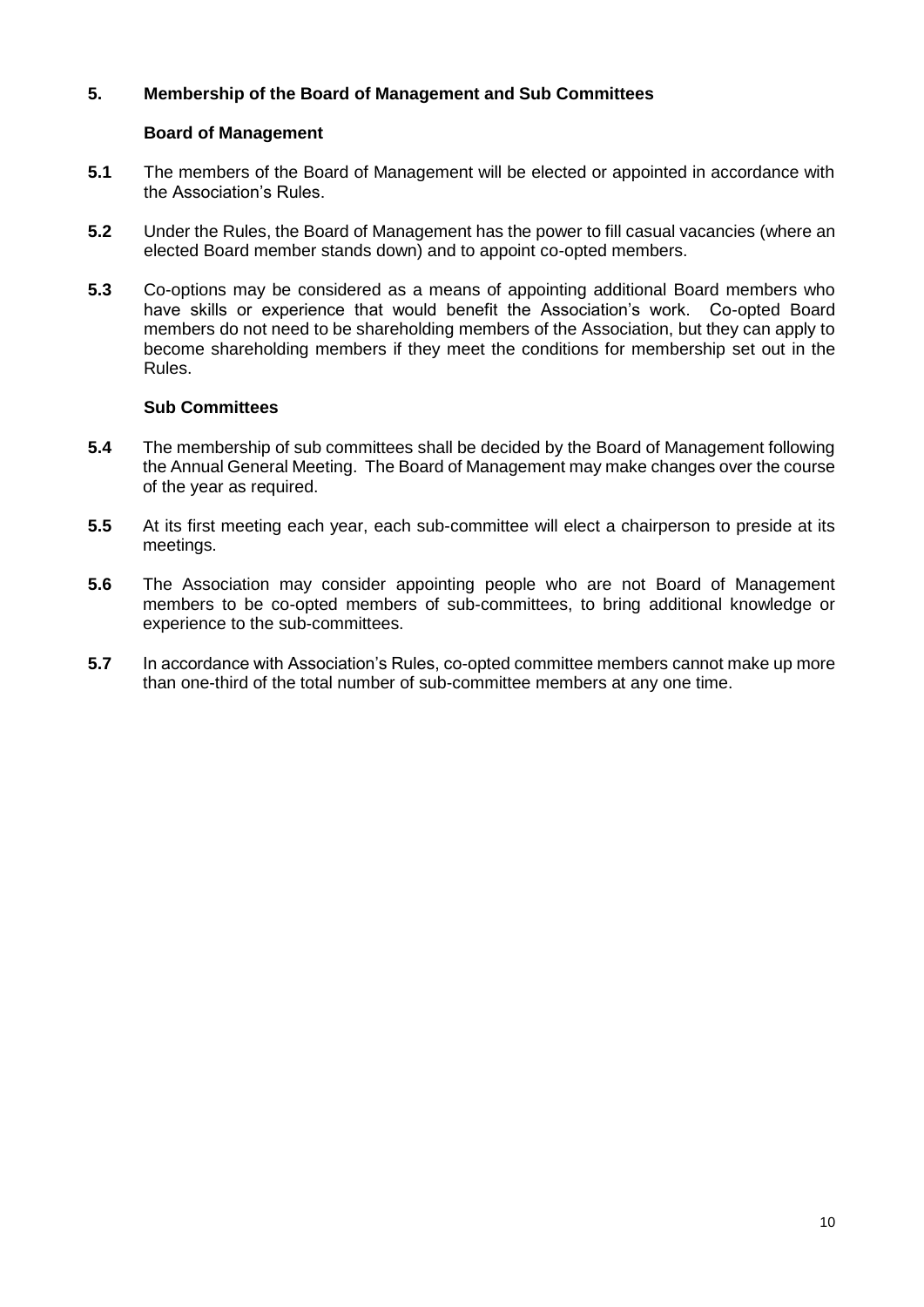## **6. Delegations to Sub Committees and to Senior Staff**

- **6.1** The Scheme of Delegated Authority at **Appendix B** describes:
	- Those matters that are reserved to the Board of Management for approval and decision.
	- Those matters that the Board of Management has delegated to sub committees and to the Chief Executive and Senior Management Team of the Association.

**Appendix C** sets out the financial limits that apply to delegations from the Board of Management to the Association's staff team.

- **6.2** The list of matters reserved to the Board of Management is designed to ensure that the Board of Management exercises overall control over the business of the Association, while focusing its attention on the areas of greatest strategic significance.
- **6.3** Sub committees (and any working groups set up by the Board of Management) must act in accordance with the remits and delegated authorities established by the Board of Management. Depending on the specific matter at hand, sub committees may either:
	- Exercise full delegated authority from the Board of Management to act or make decisions;
	- Undertake detailed scrutiny and make recommendations to the Board of Management for its approval.
- **6.4** As a general principle, sub committees shall only **by exception** refer matters that fall within their delegated authority to the Board of Management for its specific consideration and/or approval. Referral to the Board of Management in such circumstances should be based on appropriate criteria (e.g. there are material risks or policy issues involved). **Referring delegated matters routinely should be avoided**, as this would impair the Board of Management's ability to focus on its overriding responsibilities for strategy and control.
- **6.5** The matters delegated to the Chief Executive and Senior Management Team in Appendix B are illustrative rather than exhaustive. The Board of Management has delegated authority for all operational functions and for the day-to-day management of the Association to the Chief Executive and Senior Management Team, with the exception of those matters that are specifically reserved to the Board of Management and sub committees.
- **6.6** In exercising this delegated authority, the Senior Management Team will refer any matters involving questions of policy or material risk to the Board of Management.
- **6.7** The Association's employees are not eligible to act as board members. The Association's Chief Executive is the Board of Management's principal adviser and is responsible and accountable to the Board of Management for the implementation of the Boards' decisions and policies.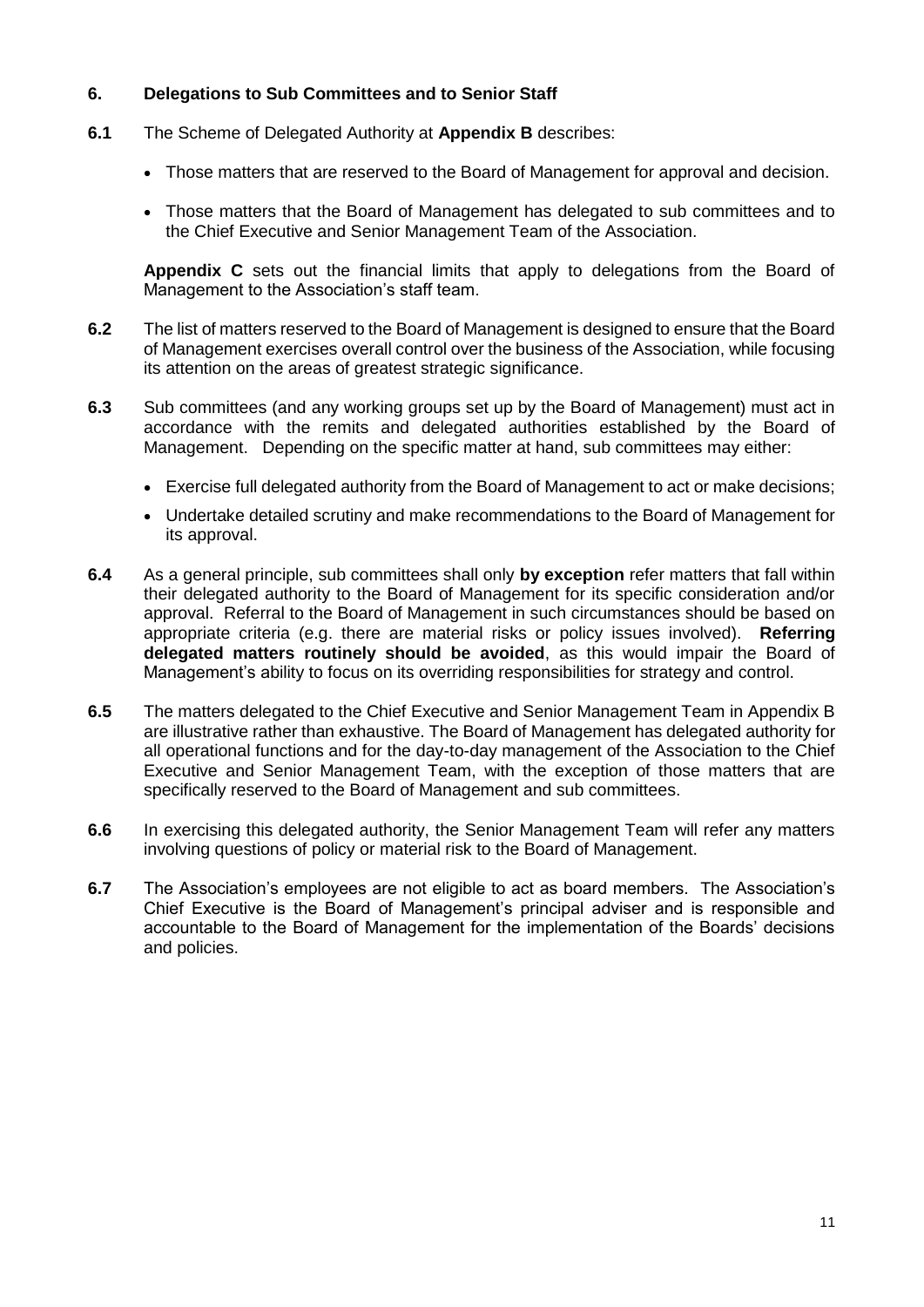# **7. Arrangements for Calling Board Meetings**

#### **7.1 Frequency of meetings**

The Board of Management will normally meet every month. There will normally be a recess period in July, unless the Board of Management decides otherwise. For example, the Board of Management may decide that meetings need to be scheduled to deal with any important business during the summer months.

A calendar of meeting dates for the Board of Management and sub committees will be approved at the first Board of Management meeting following the AGM. The meetings calendar may be changed at any time by the Board of Management.

Special Meetings of the Board of Management may be convened in accordance with the Association's Rules.

#### **7.2 Notice of Meetings/Agendas for Board of Management and Sub Committee Meetings**

The Secretary will normally give at least 7 days written notice of all meetings. The Secretary may delegate responsibility for the calling of meetings to the Chief Executive.

Agendas and reports will normally be issued no less than 7 days prior to any meeting. Late circulation of a report will not prevent the report being discussed, if a majority of the Board of Management or sub committee members present agree to this.

No business, other than on the Agenda, will be considered without the consent of two-thirds of the members present at a Board of Management or sub committee meeting.

If Board of Management members wish to propose motions or items to be included on the agenda for a Board meeting, these should be notified to the Chief Executive or Secretary not less than 10 days prior to the meeting.

Prior to Board meetings, the Chief Executive will meet with the Chair to set the agenda and review the order of business and the matters requiring decision.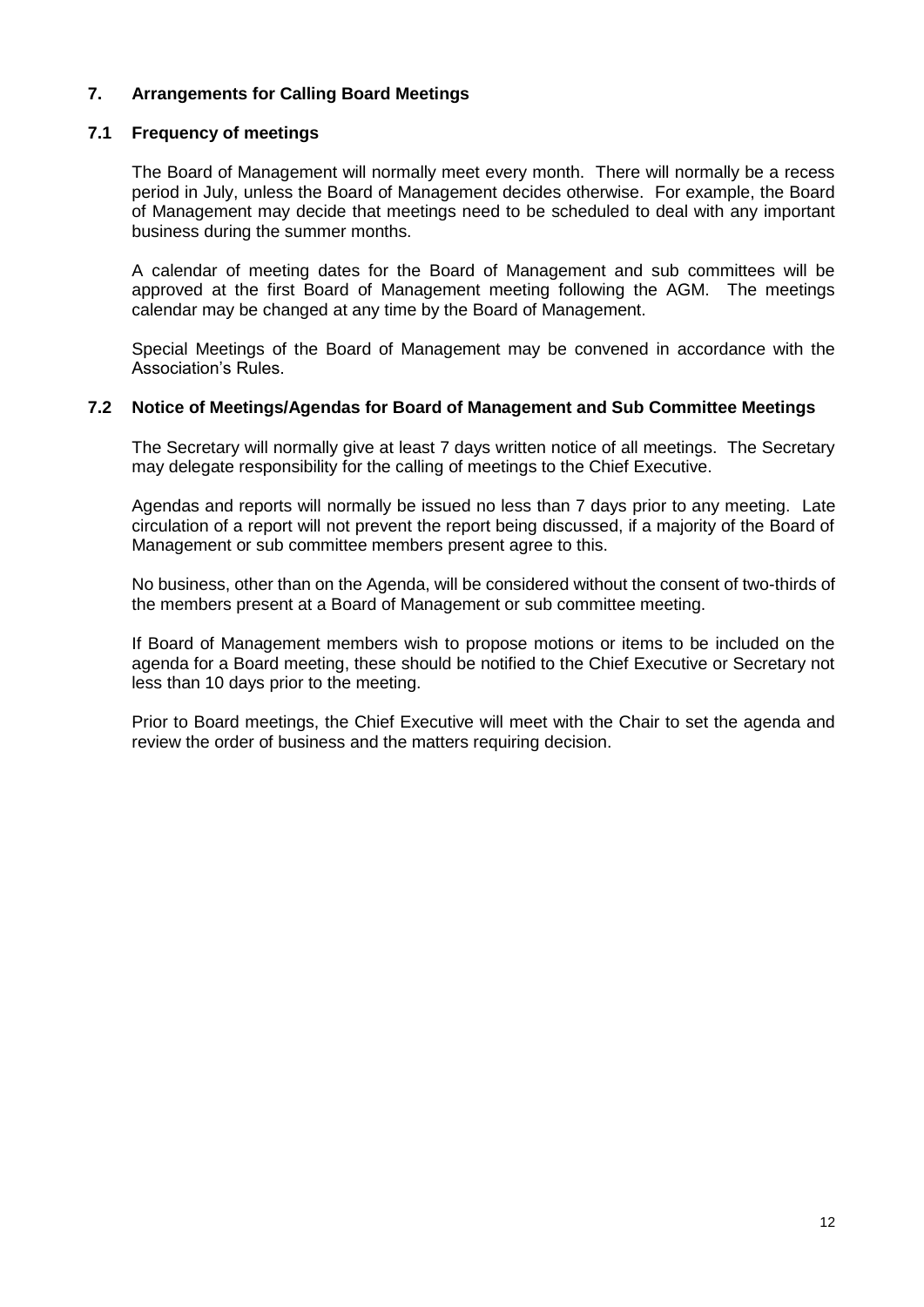# **8. Proceedings at Board Meetings (including Sub Committees)**

#### **8.1 Quorum Requirements**

For Board of Management meetings, four members (excluding co-optees) will form a quorum. Where a meeting becomes inquorate after it has started, the meeting shall be adjourned.

The quorum for sub committees shall be 3 members (excluding co-optees). Where a meeting becomes inquorate after the start, the meeting will be adjourned.

#### **8.2 Attendance by Staff Members**

The Chief Executive and other staff members will attend Board of Management and sub committee meetings and submit written reports as required.

#### **8.3 Voting and Decisions**

The Board of Management and sub committees will normally make decisions by consensus, without matters being put to a formal vote.

Formal voting will take place if a motion is proposed and seconded by two board members present at a meeting and if another board member indicates that they disagree with the motion. Amendments to a motion, if proposed and seconded shall be voted on first. The original motion falls if the motion to amend is carried.

Any matter put to a vote shall be decided by a majority of those Board members present and voting. Voting shall be by a show of hands, unless otherwise directed by the Chair. The number of votes cast for and against a motion or amendment shall be recorded in the minute as shall the number of abstentions. Any member may ask for their dissent from any motions or decisions to be recorded within the minute.

In the event of a tie the Chair will have a casting vote, in addition to their own vote.

Decisions made by the Board of Management will stand on record for at least six months and will not be discussed, questioned or put to a second vote within that period unless there are exceptional circumstances and only then with the consent of two-thirds of those present.

#### **8.4 Adjournment of Meetings**

Meetings may be adjourned by consensus, or if a majority of Board members vote in favour on a motion for adjournment. Motions for adjournment shall follow the procedure set down above and will take precedence over all other motions.

The time of a reconvened meeting may be agreed as part of the adjournment motion, failing which it shall be decided by the Secretary. When an adjourned meeting is resumed, proceedings will commence at the point at which they were broken off at the adjournment.

#### **8.5 Time Management of Meetings**

The decision of the Chair or other person presiding at a meeting is final on length of speeches, debate and closure of debate. The Chair or other person presiding at a meeting will seek to ensure that all Board members are given adequate opportunity to contribute.

Proceedings at Board of Management and sub committee meetings should not exceed 2 hours. The meeting may be extended if two-thirds of the members present agree to this. Any extension shall normally be for a maximum of 30 minutes, unless two-thirds of the members present agree to a further extension.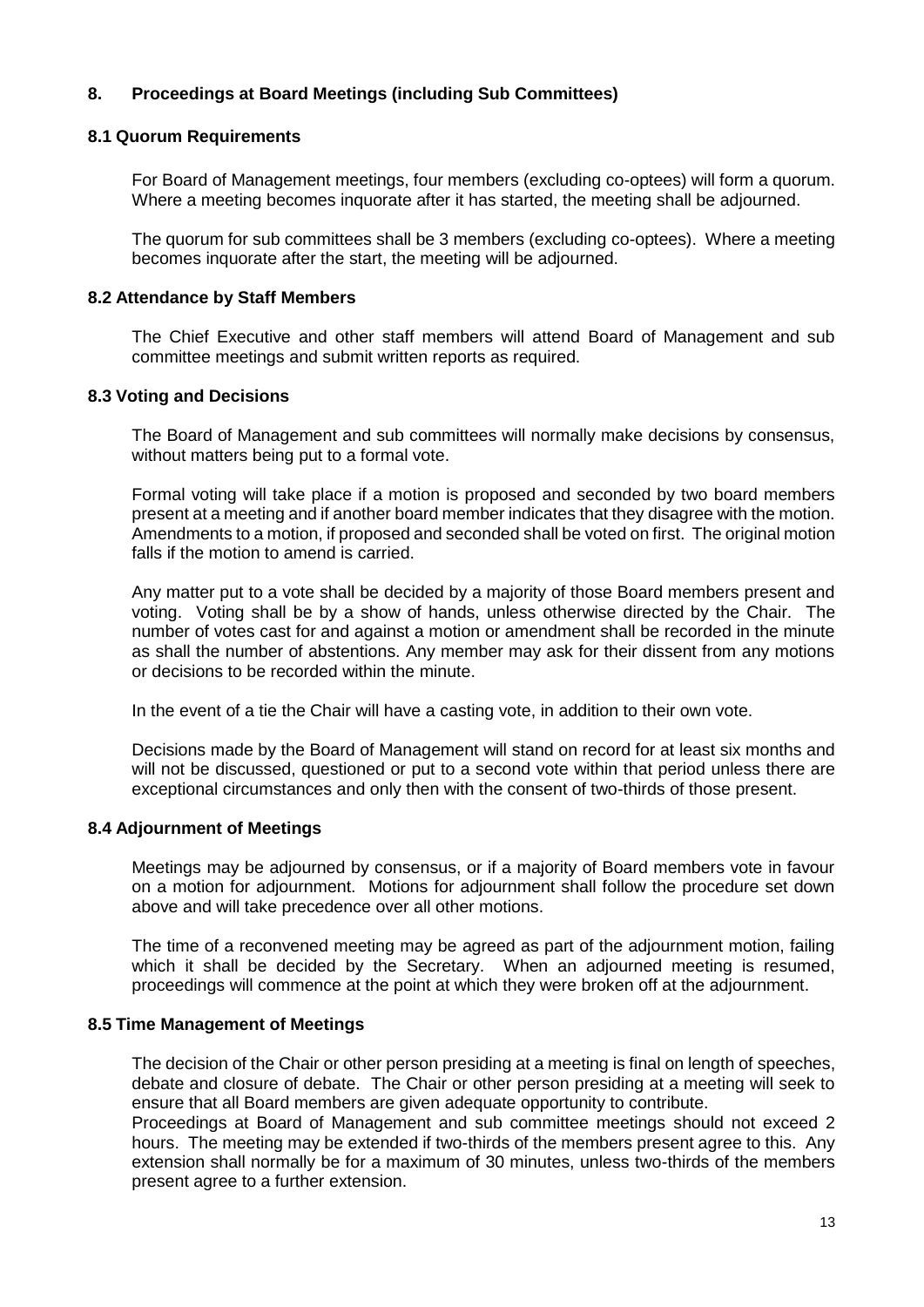#### **8.6 Any Other Competent Business**

Any other competent business should be notified to the Chair prior to the start of the meeting giving 24 hours notice if possible.

The Chair will rule on whether the business is competent for discussion and/or decision at the meeting. If a majority of the members present object to the Chairperson's ruling, discussion and/or decision of the business may take place.

#### **8.7 Conduct of Members at Board Meetings**

When attending Board meetings, all Board members must:

- Conduct themselves in a courteous and business-like manner;
- Show respect for the authority of the chairperson of the meeting;
- Show respect and consideration towards other Board members, the Association's staff and anyone else attending the meeting.

The Chairperson of the meeting is responsible for determining if any Board member is acting in a way contrary to the Standing Orders or the Code of Conduct for Board members. The Chairperson may provide a warning to the Board member(s) concerned, and request that the inappropriate behaviour ceases.

In the event of a failure to comply with such a request, or where the breach of standards, in the opinion of the Chairperson, is sufficiently serious, the Chairperson can propose that member or members in question be excluded from the remainder of the meeting.

Such a resolution, if seconded, will be voted on immediately by the remaining board members who are not the subject of the resolution and shall be decided by a majority vote of the remaining members. If the motion is carried, the board member or members concerned must then leave the meeting.

These procedures also apply to the person chairing meetings. The Chairperson has a duty to show exemplary conduct in the way they carry out their role. If Board members are concerned about the conduct of the person chairing a meeting, a resolution may be made to exclude the chair from the remainder of the meeting. The resolution will be voted on in accordance with the procedures described.

#### **8.8 Business Conducted under Closed Session**

Where Board business is of a confidential nature, it will be conducted in closed session and a separate confidential minute will be produced. The Chief Executive (and any other relevant staff) may remain in attendance, unless the nature of the confidential business would make this inappropriate.

#### **8.9 Admission of Members of the Public to Meetings**

Members of the public will not be admitted to Board of Management or subcommittee meetings. With the approval of the Board of Management or subcommittee members, people who are interested in becoming board members may attend meetings as observers.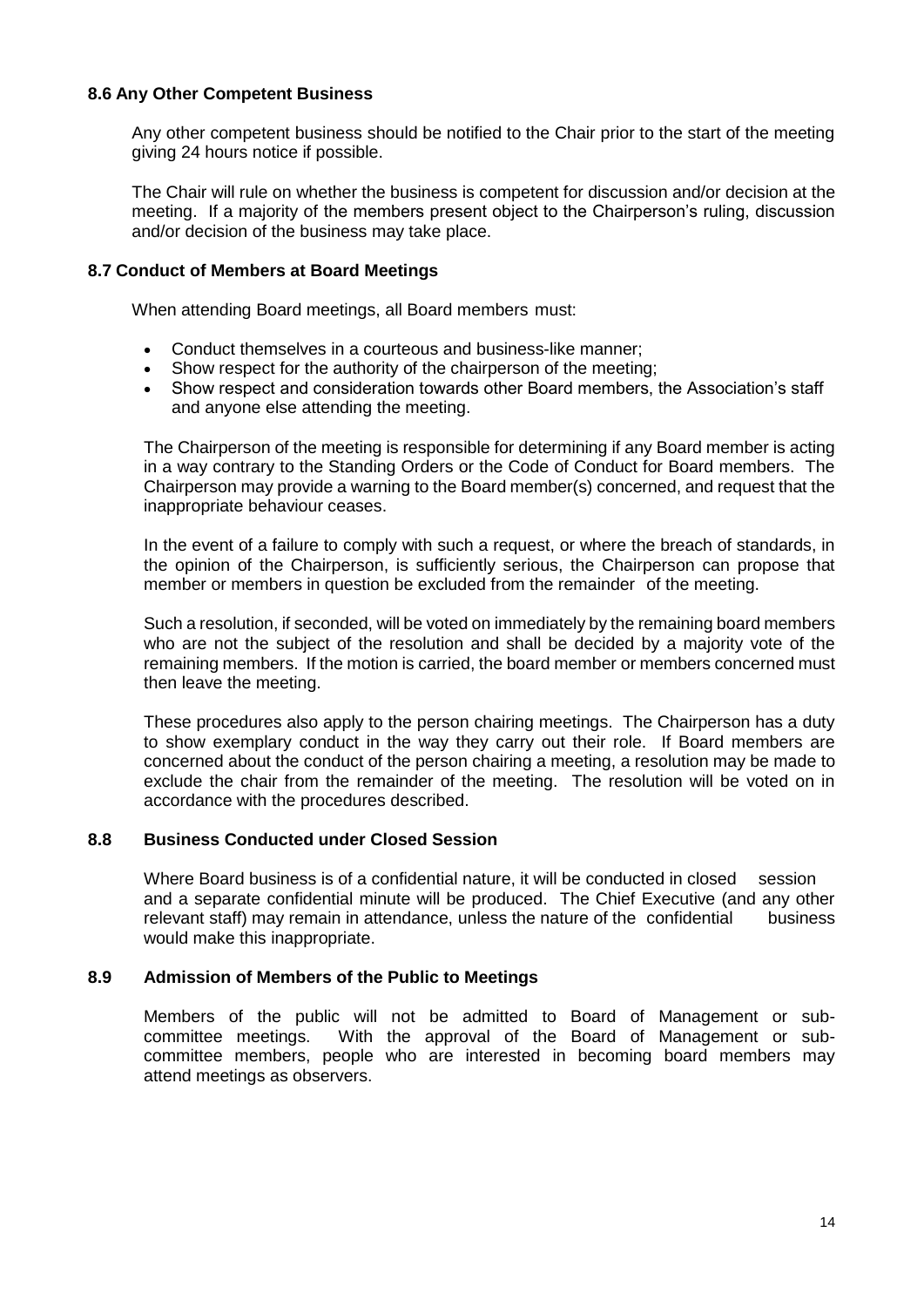# **9. Minutes of Board Meetings and Sub Committee Meetings**

**9.1** Minutes of Board, meetings and sub committee meetings will be taken by staff members.

- **9.2** A Minute of each meeting will be prepared and issued to all members of the Boards and Sub Committee. The minutes shall be presented at the next appropriate meeting and if accepted as a true record, signed by the chairperson of the meeting at which they are presented. Minutes of sub committee meetings will be submitted to the next sub-committee meeting for approval and Sub Committee and Subsidiary, decisions presented to the next Board of Management meeting for their information.
- **9.3** Any member who was present may move the adoption of the minutes of a meeting. When approved, and inclusive of any amendments, the final minute shall be signed by the chair of the meeting and retained as the official record of the Association.
- **9.4** All approved minutes will be available to anyone who wishes to see them, for example tenants or members of the public.
- **9.5** A separate minute will be produced for any business that is confidential or commercially sensitive. Minutes for such items will only be available to Board members, and to any members of staff who need to have access to the minutes to implement Board decisions.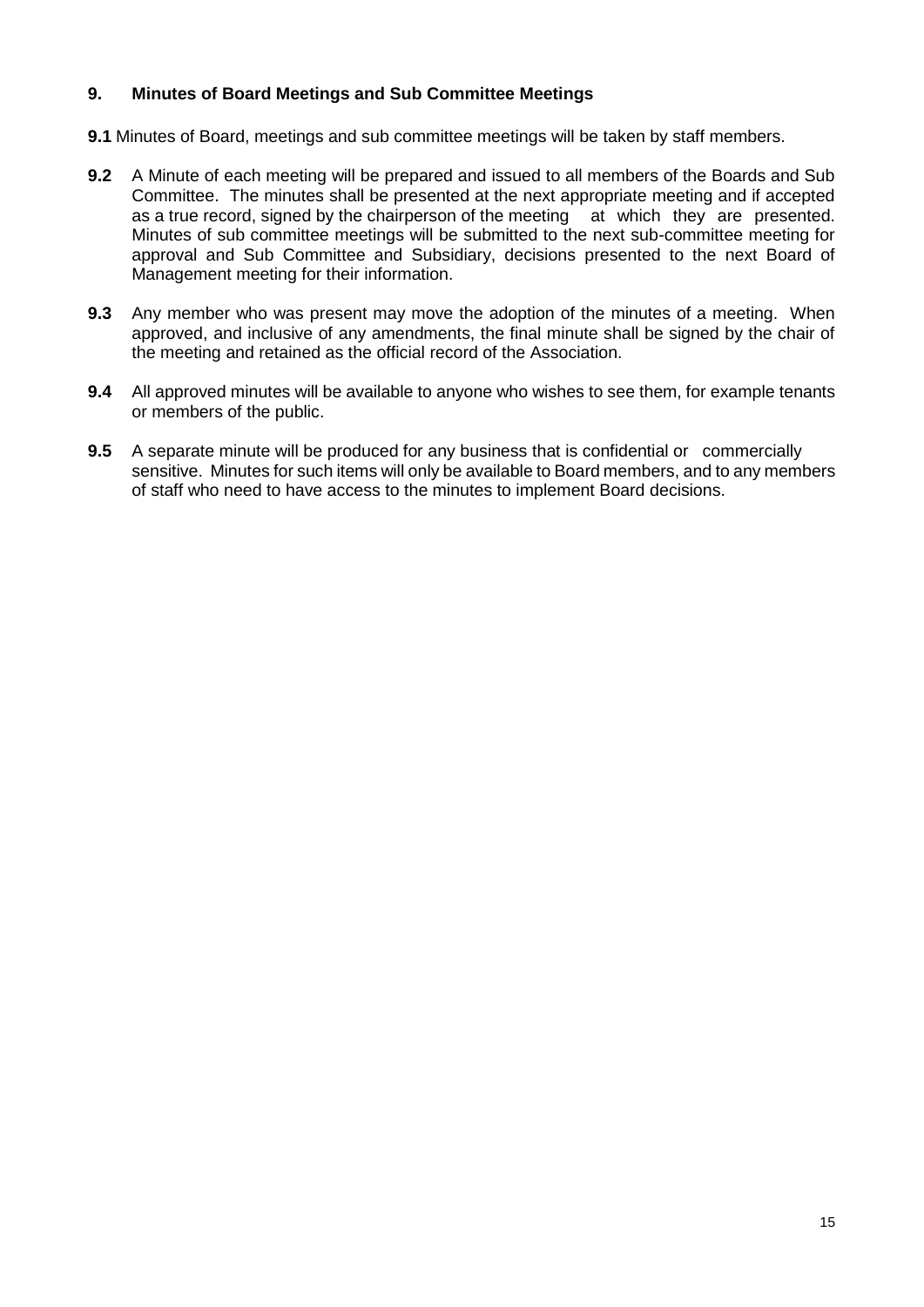#### **10. Role and Remit of the Association's Office Bearers**

**10.1** The Association shall have a Chair, Vice-Chair, Secretary and Treasurer. The office bearers shall be elected by the Board of Management at the first meeting after the Annual General Meeting.

## **10.2 Role and Remit of the Chair**

The Chair will be elected by the Board of Management from among its membership after each AGM to serve until the next AGM. Under the Association's Rules, the Chair can be re-elected but must not hold office continuously for more than five annual terms of office. The role of the Chair is to uphold the Rules of the Association, to defend the rights of the members, to act as the main spokesperson and representative of the Association, and to sign official documents. A more detailed role description for the Chair is provided at Appendix D.

The Chair's role in conducting meetings of the Board of Management includes the following:

- To preserve order and ensure each member has a fair hearing.
- To ensure that all members follow the Code of Conduct during Board meetings. In this regard, the Chair must set a positive example in terms of their own conduct.
- To impose a time limit on any business.
- To decide the order in which members may speak.
- To rule on any point of order unless challenged by at least 3 members and the challenge is endorsed by a vote of two thirds of those members present.
- To ensure that proceedings follow these Standing Orders.
- To ensure effective use of the Board's time at meetings.
- To rule on whether items not on the agenda can be discussed at meetings.

The Association's Chair will be entitled to attend any meeting of a sub-committee, but may not act as the chairperson of any of the Association's sub committees.

The duties described at 10.2 shall also apply to chairs of sub committees.

#### **10.3 Role and Remit of the Vice-Chair**

The Vice Chair will be elected by the Board of Management from among its membership after each AGM.

The general role of the Vice Chair is to perform the responsibilities of the Association's Chair, as described above, in the Chair's absence. The Vice-Chair shall not be an automatic member of all sub committees.

#### **10.4 Role and Remit of the Secretary**

The Secretary shall be elected by the Board of Management at the first meeting following the AGM. The general role of the Secretary is to ensure that the business of the Association is properly conducted, in accordance with the Rules.

The following aspects of the Secretary's duties shall be delegated to the Chief Executive, as described below:

- Calling of meetings and preparation of agendas
- Keeping a full set of all minutes of general meetings and Board meetings
- Maintaining the Association's register of members and other registers
- Keeping charge of the Association's Seal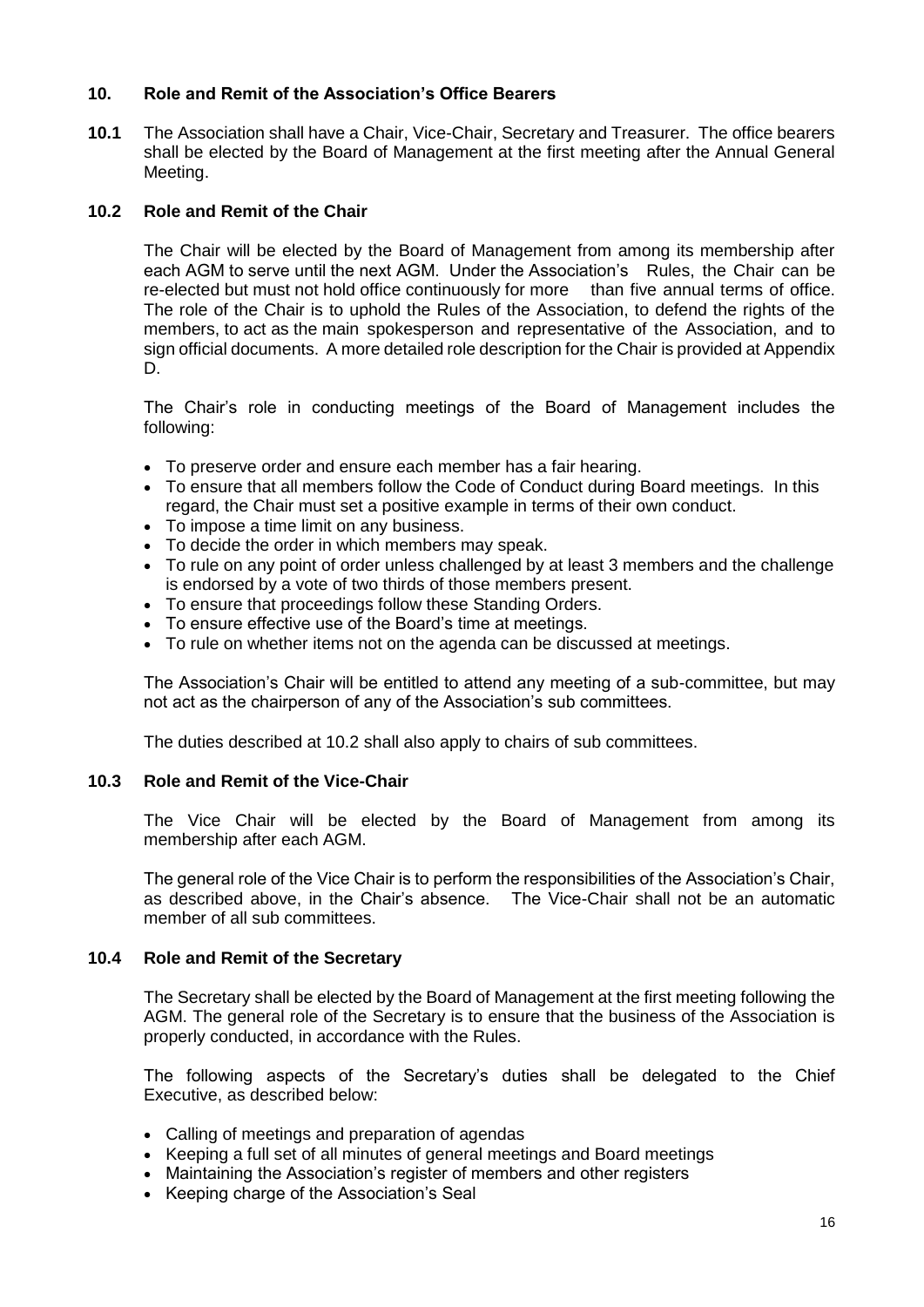• Ensuring that statutory returns are made as required.

The Secretary will issue share certificates to new members of the Association. The Secretary will also sign official documents on behalf of the Association.

#### **10.5 Role and Remit of the Treasurer**

The Treasurer shall be elected by the Board of Management at the first meeting following the AGM. The following aspects of the Treasurer's duties are:-

- Chairs the Audit & Risk Sub-Committee
- Manages the Board of Management's review of, and action related to, the Association's financial responsibilities.
- Works directly with the finance staff or other staff in developing and implementing financial procedures and systems as required
- Monitors and ensures that appropriate financial reports are made available to the Audit & Risk Sub Committee and the Board of Management and ensures that they are of a good standard and understood by all.

#### **10.6 Office Bearer Skills and Succession Planning**

The Association's office bearers, in particular the Chairperson, have a critical role to play in the governance of the Association. To promote continuity and effective governance, we will seek to ensure that there is more than one person on the board at any one time who has the skills, experience and personal qualities required to be chair of the Association. We will also provide people elected to office bearer positions (or wishing to stand for election in future), with support and training to help them develop the necessary skills. This will include a programme of training and support for the Vice Chair, to help achieve a planned transition when the position of Chair becomes vacant.

#### **10.7 Confidentiality**

Proceedings at all Board meetings, together with agendas, reports and other documents submitted to such meetings will be treated as confidential unless otherwise agreed.

#### **10.8 Emergency Business and Decisions**

Any matter which requires urgent or immediate action that cannot wait until the next meeting (including matters that arise during Board recess periods) may be referred by the Chief Executive to the Association's office-bearers. Any action or decisions taken as a result shall be reported to the first Board meeting thereafter, for endorsement or information depending on the nature of the matters concerned. The Chief Executive has delegated authority to deal immediately with any emergency situation, for example where there are immediate risks to the safety of the Association's service users or employees, or to the Association's property.

#### **10.9 Execution of Documents and Use of The Seal**

Deeds and other legal documents may be subscribed either:

- By the use of the Association's Seal and signature by an authorised person
- By signature by an authorised person and witnessing, as described in the Requirements of Writing (Scotland) Act 1995.

The following documents will be executed using the Seal:

• Membership/share certificates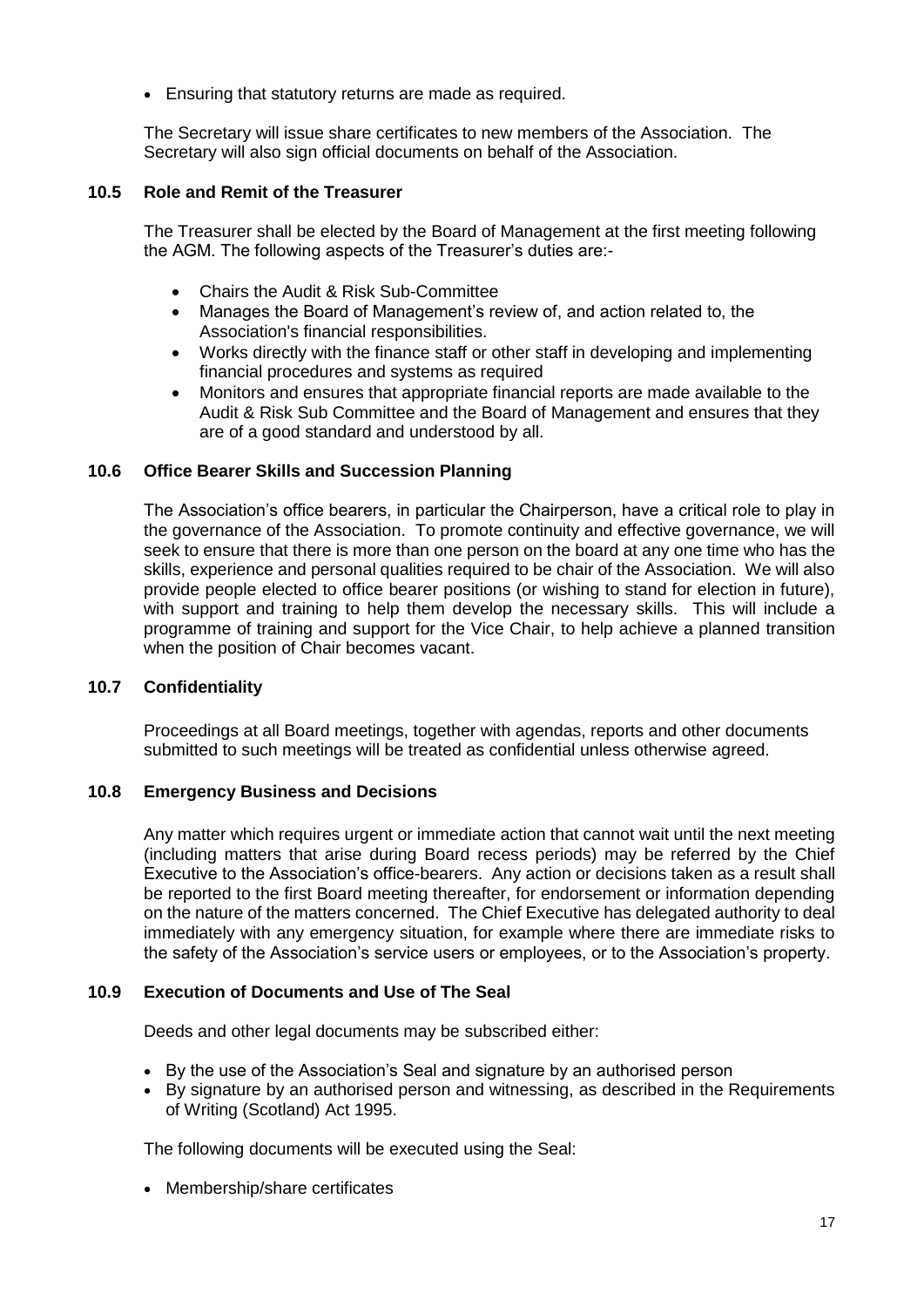• All transactions relating to the sale, purchase or leasing of land

Where the Seal is used, the Board of Management's prior approval is required under the Rules. The deed or document should be signed by the Secretary and two members of the Board of Management.

Where signature and witnessing is used to execute documents, the document may be signed by any Board of Management member, or by a member of staff who has authority to do so.

#### **10.10 Revision of Standing Orders**

These Standing Orders will be reviewed every 3 years and may be altered or revoked by the Board of Management if a motion to this effect is supported by two-thirds of those present, excluding co-opted Board members.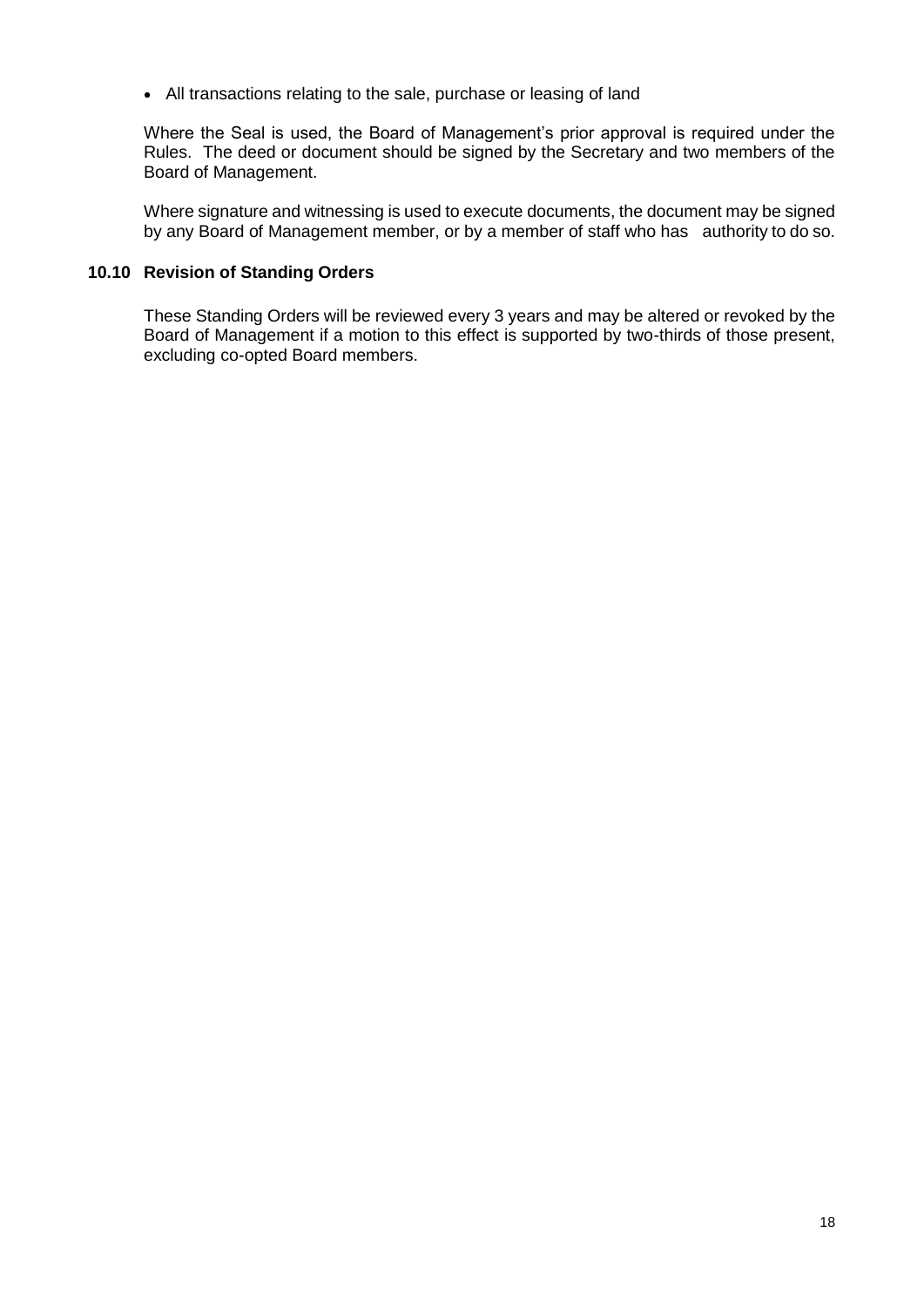#### **OPERATIONS SUB COMMITTEE**

#### **1. TERMS OF REFERENCE**

The Operations Sub Committee ("the Sub Committee") is responsible for overseeing the Association's housing management and maintenance services.

#### **2. ROLE OF THE SUB COMMITTEE**

The Sub Committee will be responsible for:

- **2.1** The Sub-Committee will discuss and formulate policy for all matters affecting the Association's properties and tenancies, for consideration by the Board of Management.
- **2.2** The Sub-Committee is authorised to make operational decisions within the scope of existing policy.
- **2.3** The Sub-Committee must ensure that the Association provides a fair and effective Housing Management and Maintenance Service to all tenants. The Sub-Committee will ensure that all key documents and other performance indicators are regularly reviewed and appraised to ensure high standards of Housing Management and Maintenance Service.
- **2.4** The Sub-Committee will ensure that all Association policies and procedures relating to housing management and maintenance services are strictly followed and comply with all relevant legislation, guidance and best practice.
- **2.5** The Sub-Committee will monitor performance of the following Key Performance Indicators:
	- Maintenance expenditure against budgets
	- Contractor and repairs performance
	- Maintenance service standards
	- Tenant Satisfaction
	- Rent collection and arrears
	- Allocations
	- Estate management
	- Factoring
	- Incidents of breaches of tenancy
	- Void management.
	- Financial inclusion
- **2.6** The Sub-Committee will formulate programmes of planned maintenance, major capital works and environmental/estate maintenance, and will monitor their progress and expenditure.
- **2.7** The Sub-Committee will ensure that all key documents and other performance indicators are regularly reviewed and appraised to ensure high quality Housing and Maintenance Services.
- **2.8** The Sub-Committee will ensure that all Association policies and procedures relating to all operational services are strictly followed and comply with all relevant legislation, guidance and best practice.
- **2.9** Ensuring that the Association meets the duties and requirements set out in the law, including Equal Opportunities legislation, Scottish Housing Regulator's Regulatory Framework (The Framework) and the Scottish Government's Scottish Social Housing Charter (The Charter) and related good practice guidance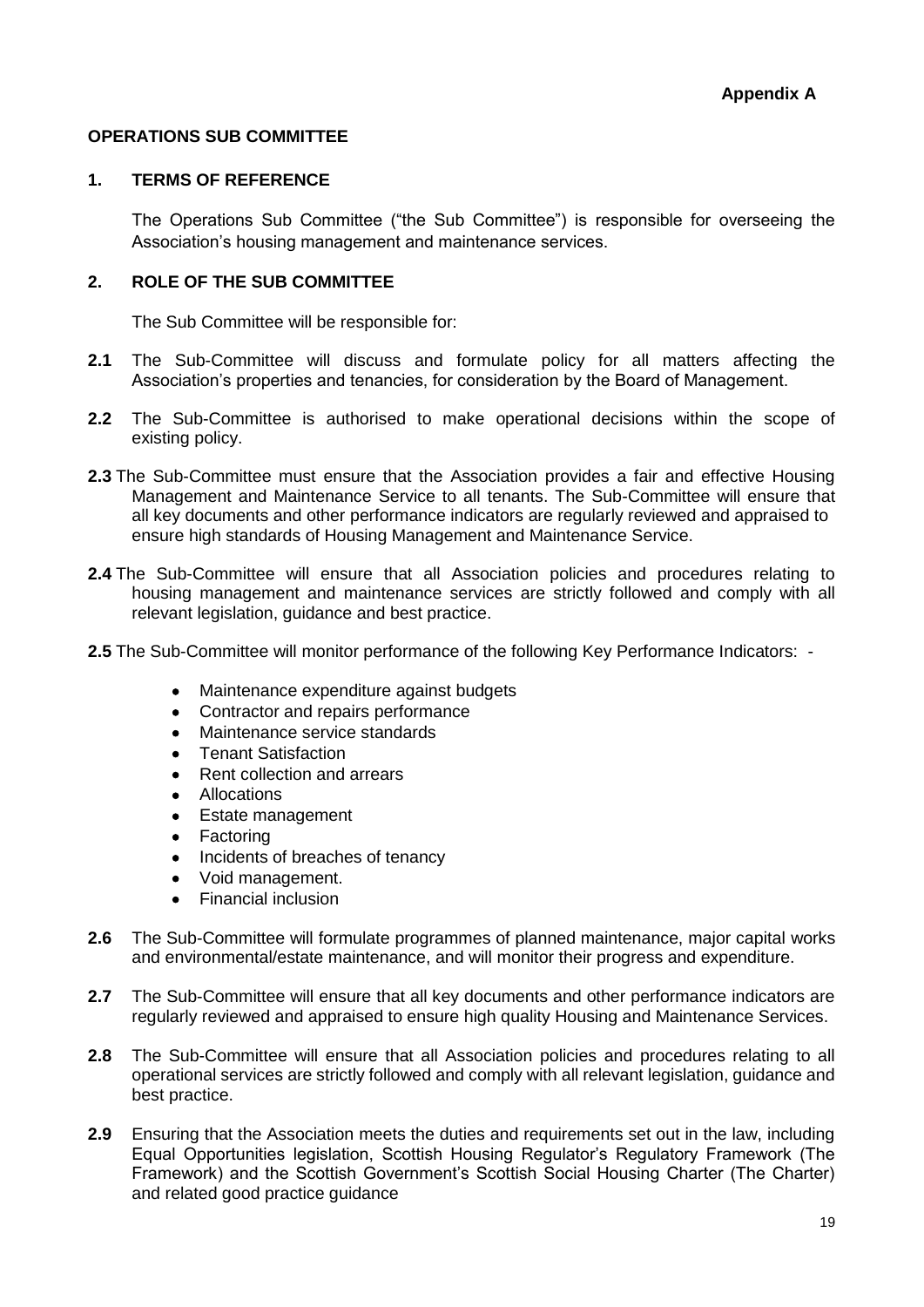This is a summary of the sub committee's main areas of responsibility. The Association's Scheme of Delegated Authority describes the specific decisions for which the subcommittee is responsible.

# **3. ACCOUNTABILITY TO THE BOARD OF MANAGEMENT**

The Sub Committee is accountable to the Board of Management for all that it does.

The Sub Committee will report all of its proceedings and decisions to the Board of Management. It must exercise its powers in accordance with any written instructions given to it by the Board of Management.

The Board of Management may vary the Sub Committee's powers or terms of reference at any time.

Any tenant of the Association may receive a copy of the minutes of the Operations Sub-Committee on request. The minutes of the latest meeting will be available on request from Registered Office of the Association

The minutes and papers of each Sub-Committee meeting shall be made available for public scrutiny upon request at the Registered Office.

# **4. DELEGATED AUTHORITY**

The Sub Committee will be empowered to make decisions on matters covered by its remit, as long as its acts in accordance with the Association's policies and has been granted authority by the Board of Management under the Association's Scheme of Delegated Authority.

The relevant members of the Association's Senior Management Team will be empowered to make all operational and management decisions relating to the Sub Committee's remit, with the exception of those matters reserved to the Sub Committee and/or Board of Management for decision.

In exercising this delegated authority, the Senior Management Team will be accountable to the Sub Committee and to the Board of Management.

If urgent action is needed on any matter between ordinary meetings of the Sub Committee:

- The matter may be referred to any intervening meeting of the Board of Management, or
- The matter may be dealt with by the Chief Executive and office-bearers, provided that a report is made to the next meeting of the Sub Committee.

#### **5. MEMBERSHIP OF THE SUB COMMITTEE**

The membership of the Sub Committee shall be determined by the Board of Management at the first Board of Management meeting following the AGM. The sub-committee will consist of a minimum of four Board of Management members. Co-opted members may not make up more than one-third of the Sub Committee.

Co-opted members of the Sub Committee may be either members of the Board of Management or other persons approved by the Board of Management who have skills or knowledge that are relevant to the Sub Committee's work.

The Sub Committee will elect a chairperson at its first meeting following the AGM.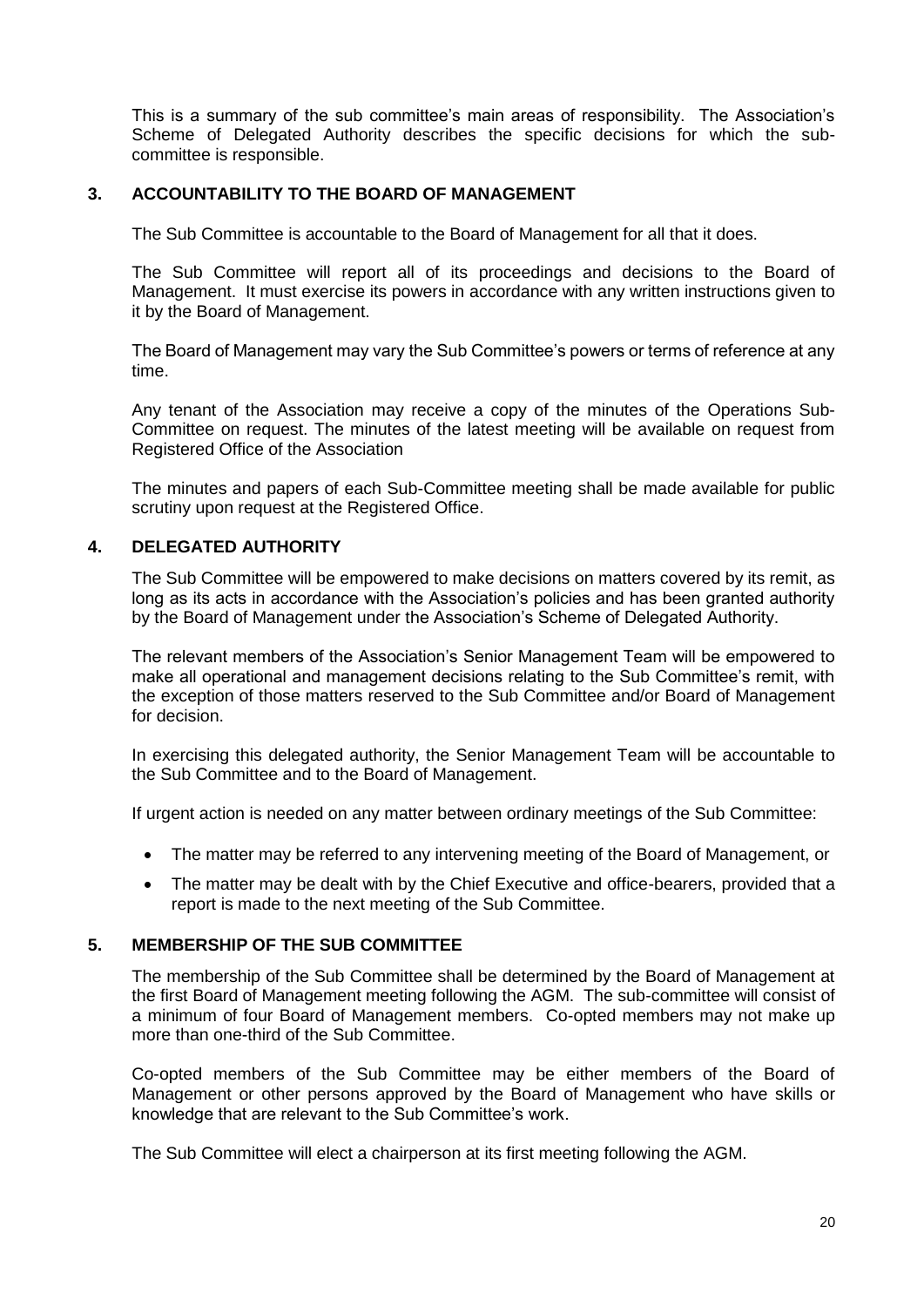The Chair of the Association shall be entitled to attend meetings of the Sub Committee but shall not be eligible to be its chairperson. In the absence of the appointed chair at a meeting, the remaining members shall elect one of themselves to chair the meeting.

Members of the Sub Committee will be expected to participate in training and development relevant to their role. Members' training needs will be assessed regularly.

#### **6. MEETINGS OF THE SUB COMMITTEE**

The Sub Committee will normally meet every quarter. The scheduling of meetings will be based on an annual workplan for the Sub Committee's work.

The Sub Committee may, with the approval of the Board of Management, decide to alter the frequency of its meetings.

The quorum at meetings of the Sub Committee shall be three members. Co-opted members do not count towards the number of members required for a meeting to take place.

Minutes of the Sub Committee's meetings will be prepared by a member of the Association's staff. The decisions of the Sub Committee shall be reported to the next meeting of the Board of Management. If any matters require formal approval by the Board of Management, these will be separately identified in a report to the Board of Management.

The relevant members of the Senior Management Team will attend the Sub Committee's meetings and will be responsible for submitting reports and providing advice to the Sub Committee. Other members of staff and/or advisers will attend as required, or as instructed by the Sub Committee.

Meetings shall be convened by written notice to the Sub Committee members, giving not less than seven days' notice. Meetings should not exceed 2 hours. The meeting may be extended if two-thirds of the members present agree to this. Any extension shall normally be for a maximum of 30 minutes, unless two-thirds of the members present agree to a further extension.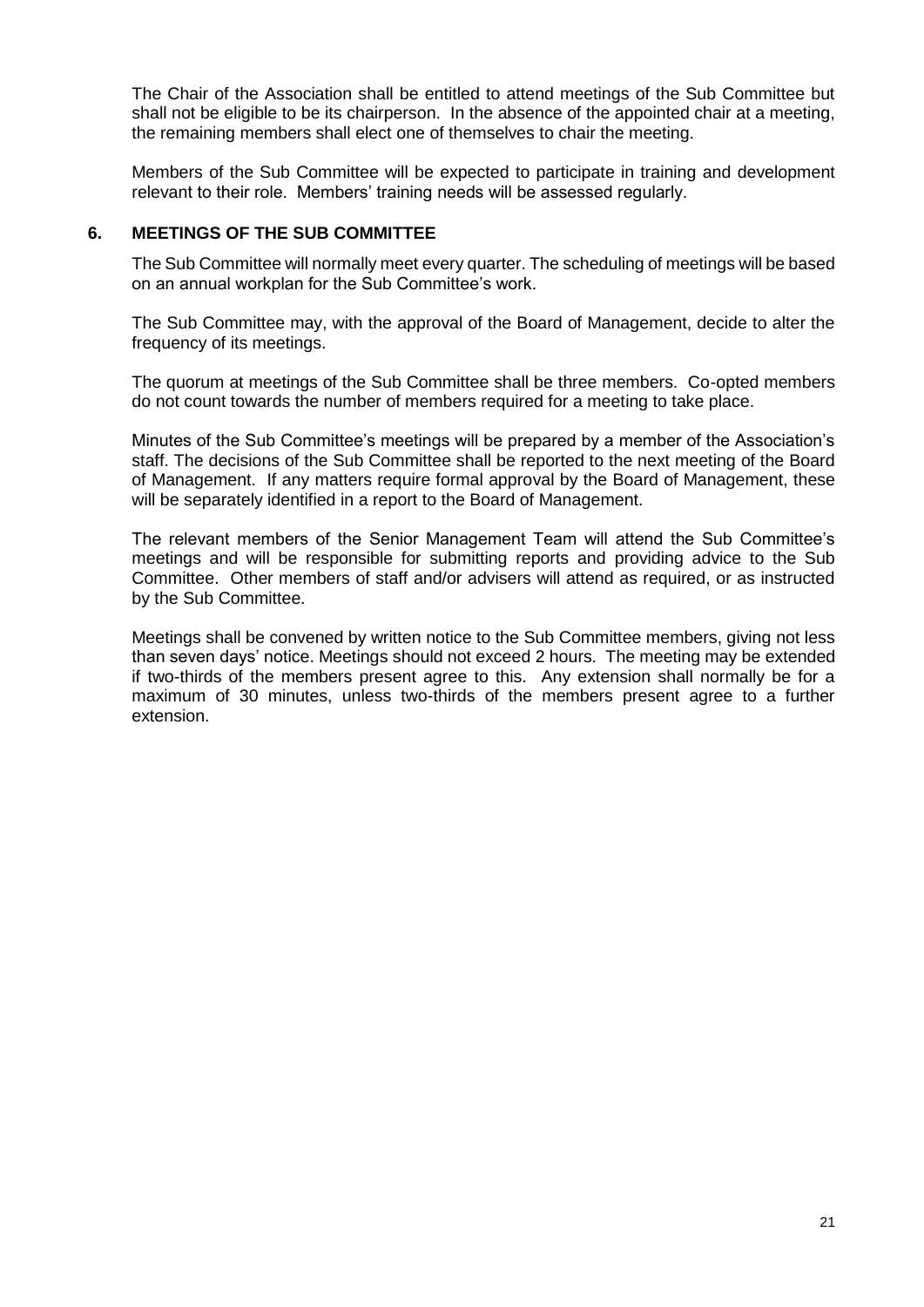# **GROUP AUDIT & RISK SUB COMMITTEE**

#### **1. TERMS OF REFERENCE**

The Group Audit and Risk Sub Committee ("the Sub Committee") has been established for the following purposes:

- i. The Group Audit & Risk Committee is a sub-committee of the Cassiltoun Group and acts for the Cassiltoun Group including its subsidiaries. It is responsible for advising the Boards on matters of internal control and risk management across the Group.
- ii. Each subsidiary board have responsibility for their internal controls and risk management of their own operations. Senior staff will report to the Cassiltoun Housing Association Board on these responsibilities through the Audit & Risk Committee.

#### **2. ROLE OF THE SUB COMMITTEE**

The Sub Committee will be responsible for:

- **2.1** Ensuring that matters within its remit are conducted in accordance with the law, SHR Regulatory Standards, Accounting Standards and other good practice guidance.
- **2.2** Provide assurance to the Boards that there is an appropriate culture of control throughout the group.
- **2.3** Oversee each part of the Groups effectiveness of the system of internal control throughout the Group.
- **2.4** Ensure the effective co-ordination between internal and external audit.
- **2.5** Advise the Board on the level of budget needed to resource effective external and internal audit and their other responsibilities.
- **2.6** Ensure that the Board receives adequate financial and business management reports in order to effectively scrutinise performance of the group.
- **2.7** Review, and make recommendations to the Boards on these terms of reference.
- **2.8** Review and annually recommend to the Board the accounting policies for the Group and the form of presentation and content of the annual financial statements.
- **2.9** Approve the annual audited consolidated accounts and individual subsidiary accounts.

#### **External audit**

- **2.10** Make recommendations to the Board on the appointment, reappointment or otherwise of the external auditor, including approving the fees and terms of engagement.
- **2.11** Review, agree and monitor a planned programme of work.
- **2.12** Consider and report to the Board on the annual statutory audit and make recommendations on the response to any audit management letters, reports and investigations.
- **2.13** Obtain assurance that recommendations which have been endorsed are implemented by management as timetabled.
- **2.14** Discuss annually with the auditor any problems, reservations or issues arising from the interim or final audit or other investigations.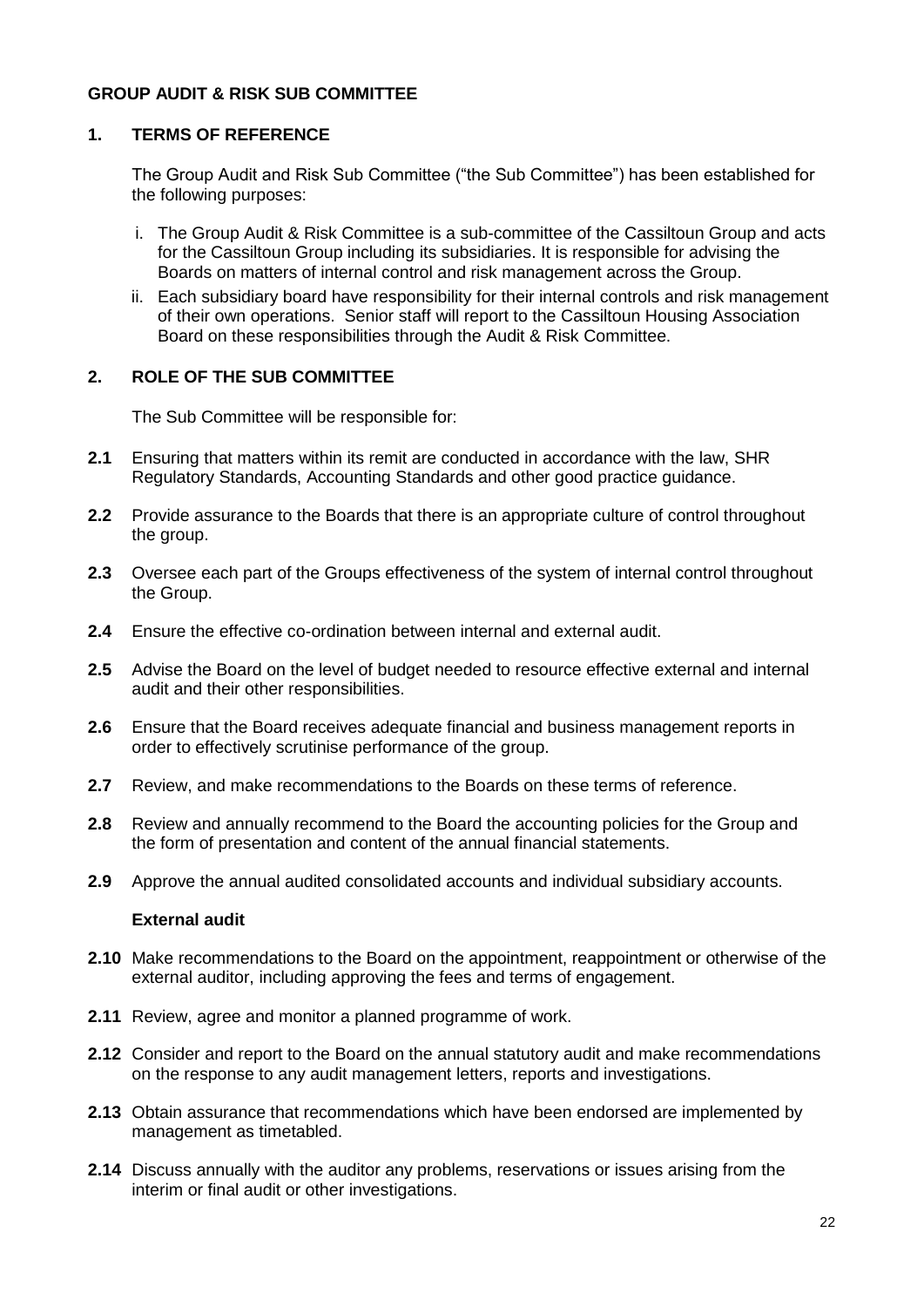**2.15** Review and monitor the external auditor's independence, objectivity and performance whilst annually appraising the effectiveness and value for money of the service received.

#### **Internal control framework**

- **2.16** Oversee the embedding and maintenance of an effective system of internal control.
- **2.17** Satisfy the Boards that there is a sufficient and systematic review of the internal control arrangements within the Group.
- **2.18** Review the statement on internal control systems and make appropriate recommendations to the Board.
- **2.19** Ensure that any significant weaknesses identified are remedied and reported to each Board.
- **2.20** Commission special investigations into matters of particular concern relating to internal control.
- **2.21** Ensure that the impact of alleged or fraudulent activity on the group's framework of internal control is properly assessed and, where it considers necessary, recommend changes to strengthen the control framework.
- **2.22** Receive reports relating to any matters of whistle-blowing or alleged or actual fraudulent activity which may have an effect upon the Association or its subsidiaries.

#### **Internal audit**

- **2.23** Consider and make recommendations to the Boards on the internal audit arrangements, including the appointment, reappointment or otherwise, fees, methods and terms of engagement, of the internal auditor.
- **2.24** Review and approve the internal audit needs assessment and strategy and the annual plan and monitor delivery of the plan.
- **2.25** Ensure that all relevant control systems and procedures are reviewed within a three year period.
- **2.26** Receive and consider reports by the internal auditor, together with the response from management to these reports.
- **2.27** Obtain assurance that internal audit recommendations which have been endorsed are implemented by management as timetabled.
- **2.28** Review and annually appraise the effectiveness of the approach, nature and scope of internal audit activities and compliance with professional standards, good practice guidance and performance indicators

#### **Other**

- **2.29** Provide assurance to the Board that risk management is embedded in the culture of the group and that there is a sufficient and systematic review of the risk management arrangements within the Group.
- **2.30** Receive, as appropriate, regular reports on any governance issues which may affect the operation of the Audit & Risk Committee or the scope or extent of its responsibilities.
- **2.31** Receive, as appropriate, reports on any regulatory or compliance issues which may affect the operation of the Audit & Risk Committee or the scope or extent of its responsibilities.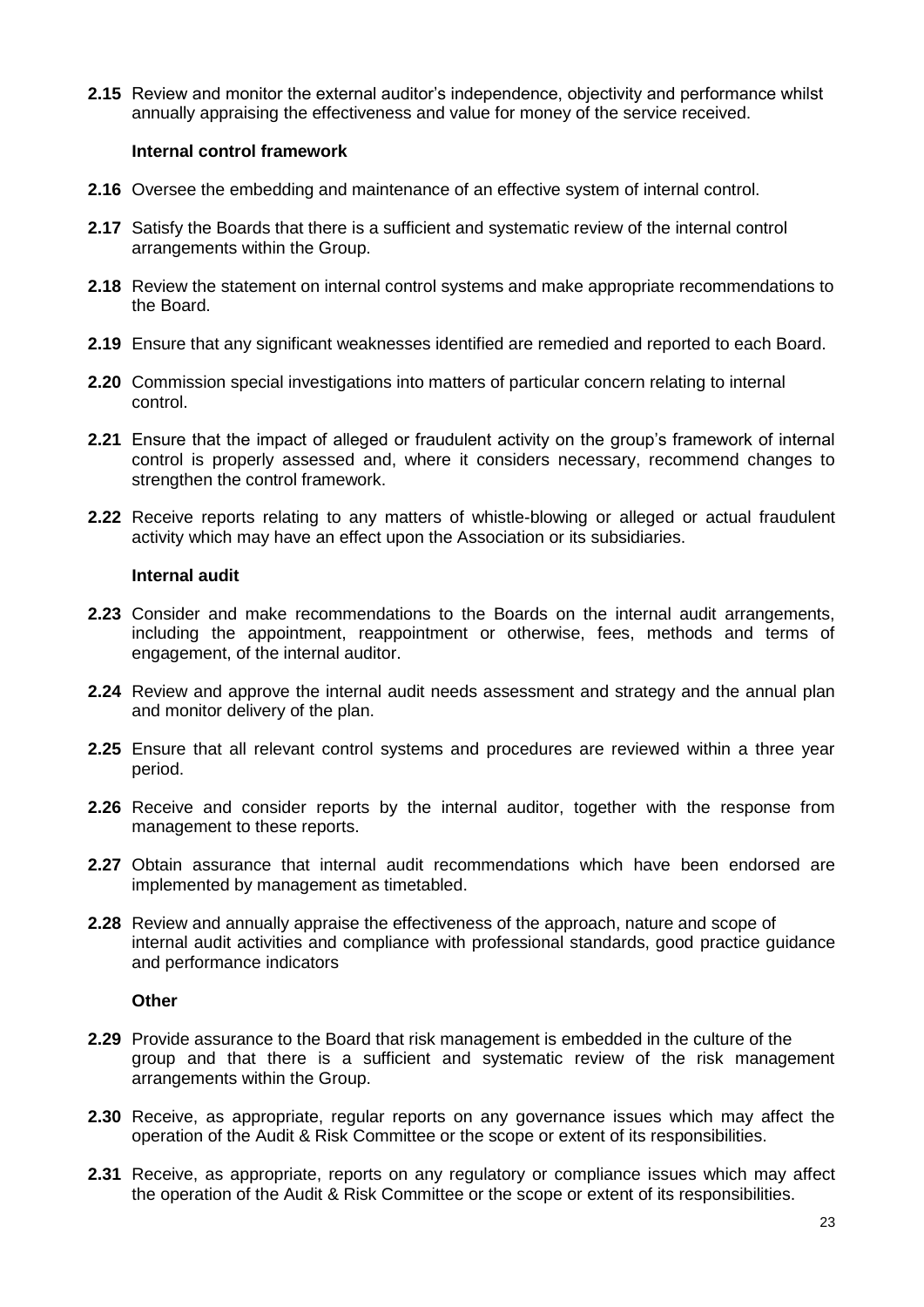- **2.32** Review the proportionality, independence and appropriateness of the Whistle-blowing policy and follow-up action.
- **2.33** Ensure that appropriate disaster recovery and contingency plans are in place and are periodically tested.

This is a summary of the sub committee's main areas of responsibility. The Association's Scheme of Delegated Authority describes the specific decisions for which the sub-committee is responsible.

#### **3. ACCOUNTABILITY TO THE BOARD OF MANAGEMENT**

The Sub Committee is accountable to the Board of Management for all that it does.

The Sub Committee will report all of its proceedings and decisions to the Board of Management. It must exercise its powers in accordance with any written instructions given to it by the Board of Management.

The Board of Management may vary the Sub Committee's powers or terms of reference at any time.

Any tenant of the Association may receive a copy of the minutes of the Group Audit and Risk Sub-Committee on request. The minutes of the latest meeting will be available on request from Registered Office of the Association

The minutes and papers of each Sub-Committee meeting shall be made available for public scrutiny upon request at the Registered Office.

#### **4. DELEGATED AUTHORITY**

The Sub Committee will be empowered to make decisions on matters covered by its remit, as long as its acts in accordance with the Association's policies and has been granted authority by the Board of Management under the Association's Scheme of Delegated Authority.

In relation to its responsibilities for audit and internal controls, the Sub Committee (or officers and/or external advisers authorised by the Board of Management) will have the right to access all documents and records maintained by the Association.

The Sub Committee and those it authorises to investigate matters may also require employees and Board members to supply information, either written or verbal, on any matter relating to the financial or general management of the Group. All employees and committee members are required to co-operate fully with any such request. If the Sub Committee considers it necessary, it has authority to obtain such external professional advice as it considers necessary.

The relevant members of the Association's management team will be empowered to make all operational and management decisions relating to the Sub Committee's remit, with the exception of those matters reserved to the Sub Committee and/or Board of Management for decision.

In exercising this delegated authority, the management team will be accountable to the Sub Committee and to the Board of Management.

If urgent action is needed on any matter between ordinary meetings of the Sub Committee:

• The matter may be referred to any intervening meeting of the Board of Management, or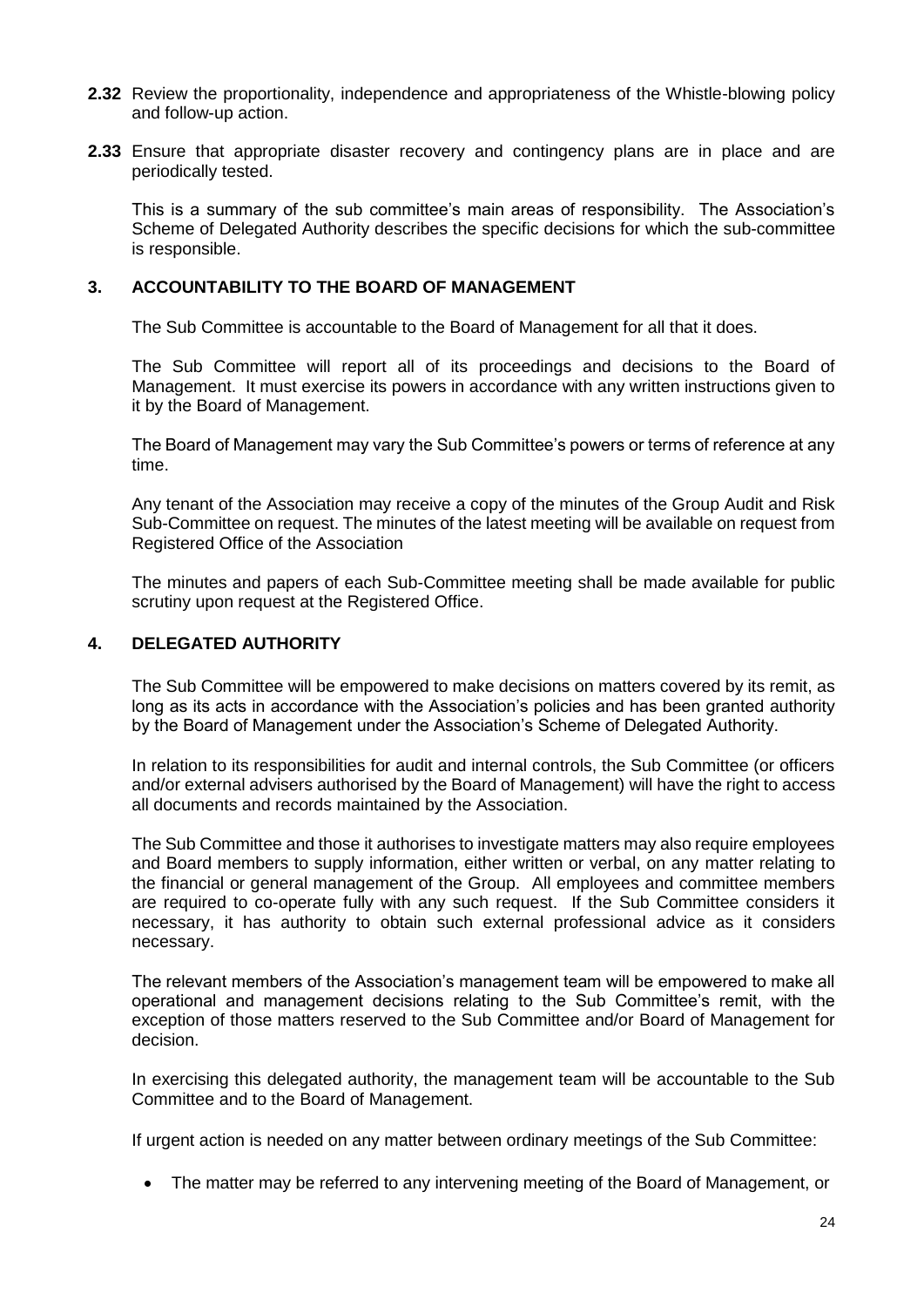• The matter may be dealt with by the Chief Executive in consultation with the officebearers, provided that a report is made to the next meeting of the Sub Committee.

#### **5. MEMBERSHIP OF THE SUB COMMITTEE**

The membership of the Sub Committee shall be determined by the Board of Management. Co-opted members may not make up more than one-third of the Sub Committee's members.

The Housing Association Board is responsible for appointing the Chair of the Group Audit & Risk Committee who must be a Board member (but not the Chair, normally the Treasurer) and other Group Audit & Risk Committee members who will also be Board members within the Group. Paid members of staff cannot be members of the Audit Committee.

The Group Audit & Risk Committee will have a maximum of 5 members. 1 place will be reserved for a member of each subsidiary and ideally each group company will be represented. The Chair of the Group Audit & Risk Committee ideally should have a business qualification and/or have appropriate experience which would qualify them to lead the Committee.

Co-opted members of the Sub Committee may be either members of the Board of Management or other persons approved by the Management Committee who have skills or knowledge that are relevant to the Sub Committee's work.

The Chair of the Association shall be entitled to attend meetings of the Sub Committee but shall not be eligible to be its chairperson.

Members of the Sub Committee will be expected to participate in training and development relevant to their role. Members' training needs will be assessed regularly.

#### **6. MEETINGS OF THE SUB COMMITTEE**

A minimum of three ordinary meetings of the Group Audit & Risk Committee will be held each year at times, dates and places agreed by the Board as part of the governance timetable. The scheduling of meetings will be based on an annual workplan for the Sub Committee's work. The Sub Committee may, with the approval of the Board of Management, decide to alter the frequency of its meetings and the dates. Special meetings shall be called as required.

The quorum at meetings of the Sub Committee shall be three members. Co-opted members do not count towards the number of members required for a meeting to take place. In the absence of the Sub Committee Chair those members present shall select a Chair for the meeting.

Appropriate members of the Senior Management Team (normally Director of Finance & IT), and if requested representatives of the internal auditors and/or external auditors, shall attend meetings of the Group Audit & Risk Committee. However, the Committee may meet with the external or internal auditor without any employees being present. Other members of staff and/or advisers will attend as required, or as instructed by the Sub Committee. Members of the Senior Management Team will be responsible for submitting reports and providing advice to the Sub Committee.

The Group Audit & Risk Committee will have the right to report directly to the Chair of Cassiltoun Housing Association.

Employees will withdraw on the instruction of the Chair of the meeting.

The Group Audit & Risk Committee is authorised by the Boards to investigate any activity within its terms of reference. It is authorised to seek information it needs from any employee and all employees are expected to co-operate with any request made.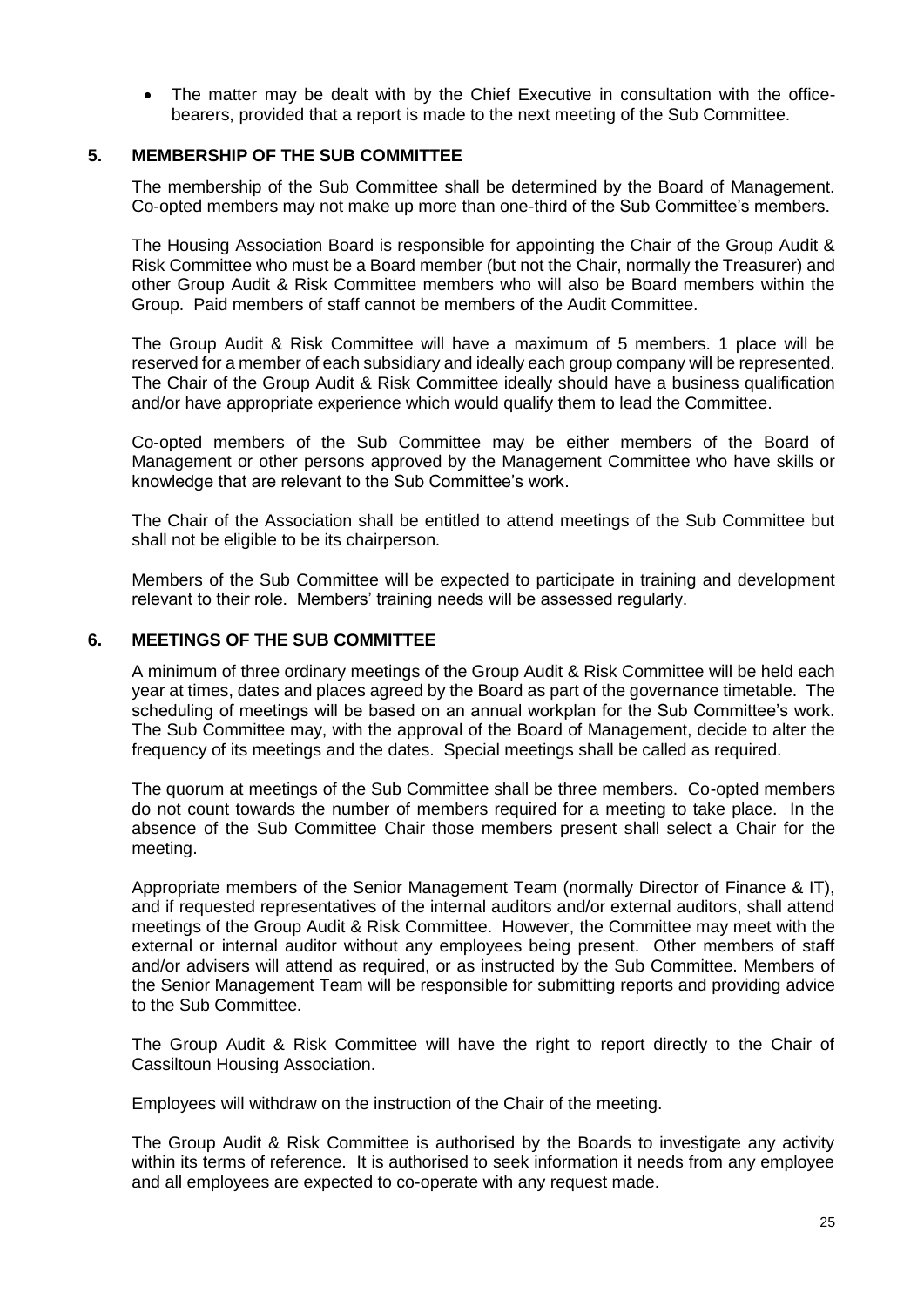The Committee is authorised by the Boards to obtain outside legal or other independent professional advice.

Minutes of the Sub Committee's meetings will be prepared by a member of the Association's staff. The minutes and proceedings of the Sub Committee shall be reported to the next meeting of the Board of Management. If any matters require formal approval by the Board of Management, these will be separately identified in a report to the Board of Management.

Meetings shall be convened by written notice to the Sub Committee members, giving not less than seven days' notice.

Meetings should not exceed 2 hours. The meeting may be extended if two-thirds of the members present agree to this. Any extension shall normally be for a maximum of 30 minutes, unless two-thirds of the members present agree to a further extension.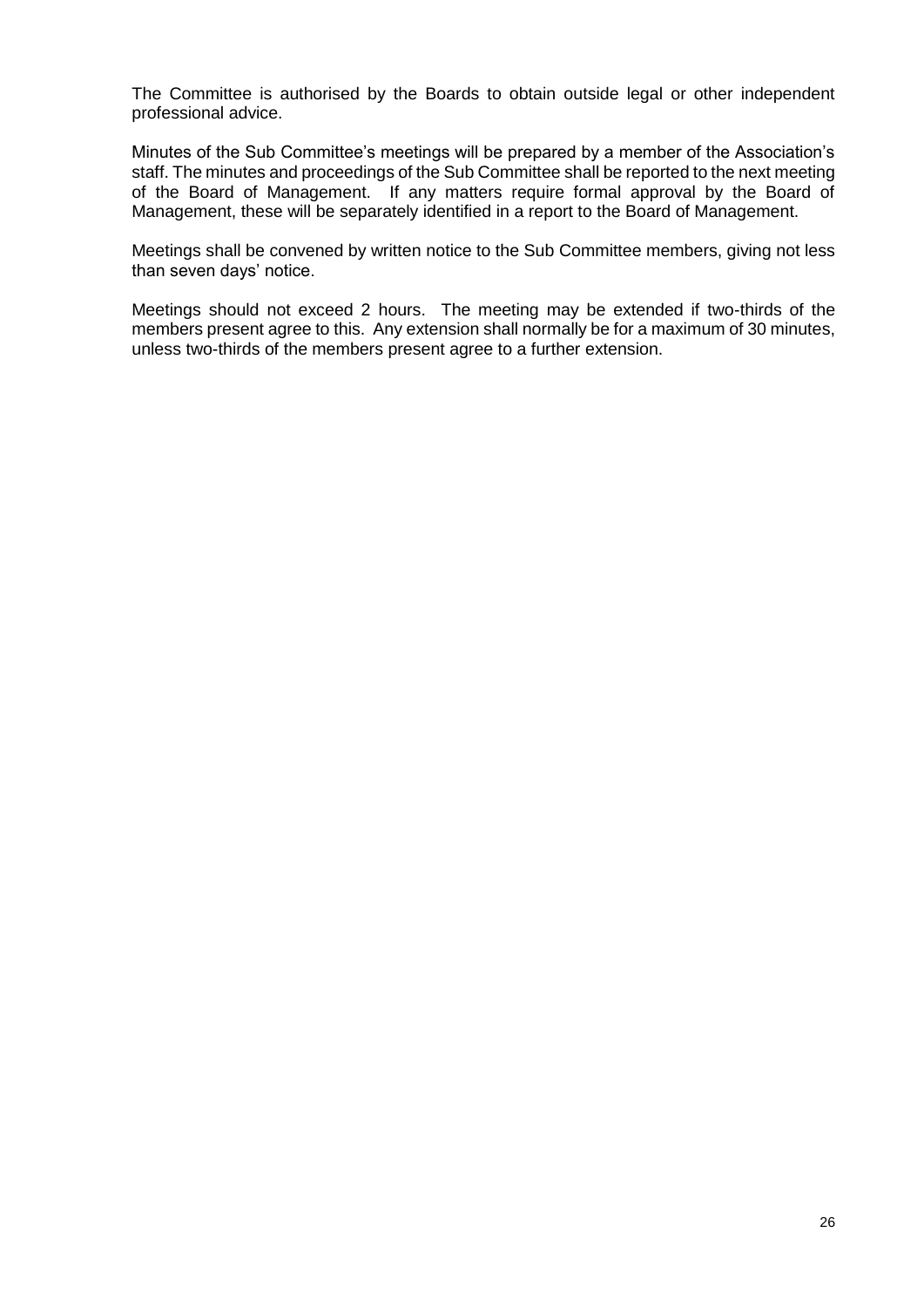#### **REGENERATION SUB COMMITTEE**

#### **1. TERMS OF REFERENCE**

The Regeneration Sub Committee ("the Sub Committee") has been established for the following purposes:

#### **2. ROLE OF THE SUB COMMITTEE**

The Sub Committee will be responsible for

#### **2.1 Policy**

The Sub-Committee will discuss and formulate policy on all matters affecting the Association's social and community regeneration programmes and housing developments.

The full Board of Management will make the final decision on all matters of Association policy.

The Sub-Committee is authorised to make operational decisions within the scope of existing policy.

#### **2.2 Housing Development**

The Sub-Committee will be actively involved in the design stage of all Association development proposals including housing, landscaping, environmental improvements and redevelopment of open space.

It is the responsibility of the Sub-Committee to select, and monitor the progress of consultants and to ensure the maximum participation of tenants in the development process. The Sub-Committee will monitor and review development income and expenditure and contractor/consultant performance.

The Sub-Committee will ensure that all Association policies and procedures relating to development services are strictly followed and comply with all relevant legislation, guidance and best practice.

# **2.3 Regeneration**

The Sub-Committee will approve the Regeneration Plan on an annual basis and oversee the Regeneration Programme, monitoring and reviewing the activities to ensure the best possible outcomes for the Association, its tenants and partners.

The Sub-Committee will ensure that the Association meets any commitments to external funders and partners.

The Sub-Committee will ensure that all key documents and other performance indicators are regularly reviewed and appraised to ensure a high standard of service provision in all matters relating to the development process.

# **3. ACCOUNTABILITY TO THE BOARD OF MANAGEMENT**

The Sub Committee is accountable to the Board of Management for all that it does.

The Sub Committee will report all of its proceedings and decisions to the Board of Management. It must exercise its powers in accordance with any written instructions given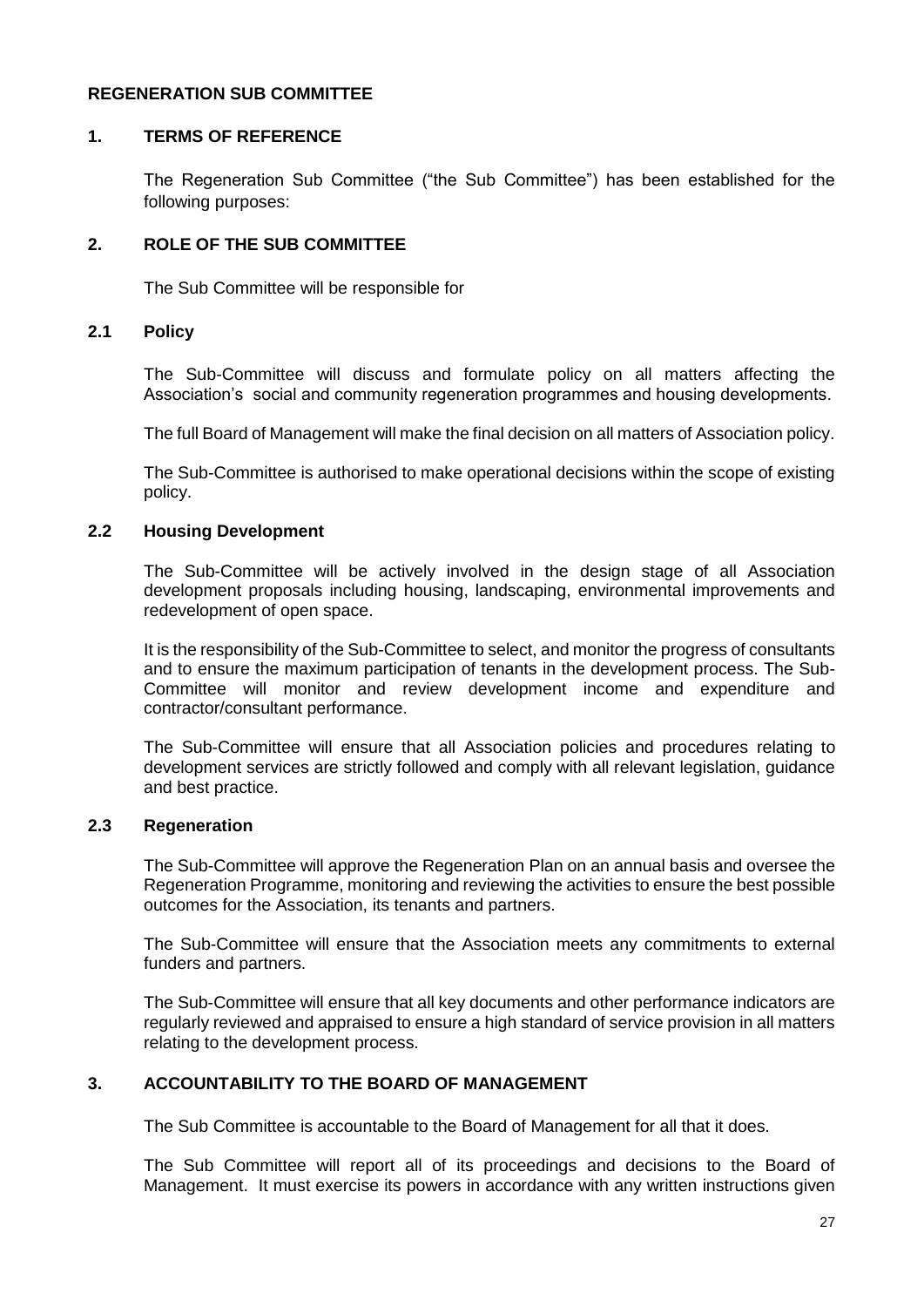to it by the Board of Management.

The Board of Management may vary the Sub Committee's powers or terms of reference at any time.

Any tenant of the Association may receive a copy of the minutes of the Regeneration Sub-Committee on request. The minutes of the latest meeting will be available on request from Registered Office of the Association

The minutes and papers of each Sub-Committee meeting shall be made available for public scrutiny upon request at the Registered Office.

#### **4. DELEGATED AUTHORITY**

The Sub Committee will be empowered to make decisions on matters covered by its remit, as long as its acts in accordance with the Association's policies and has been granted authority by the Board of Management under the Association's Scheme of Delegated Authority.

The relevant members of the Association's Senior Management Team will be empowered to make all operational and management decisions relating to the Sub Committee's remit, with the exception of those matters reserved to the Sub Committee and/or Board of Management for decision.

In exercising this delegated authority, the Senior Management Team will be accountable to the Sub Committee and to the Board of Management.

If urgent action is needed on any matter between ordinary meetings of the Sub Committee:

- The matter may be referred to any intervening meeting of the Board of Management, or
- The matter may be dealt with by the Chief Executive and office-bearers, provided that a report is made to the next meeting of the Sub Committee.

#### **5. MEMBERSHIP OF THE SUB COMMITTEE**

The membership of the Sub Committee shall be determined by the Board of Management at the first Board of Management meeting following the AGM. The sub-committee will consist of a minimum of four Board of Management members. Co-opted members may not make up more than one-third of the Sub Committee.

Co-opted members of the Sub Committee may be either members of the Board of Management or other persons approved by the Board of Management who have skills or knowledge that are relevant to the Sub Committee's work.

The sub-committee will elect a chairperson at its first meeting following the AGM. In the absence of the appointed chair at a meeting, the remaining members shall elect one of themselves to chair the meeting.

The Chair of the Association shall be entitled to attend meetings of the Sub Committee but shall not be eligible to be its chairperson.

Members of the Sub Committee will be expected to participate in training and development relevant to their role. Members' training needs will be assessed regularly.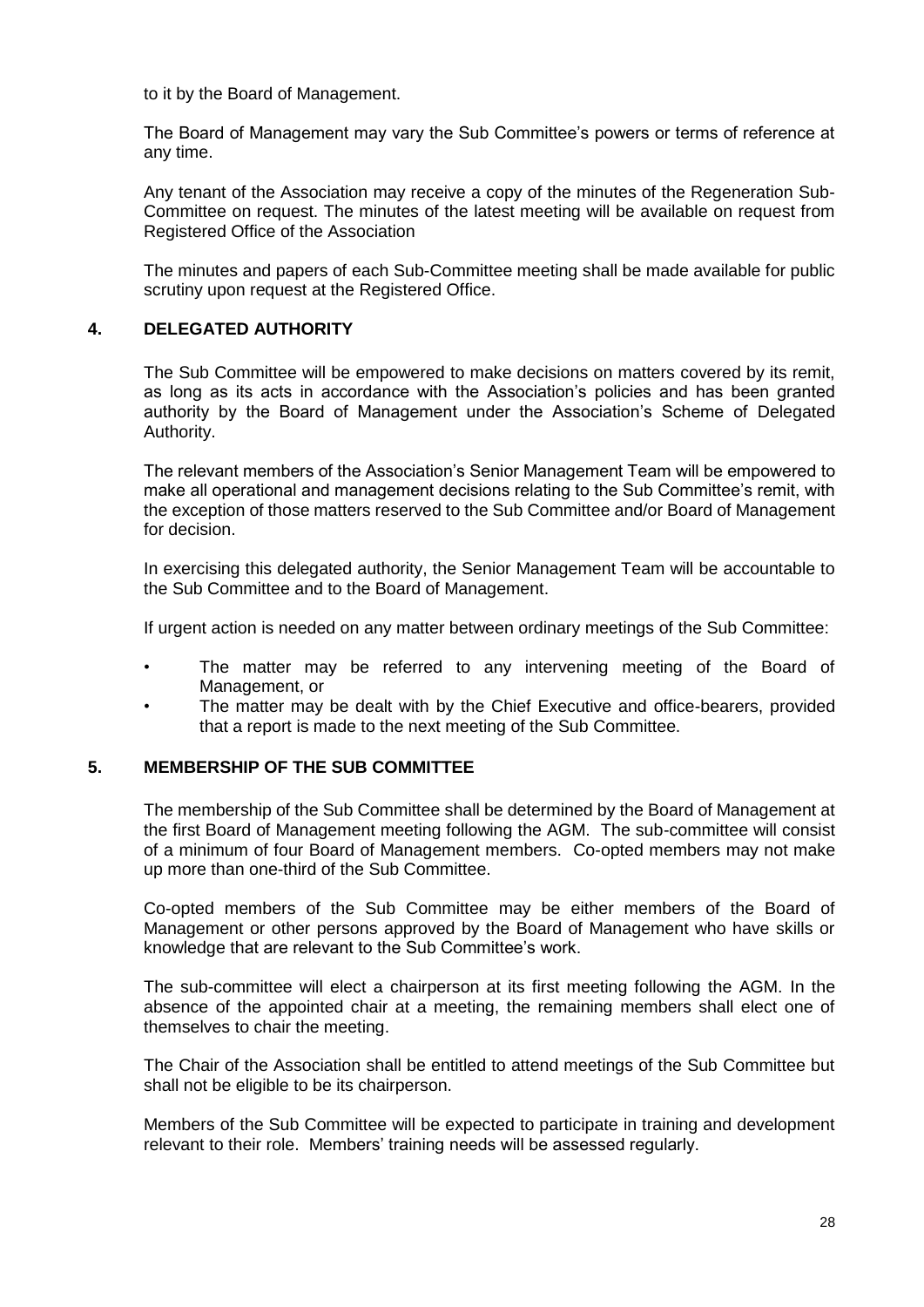# **6. MEETINGS OF THE SUB COMMITTEE**

The Sub Committee will normally meet every quarter. The scheduling of meetings will be based on an annual workplan for the Sub Committee's work.

The Sub Committee may, with the approval of the Board of Management, decide to alter the frequency of its meetings.

The quorum at meetings of the Sub Committee shall be three members. Co-opted members do not count towards the number of members required for a meeting to take place.

Minutes of the Sub Committee's meetings will be prepared by a member of the Association's staff. The decisions of the Sub Committee shall be reported to the next meeting of the Board of Management. If any matters require formal approval by the Board of Management, these will be separately identified in a report to the Board of Management.

The relevant members of the Senior Management Team will attend the Sub Committee's meetings and will be responsible for submitting reports and providing advice to the Sub Committee. Other members of staff and/or advisers will attend as required, or as instructed by the Sub Committee.

Meetings shall be convened by written notice to the Sub Committee members, giving not less than seven days' notice. Meetings should not exceed 2 hours. The meeting may be extended if two-thirds of the members present agree to this. Any extension shall normally be for a maximum of 30 minutes, unless two-thirds of the members present agree to a further extension.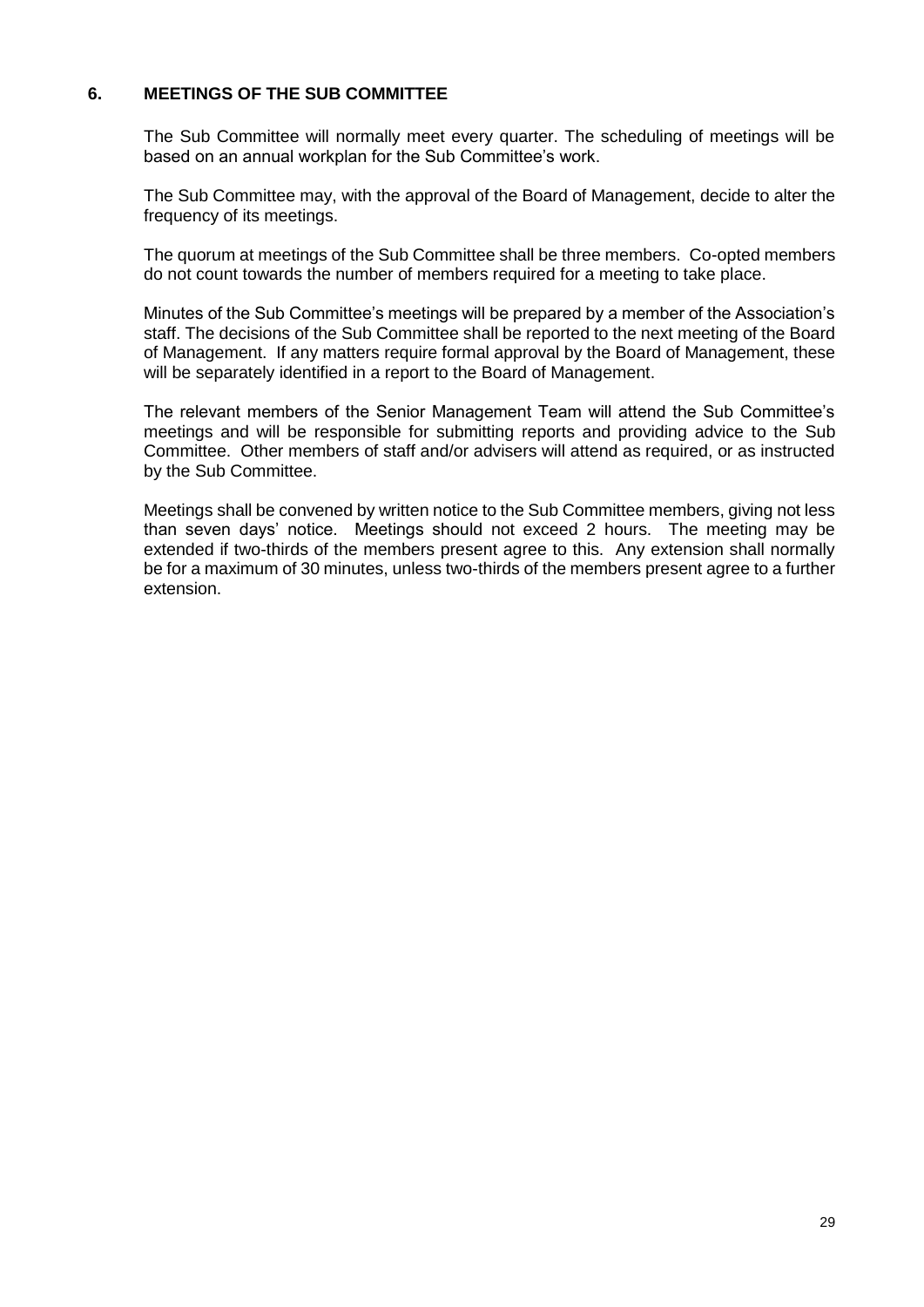#### **STAFFING SUB COMMITTEE**

#### **1. TERMS OF REFERENCE**

The Staffing Sub Committee ("the Sub Committee") has been established for the following purposes:

To support the delivery of staffing related objectives set out in Cassiltoun's Internal Management plan and to advise on matters relating to staffing and human resources, including pay and terms and conditions of service, health and safety and equality and diversity matters.

#### **2. ROLE OF THE SUB COMMITTEE**

The Sub Committee will be responsible for

- **2.1** Sub-Committee will address all matters affecting the Association as an employer, including recruitment, staff training, Health & Safety at Work and Conditions of Service and formulate and review policy for consideration by the Board of Management. The Sub-Committee is responsible for reviewing and monitoring staff performance, training, Investors in People, job descriptions and career development.
- **2.2** The Association will maintain associate membership with Employers in Voluntary Housing, (EVH), and endeavour to participate actively with them. The Staffing Sub- Committee has a responsibility to ensure compliance with Conditions of Service, Staff Salaries and disciplinary procedure.
- **2.3** The Sub-Committee is authorised to make operational decisions within the scope of existing policy.
- **2.4** The Staffing Sub-Committee is authorised by the Board of Management to appoint and dismiss staff, within the terms of Association's policy, relevant contractual agreements and legislation.
- **2.5** The Sub-Committee will ensure that all Association policies and procedures relating to employment and staffing matters are strictly followed and comply with all relevant legislation, guidance and best practice.

#### **General**

- **2.6** To oversee the human resources aspects of the Association's business, taking decisions and approving actions in relation to the Association's role as employer in specific areas of delegation.
- **2.7** To ensure that the Association is effectively discharging its obligations with respect to health and safety management.
- **2.8** To keep under review and improve outcomes in respect of the Association's objective to eliminate discrimination, advance equality and foster good relations in all areas of its work.

#### **Staff recruitment and induction**

**2.9** To oversee the process for the selection and recruitment of staff, particularly for those roles where Board of Management members are designated to participate in the recruitment process. To approve significant changes to job descriptions.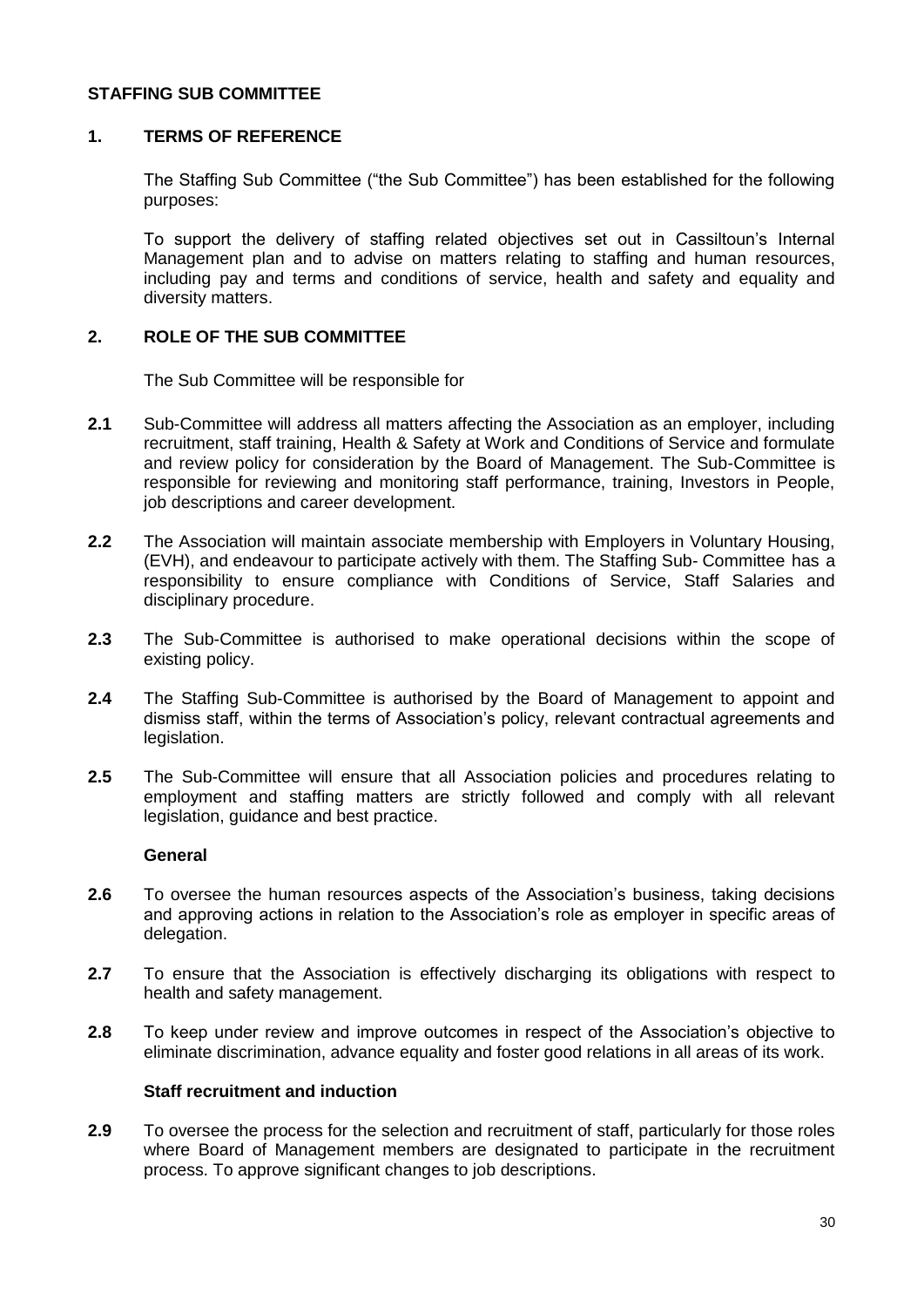**2.10** To receive assurance about the effective application of the staff recruitment and induction polices.

#### **Appraisal, training and development**

**2.11** To receive assurance about the effective application of the staff appraisal and supervision system, and training and development polices, including reports regarding the implementation and outcome of the annual training plan.

#### **Pay and terms and conditions of employment**

**2.12** To make decisions about discretionary matters relating to overtime, annual or other leave entitlement, or other issues arising in interpreting the application of the Association's terms and conditions of service – Cassiltoun Housing Association is an associate member of Employers in Voluntary Housing (EVH). Approval of any pay awards is a Board of Management responsibility. All staff are employed under Terms and Conditions of Employment (which mirror EVH). Any decision about future membership of EVH is the Board of Management's responsibility.

#### **Grievance, discipline and redundancy**

- **2.13** To conduct hearings (normally by a panel of three Staffing Committee members designated by the Chair of the Staffing Committee) and make and communicate decisions on the outcome of all grievances at stage 3 of the grievance procedure,
- **2.14** To administer appropriate stages of the disciplinary procedure, including conducting all hearings to address allegations of gross misconduct (normally by a panel of three members). This Disciplinary Panel has delegated authority to instruct any appropriate sanction arising from such hearings, up to and including dismissal.
- **2.15** Any serious complaint or grievance made against the senior member of staff must be handled in accordance with the Scottish Housing Regulator's regulatory guidance on Notifiable Events. The Chair of the Board of Management should agree with the Chair of the Staffing Sub-Committee how the matter should be dealt with, and notify the Regulator accordingly. Any necessary independent professional advice should be taken. Normally, this will involve investigation by an independent, external party, and a hearing conducted by the Staffing Sub-Committee.
- **2.16** To conduct and make decisions about appeal hearings (normally by a panel of three members for any staff dissatisfied with their selection for redundancy, all in accordance with the Terms and Conditions of Employment. Such panel members should take no part in the selection process of those to be made redundant. It should be noted that the Board of Management has responsibility for organisation development matters, including any staff structure reviews or changes to the staffing establishment.

#### **Absence management**

**2.17** To oversee the effective application of the absence management system, receiving periodic reports on sickness absence, and the application of agreed policies and procedures to staff with long-term absence.

#### **Health and Safety**

**2.18** To ensure that the Association is fulfilling all its health and safety obligations as set out in the EVH Terms and Conditions of Employment, including reporting of accidents, wearing of protective clothing and first aid training.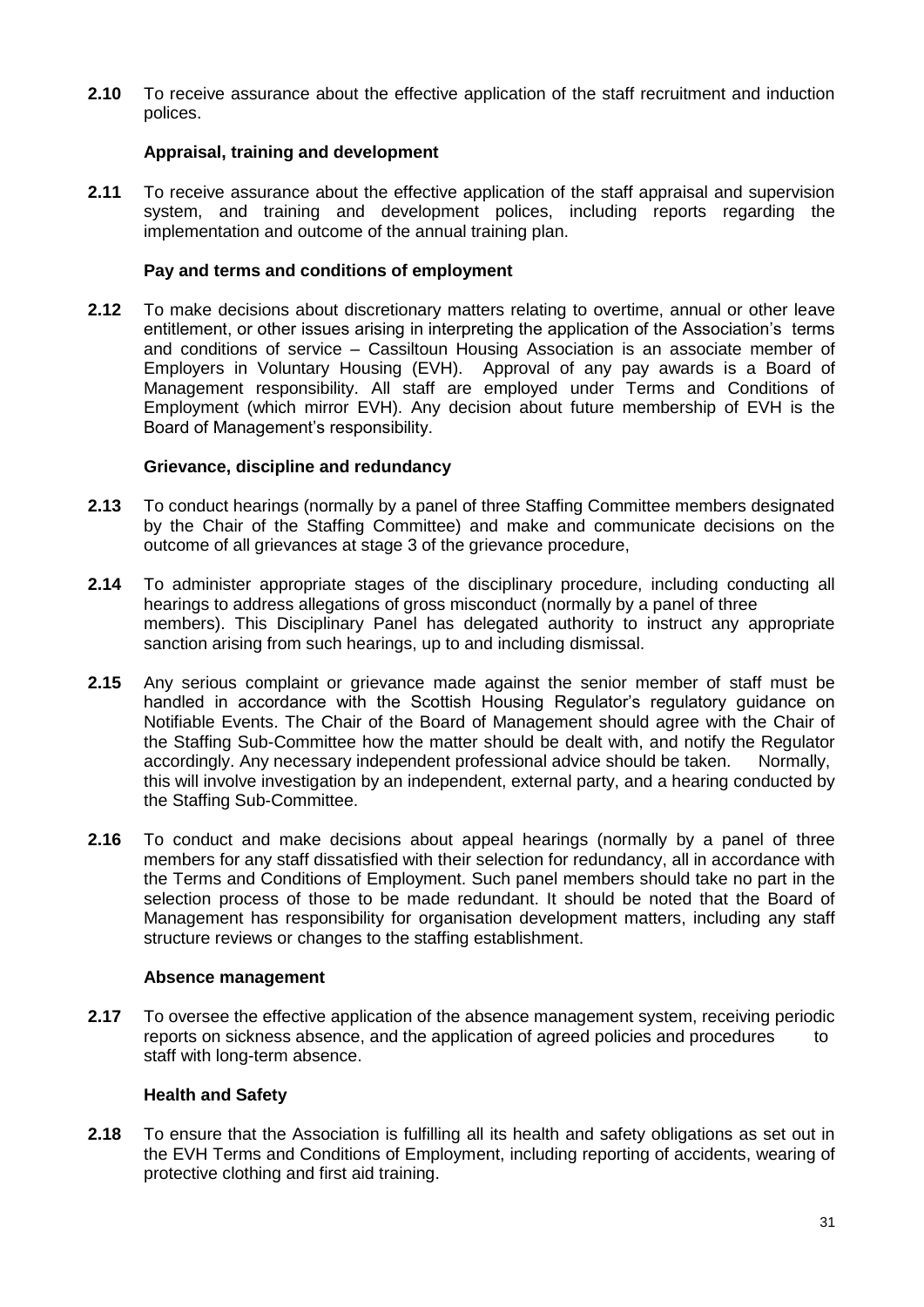- **2.19** To ensure that up-to-date versions of all policies and procedures, including the Health and Safety Manual, are available on the staff intranet system, and that updates to the Manual are pro-actively monitored, with appropriate action implemented in a timely way. Also that an appropriate induction/training programme for staff and committee is in place and operating effectively
- **2.20** To ensure that periodic independent compliance audits are carried out, and agreed recommendations are followed up and implemented.

#### **Equal opportunities and diversity**

**2.21** To receive assurance on the effectiveness of training programmes and actions taken in pursuit of achieving the objectives set out in the Association's equalities and diversity policies and procedures.

#### **Policy review**

- **2.22** To oversee the review of all policies designated within the Association's policy schedule as Human Resources policies, plus any health and safety and equalities polices, including the manner of review, ensuring that the agreed review cycle is maintained and careful scrutiny of all proposals for change.
- **2.23** To agree a final draft of each such reviewed policy, for recommendation to Association's Board of Management for adoption.

#### **3. ACCOUNTABILITY TO THE BOARD OF MANAGEMENT**

The Sub Committee is accountable to the Board of Management for all that it does.

The Sub Committee will report all of its proceedings and decisions to the Board of Management. It must exercise its powers in accordance with any written instructions given to it by the Board of Management.

The Board of Management may vary the Sub Committee's powers or terms of reference at any time.

The Board of Management may obtain independent legal/professional advice within reasonable budgetary constraints.

Due to the confidential nature of the proceedings of the Staffing Sub-Committee minutes will not be presented to the full Board of Management. Only members of Staffing Sub-Committee will receive written minutes. Individual Board of Management members may obtain copies of sub-committee meetings on request from the Chief Executive Officer. The Chief Executive Officer will report the decisions made by Staffing Sub-Committee to the full Board of Management

#### **4. DELEGATED AUTHORITY**

The Sub Committee will be empowered to make decisions on matters covered by its remit, as long as its acts in accordance with the Association's policies and has been granted authority by the Board of Management under the Association's Scheme of Delegated Authority.

The relevant members of the Association's Senior Management Team will be empowered to make all operational and management decisions relating to the Sub Committee's remit, with the exception of those matters reserved to the Sub Committee and/or Board of Management for decision.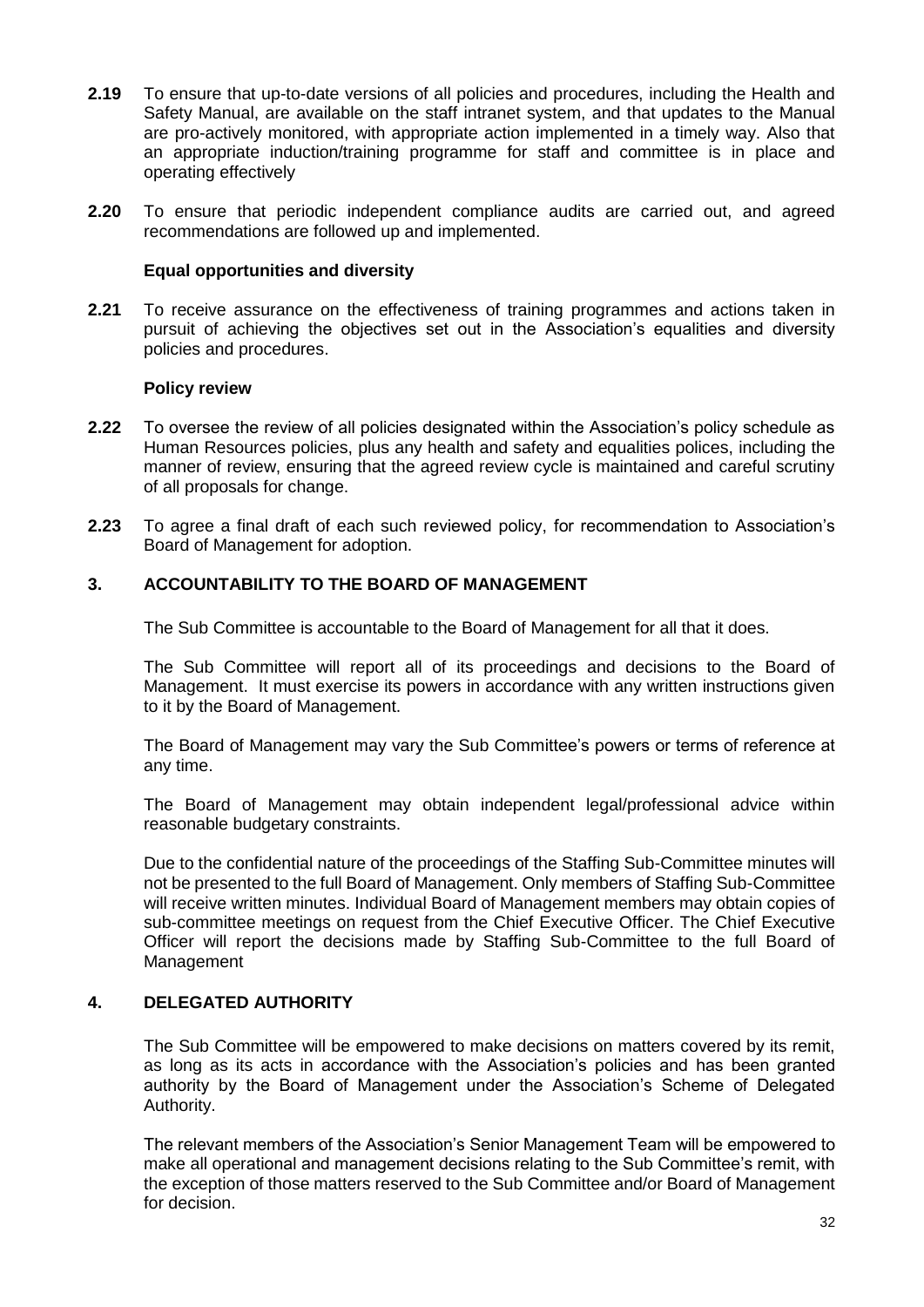In exercising this delegated authority, the Senior Management Team will be accountable to the Sub Committee and to the Board of Management.

If urgent action is needed on any matter between ordinary meetings of the Sub Committee:

- The matter may be referred to any intervening meeting of the Board of Management, or
- The matter may be dealt with by the Chief Executive and office-bearers, provided that a report is made to the next meeting of the Sub Committee.

#### **5. MEMBERSHIP OF THE SUB COMMITTEE**

The membership of the Sub Committee shall be determined by the Board of Management at the first Board of Management meeting following the AGM. The sub-committee will consist of a minimum of four Board of Management members. Co-opted members may not make up more than one-third of the Sub Committee.

Co-opted members of the Sub Committee may be either members of the Board of Management or other persons approved by the Board of Management who have skills or knowledge that are relevant to the Sub Committee's work.

The sub-committee will elect a chairperson at its first meeting following the AGM. In the absence of the appointed chair at a meeting, the remaining members shall elect one of themselves to chair the meeting.

The Chair of the Association shall be entitled to attend meetings of the Sub Committee but shall not be eligible to be its chairperson.

Members of the Sub Committee will be expected to participate in training and development relevant to their role. Members' training needs will be assessed regularly.

#### **6. MEETINGS OF THE SUB COMMITTEE**

The Sub Committee will normally meet at least 3 times per year. The scheduling of meetings will be based on an annual workplan for the Sub Committee's work.

The Sub Committee may, with the approval of the Board of Management, decide to alter the frequency of its meetings.

The quorum at meetings of the Sub Committee shall be three members. Co-opted members do not count towards the number of members required for a meeting to take place.

Minutes of the Sub Committee's meetings will be prepared by a member of the Association's staff. The decisions of the Sub Committee shall be reported to the next meeting of the Board of Management. If any matters require formal approval by the Board of Management, these will be separately identified in a report to the Board of Management.

Senior staff and others may attend all or part of the meetings at the invitation of the Sub Committee. Attendees will normally be

Chief Executive Corporate Services Manager

Other members of staff and/or advisers will attend as required, or as instructed by the Sub Committee.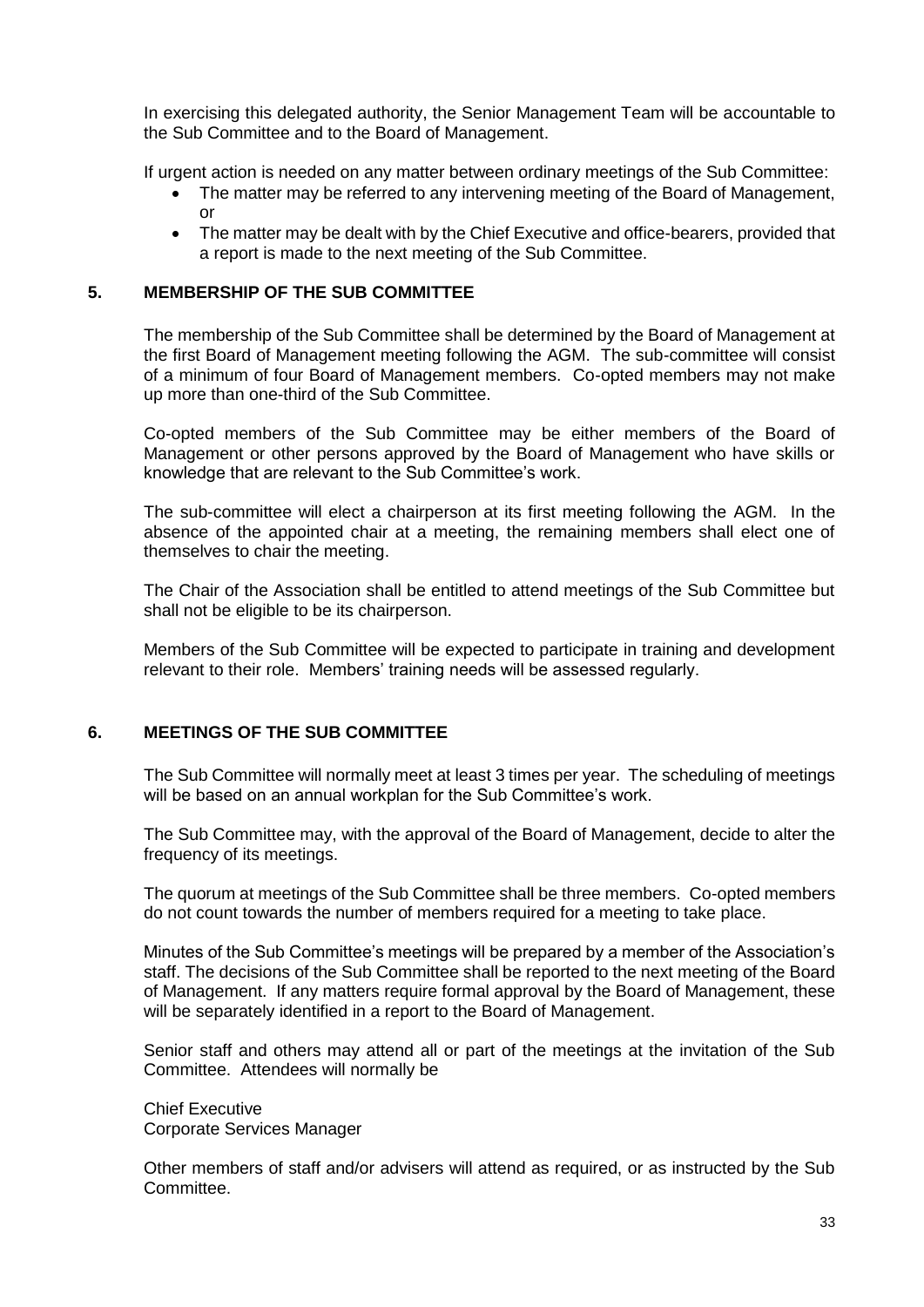The Chief Executive is responsible for servicing this sub-committee including liaising with the Chair regarding the agenda for meetings; lead responsibility for co-ordinating the preparation and distribution of papers for the meeting.

Meetings shall be convened by written notice to the Sub Committee members, giving not less than seven days' notice.

Meetings should not exceed 2 hours. The meeting may be extended if two-thirds of the members present agree to this. Any extension shall normally be for a maximum of 30 minutes, unless two-thirds of the members present agree to a further extension.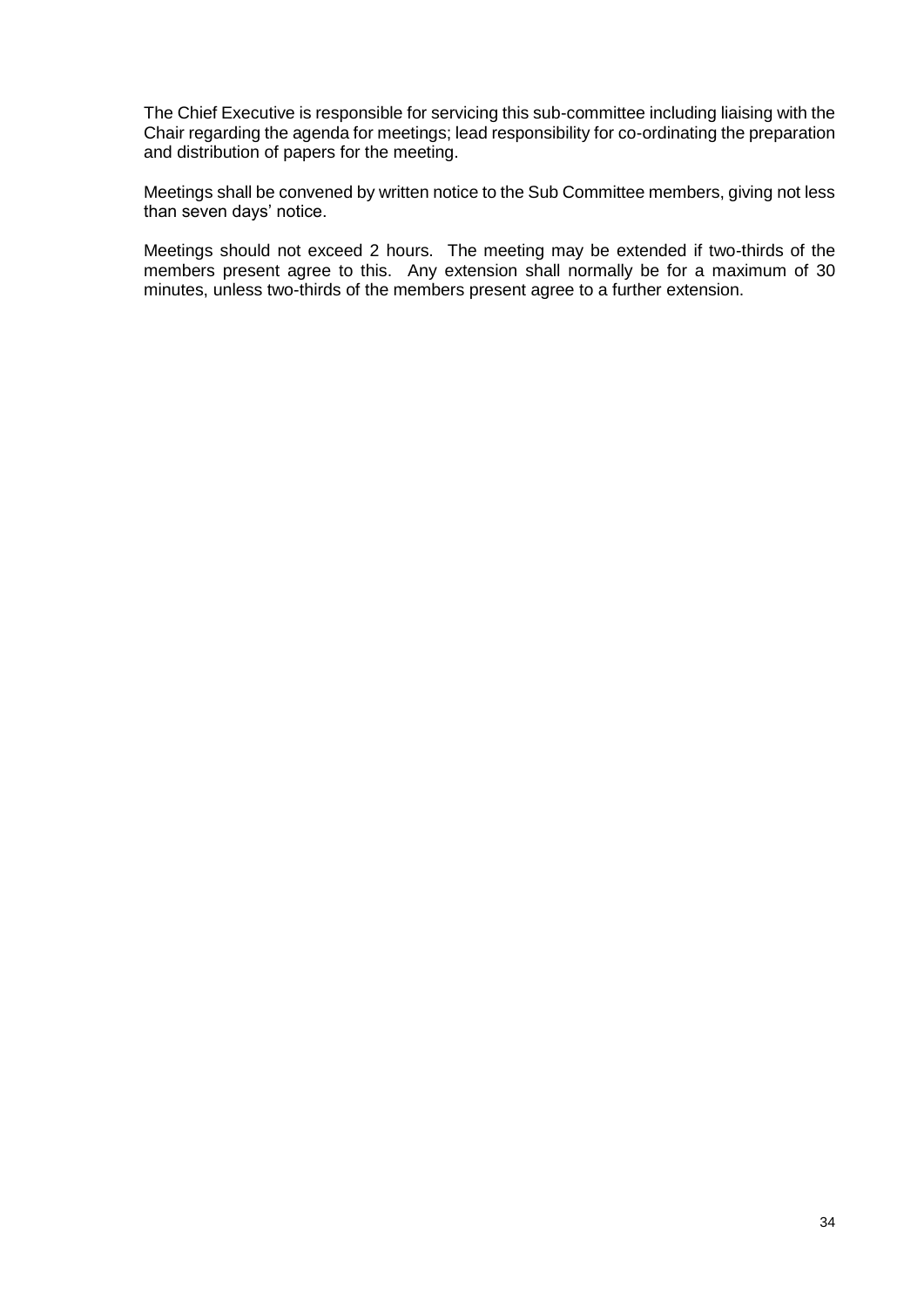# **Scheme of Delegated Authority**

# **1. Strategy, Policy and Performance**

|    | <b>Reserved to the Board of</b><br><b>Management</b>                                                                                                                        | <b>Delegated to Sub</b><br><b>Committees</b>                                                                                                                                          |    | <b>Delegated to the Senior</b><br><b>Management Team</b>                                                                                                  |
|----|-----------------------------------------------------------------------------------------------------------------------------------------------------------------------------|---------------------------------------------------------------------------------------------------------------------------------------------------------------------------------------|----|-----------------------------------------------------------------------------------------------------------------------------------------------------------|
|    | 1. Approval of the policy of the<br>Association, including<br>material changes to existing<br>policy and any new<br>activities                                              | 1. Monitoring<br>service/business<br>performance for matters<br>within each Sub<br>Committee's remit                                                                                  | 1. | Implementation of the<br>Internal Management<br>Plan and other strategies<br>approved by the Board of<br>Management                                       |
|    | 2. Approval of the<br>Association's Internal<br>Management Plan and all<br>other plans or documents<br>that fall within the strategic<br>role of the Board of<br>Management | 2. Review and approval of<br>policies for service<br>delivery/business<br>management for matters<br>falling within each Sub<br>Committee's remit (Note:<br>this shall not prevent the | 2. | Provision of regular<br>reports to the Board of<br>Management and sub<br>committees in relation to<br>all aspects of the<br>Association's<br>performance. |
| 3. | Monitoring the financial,<br>organisational and service<br>performance of the<br>Association at an overall<br>level                                                         | <b>Board of Management</b><br>specifying that a particular<br>policy shall be referred to<br>it for approval)                                                                         |    |                                                                                                                                                           |
|    | 4. Ensuring that the<br>Association meets its legal<br>obligations                                                                                                          |                                                                                                                                                                                       |    |                                                                                                                                                           |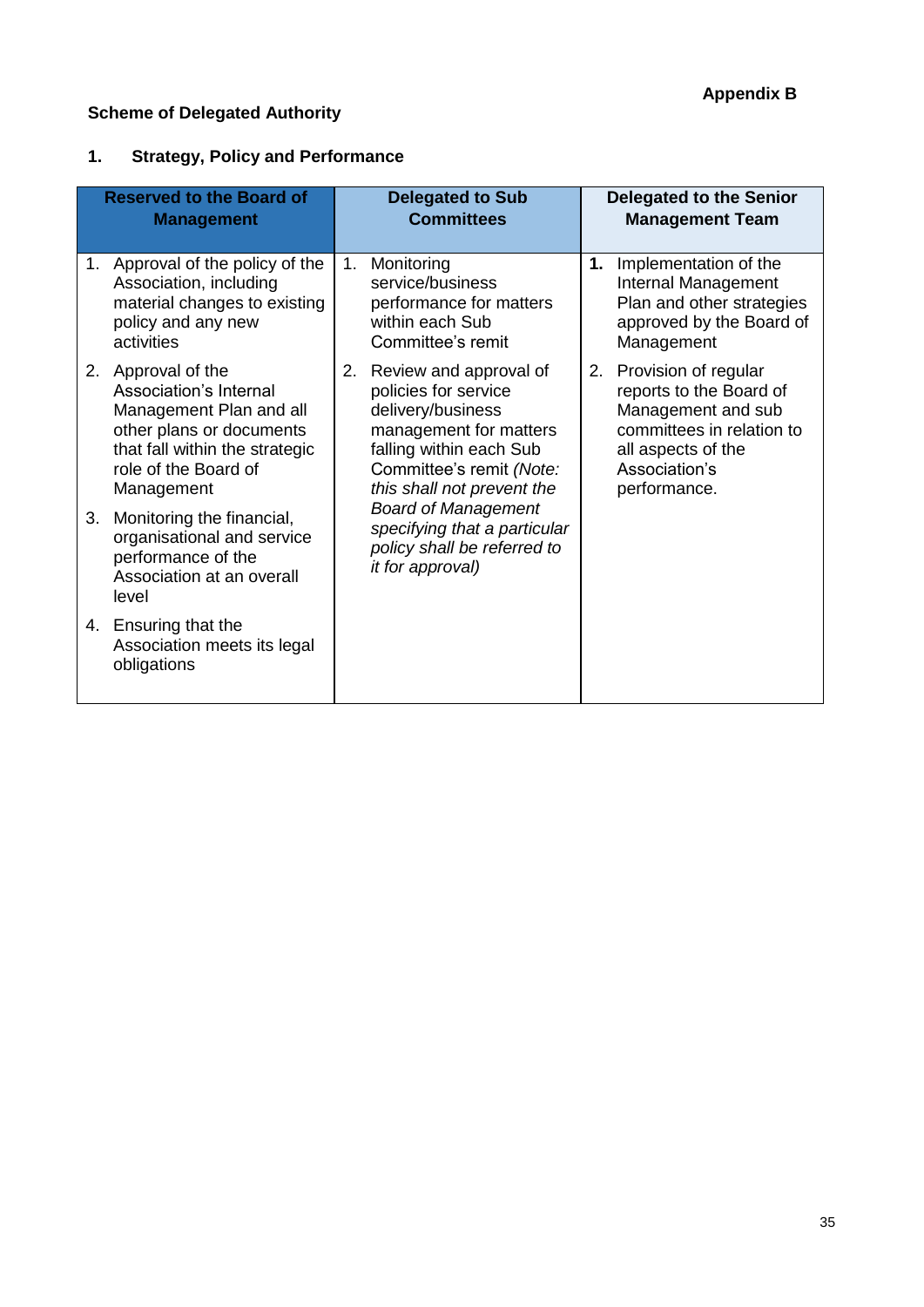# **2. Governance**

| <b>Reserved to the Board of Management</b>                                                                                                    |    | <b>Delegated to Sub Committees</b>                                                |    | <b>Delegated to the Senior Management</b><br><b>Team</b>                                  |    |                                                           |
|-----------------------------------------------------------------------------------------------------------------------------------------------|----|-----------------------------------------------------------------------------------|----|-------------------------------------------------------------------------------------------|----|-----------------------------------------------------------|
| 1. Approval of the Association's membership<br>policy                                                                                         | 1. | The Operations Sub Committee shall also<br>have delegated authority to approve    |    | 1. Processing of applications for<br>membership                                           |    |                                                           |
| 2. Approval/refusal of applications for<br>membership of the Association                                                                      |    |                                                                                   |    | tenancy-related matters requiring approval<br>in line with the Association's Payments and | 2. | Maintaining the Association's register of<br>shareholders |
| 3. Appointment of the Association's office bearers                                                                                            |    | Benefits Policy (if outwith Sub Committee<br>meetings, Director of Operations has | 3. | Administration and cancellation of shares,                                                |    |                                                           |
| 4. The establishment and dissolution of sub                                                                                                   |    | delegated authority)                                                              |    | as provided for in the Association's Rules                                                |    |                                                           |
| committees; approval of their remits and<br>delegated powers; and appointment of their<br>members                                             |    |                                                                                   | 4. | Maintaining the Association's register of<br>payments/benefits made                       |    |                                                           |
| 5. Filling of any casual vacancies, and the<br>appointment/replacement of co-opted members<br>of the Board of Management or sub<br>committees |    |                                                                                   |    |                                                                                           |    |                                                           |
| 6. Removal of Board of Management members,<br>where required                                                                                  |    |                                                                                   |    |                                                                                           |    |                                                           |
| 7. Approval of the Association's delegated<br>authority arrangements, Standing Orders and<br><b>Financial Regulations</b>                     |    |                                                                                   |    |                                                                                           |    |                                                           |
| 8. Approval of the creation or dissolution of<br>subsidiaries, and appointment of directors to<br>subsidiaries and other bodies               |    |                                                                                   |    |                                                                                           |    |                                                           |
| 9. Approval of payments and/or benefits in line<br>with the Payments and Benefits Policy                                                      |    |                                                                                   |    |                                                                                           |    |                                                           |
| 10. Approval of use of the Association's seal                                                                                                 |    |                                                                                   |    |                                                                                           |    |                                                           |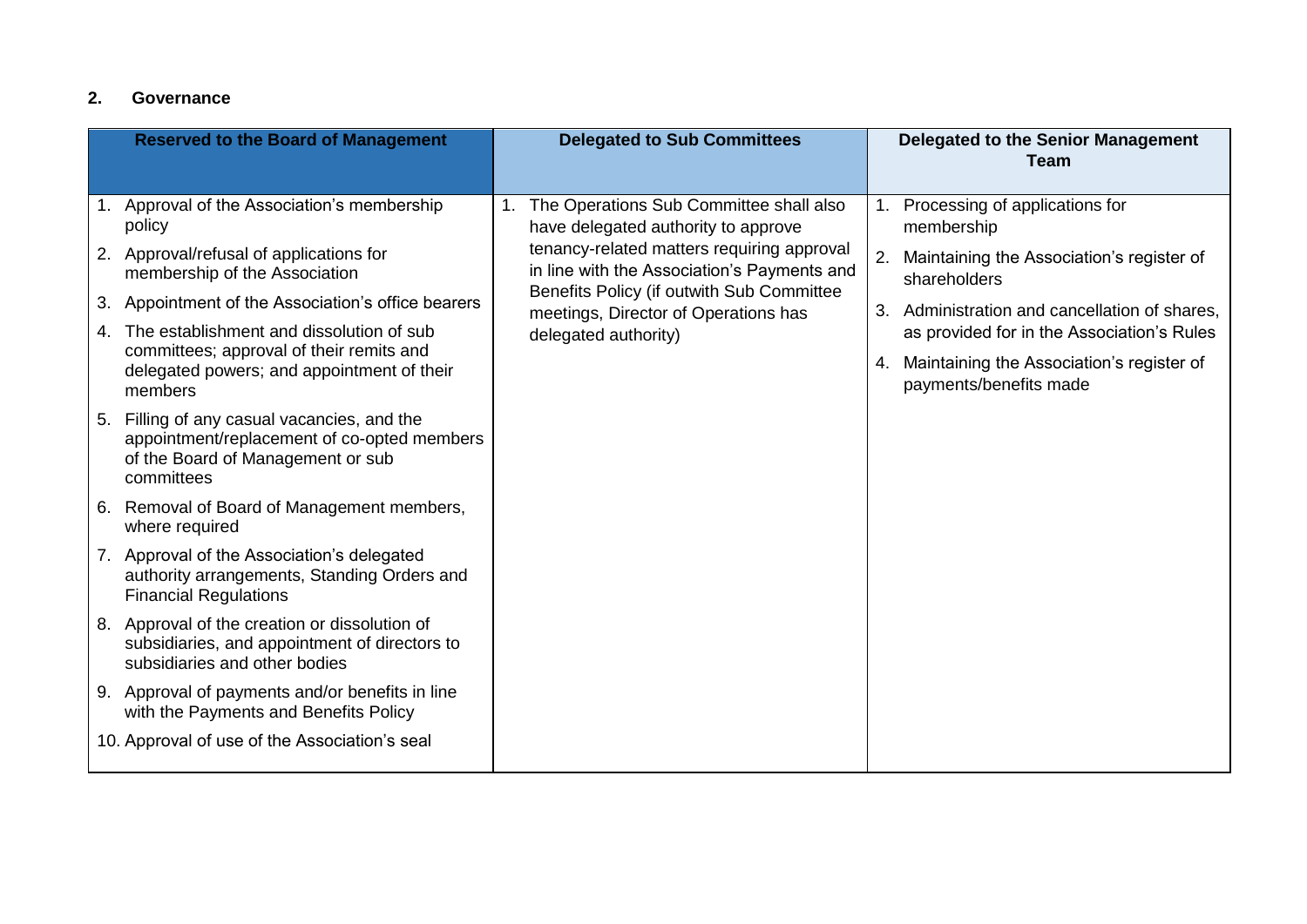# **3. Financial Management**

| <b>Reserved to the Board of Management</b>                                                                             | <b>Delegated to Sub Committees</b>                                          | <b>Delegated to the Senior Management</b><br><b>Team</b>                                                                                                                                                                                                                                             |
|------------------------------------------------------------------------------------------------------------------------|-----------------------------------------------------------------------------|------------------------------------------------------------------------------------------------------------------------------------------------------------------------------------------------------------------------------------------------------------------------------------------------------|
| 1. Approval of the Association's annual budget,<br>and any subsequent revisions                                        | Authorisation of expenditure, where<br>permitted by the Standing Orders and | Interpretation and implementation of the<br>1 <sub>1</sub><br>financial policies, plans and strategies                                                                                                                                                                                               |
| 2. Approval of management accounts                                                                                     | <b>Financial Regulations</b>                                                | approved by the Board of Management                                                                                                                                                                                                                                                                  |
| Ensuring that the Association is meeting its<br>3.<br>obligations to funders                                           |                                                                             | 2. Expenditure within the Association's<br>approved budget (subject to the limits<br>specified in the Association's standing                                                                                                                                                                         |
| 4. Approval of financial projections and the<br>Association's business plan                                            |                                                                             | orders and financial regulations, policies<br>and procedures).                                                                                                                                                                                                                                       |
| 5. Approval and signing of annual financial<br>statements, prior to the Association's AGM                              |                                                                             | 3. Authorisation of expenditure in excess of<br>the Association's approved budget, in                                                                                                                                                                                                                |
| 6. Approval of private funding and the granting of<br>security over the Association's assets                           |                                                                             | emergency situations<br>4. Authorisation of expenditure and the                                                                                                                                                                                                                                      |
| 7. Approval of financial policies<br>8. Authorisation of expenditure, where required                                   |                                                                             | making of payments, in accordance with<br>the standing orders and financial<br>regulations/procedures                                                                                                                                                                                                |
| by the Financial Regulations or Standing<br>Orders                                                                     |                                                                             | 5. The collection, security, banking and<br>recording of all income received by the                                                                                                                                                                                                                  |
| 9. Disposal of any property/assets (value above                                                                        |                                                                             | Association                                                                                                                                                                                                                                                                                          |
| £10,000)<br>10. Approval of write-off of irrecoverable debts in<br>accordance with the Financial Regulations<br>Policy |                                                                             | 6. Authorisation of BACS payments and<br>Signing of cheques including<br>maintenance and control of the<br>Association's bank accounts (including<br>payments and the moving of monies by<br>electronic means), in accordance with the<br>Association's financial regulations Policy<br>(see Note 1) |
|                                                                                                                        |                                                                             | 7. Treasury management transactions and<br>executive decisions relating to<br>investments and cash management, in                                                                                                                                                                                    |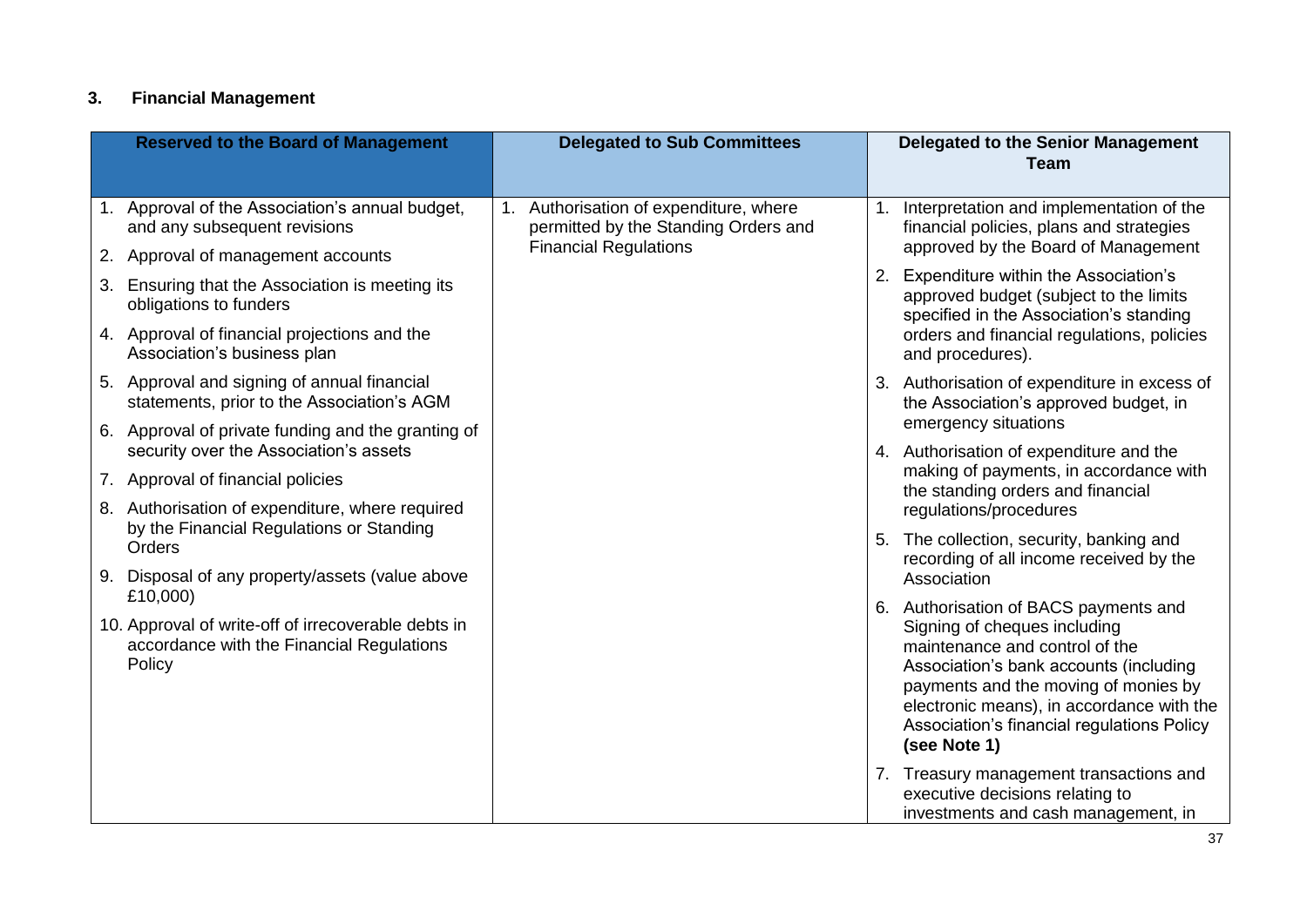| <b>Reserved to the Board of Management</b> | <b>Delegated to Sub Committees</b> | <b>Delegated to the Senior Management</b><br><b>Team</b>                                                                               |
|--------------------------------------------|------------------------------------|----------------------------------------------------------------------------------------------------------------------------------------|
|                                            |                                    | accordance with the Association's<br>financial regulations                                                                             |
|                                            |                                    | 8. Payroll administration, control of petty<br>cash and the payment of expenses to the<br>Association's employees and Board<br>members |
|                                            |                                    | 9. Administration of taxation payments,<br>including those relating to VAT, PAYE<br>and national insurance.                            |

**Note 1**

**Cheques require to be signed by two senior staff members who are authorised signatories. BACS requires to be authorised by one SMT member or delegated to Finance Officer**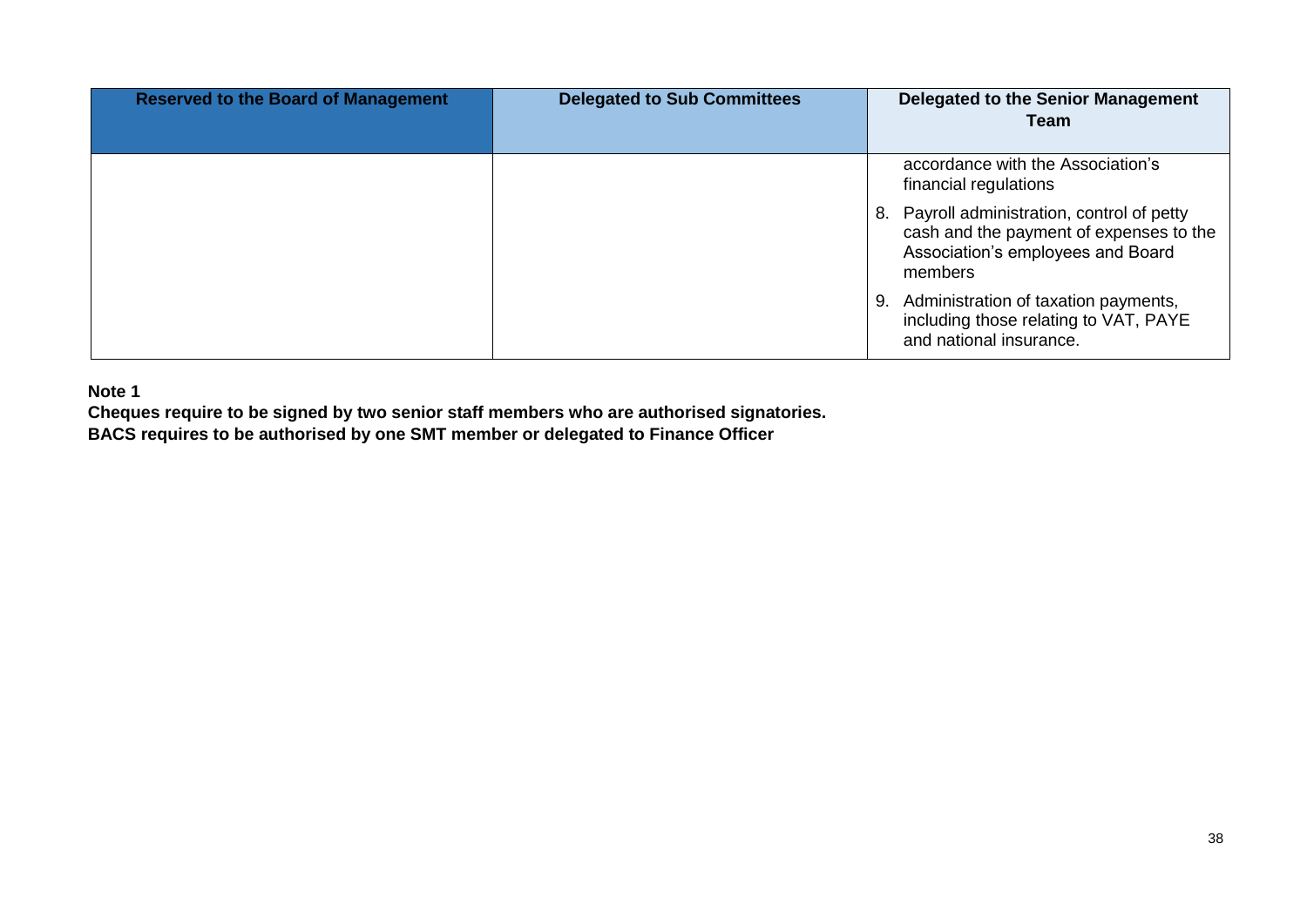# **4. Audit and Risk**

| <b>Reserved to the Board of Management</b>                                                                                                                                                                                                                   | <b>Delegated to Audit &amp; Risk Sub Committee</b>                                                                                                                                                                                                                                                                                                                                                                                                                                                                                                                                                                                                                                                                                                                                                                                                                                           | <b>Delegated to the Senior Management</b><br><b>Team</b>                                                                                                                                                                                                                                                              |
|--------------------------------------------------------------------------------------------------------------------------------------------------------------------------------------------------------------------------------------------------------------|----------------------------------------------------------------------------------------------------------------------------------------------------------------------------------------------------------------------------------------------------------------------------------------------------------------------------------------------------------------------------------------------------------------------------------------------------------------------------------------------------------------------------------------------------------------------------------------------------------------------------------------------------------------------------------------------------------------------------------------------------------------------------------------------------------------------------------------------------------------------------------------------|-----------------------------------------------------------------------------------------------------------------------------------------------------------------------------------------------------------------------------------------------------------------------------------------------------------------------|
| Approval of the Company's Risk<br><b>Management Strategy</b><br>Consideration of all matters involving<br>2.<br>substantive and material risks to the<br>Company's solvency, reputation and ability<br>to meet its statutory and contractual<br>obligations. | Monitor implementation of the individual company's<br>Risk Management Strategy, reporting on any<br>substantive and material risks to the Board of<br>Management<br>2. Appointment of the Company's external and internal<br>auditors<br>Issue of external auditor's Letter of Engagement and<br>approval of proposed programme/approach<br>4. Approval of internal audit needs assessment and<br>programme of internal audit<br>Review external/internal auditor recommendations<br>and the external auditor's Management Letter, and<br>monitor implementation of agreed recommendations<br>Keep under constant review the effectiveness of<br>6.<br>internal control systems<br>Monitor the effectiveness of external and internal<br>7.<br>audit services<br>Instruct investigations into any irregularities or<br>8.<br>failures in the Association's management and<br>control systems | Implementation of the Company's<br>1.<br>Risk Management Strategy and<br>procedures<br>Routine liaison with the external and<br>2.<br>internal auditor<br>Implementation of auditors'<br>3.<br>recommendations and submission of<br>reports to the Audit Committee and,<br>where required, the Board of<br>Management |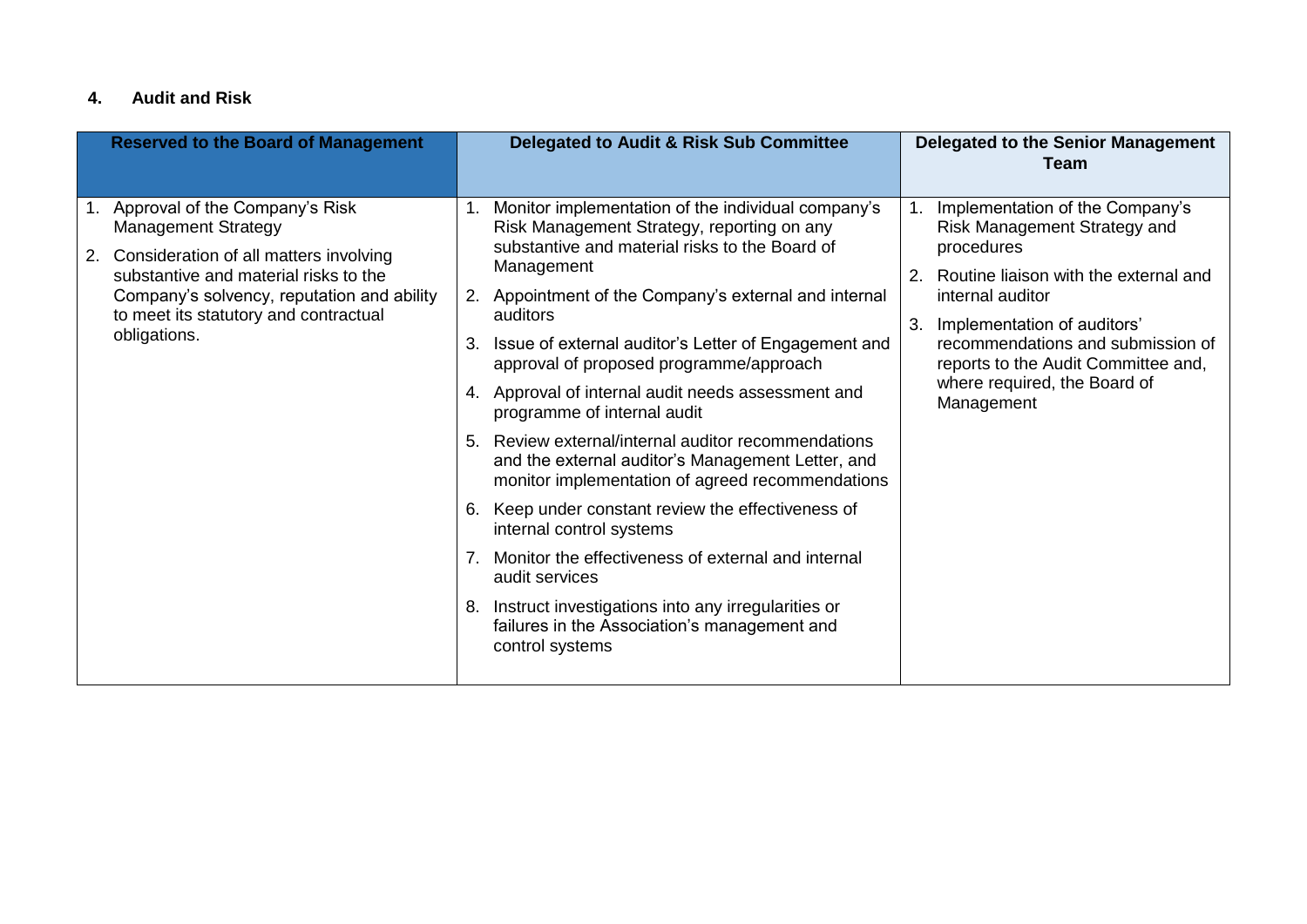# **5. Staffing, Employment and Health and Safety**

| <b>Reserved to the Board of Management</b>                                                                       | <b>Delegated to Staffing Sub Committee</b>                                                                                  | Delegated to the Senior Management Team                                                                                                             |
|------------------------------------------------------------------------------------------------------------------|-----------------------------------------------------------------------------------------------------------------------------|-----------------------------------------------------------------------------------------------------------------------------------------------------|
| Approval of any proposed permanent<br>$1_{\cdot}$<br>increases or reductions in staffing<br>establishment        | Approval of the Association's conditions of<br>1.<br>service and pay structure<br>2. Staff re-grading and salary increases, | Employment of temporary staff (provided<br>costs are within the approved staffing<br>budget)                                                        |
| Appointment of the Association's Chief<br>2.<br>Executive and Senior Management Team<br>members                  | outwith the Association's established<br>policies                                                                           | Advertising job vacancies (established and<br>2.<br>temporary posts)                                                                                |
| 3. Hearing of appeals on staffing/employment<br>matters                                                          | Monitoring of the Association's compliance<br>3.<br>with equalities legislation on<br>staffing/employment matters           | Recruitment and selection of staff (other<br>3.<br>than the Association's Chief Executive and<br>Senior Management Team members),                   |
| Approval of Health and Safety Policy and<br>4.<br>monitoring of compliance with the<br>Association's obligations | Make arrangements for annual<br>4.<br>performance appraisal of the Association's<br><b>Chief Executive</b>                  | including promotions and temporary posts<br>Issuing of employment contracts<br>4.<br>5. All operational human resources                             |
|                                                                                                                  | Form a staffing committee, when required,<br>5.<br>to consider grievance or disciplinary cases<br>needing Board involvement | management issues which fall within the<br>conditions of service and the Association's<br>established policies                                      |
|                                                                                                                  | Approve the Association's policies and<br>6.<br>action plans for Board member<br>development and training                   | Payroll and pensions administration and<br>6.<br>payment of staff expenses and overtime<br>payments                                                 |
|                                                                                                                  |                                                                                                                             | 7. Grievances and disciplinary action<br>(excluding matters relating to the Chief<br>Executive and individual cases requiring<br>Board involvement) |
|                                                                                                                  |                                                                                                                             | 8. Operational management of the<br>Association's responsibilities as an employer<br>in relation to health and safety management                    |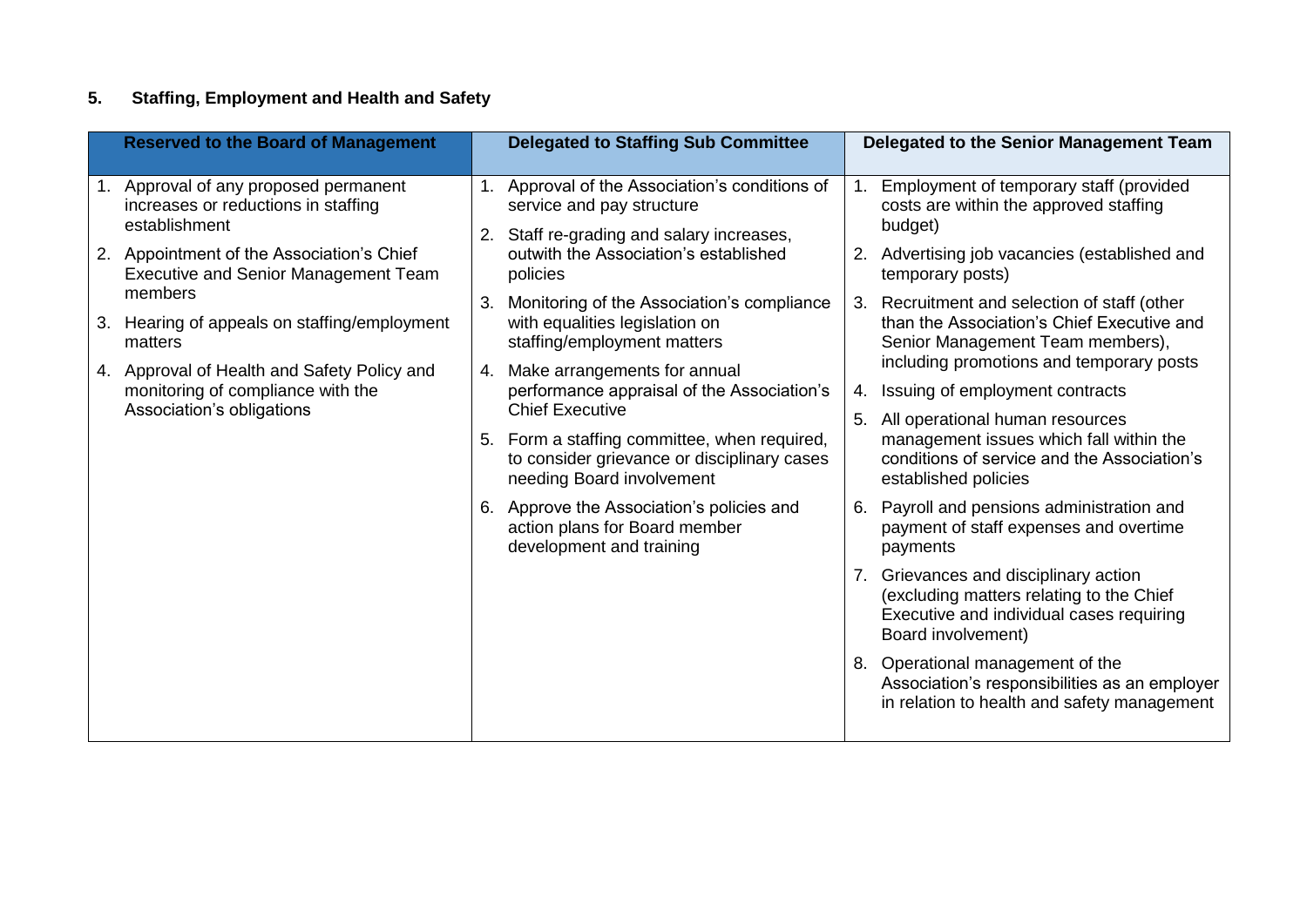# **6. Housing Services**

|  | <b>Reserved to the Board of Management</b>                                                                                                                                            |    | <b>Delegated to Operations Sub Committee</b>                                                                                                           |    | <b>Delegated to the Senior Management</b><br><b>Team</b>                                                           |
|--|---------------------------------------------------------------------------------------------------------------------------------------------------------------------------------------|----|--------------------------------------------------------------------------------------------------------------------------------------------------------|----|--------------------------------------------------------------------------------------------------------------------|
|  | Approval of annual rent increases and<br>increases to service charges and<br>management charges                                                                                       |    | 1. Approval of housing management service policies<br>2. Scrutiny of performance, service quality and tenant                                           |    | Interpretation and implementation of<br>the policies and service plans<br>approved by Board                        |
|  | 2. Approval of the granting of tenancies or<br>other tenancy-related matters which are in                                                                                             | 3. | satisfaction on behalf of the Board of Management<br>Approval and monitoring of strategies for service<br>improvement (including those elements of the | 2. | Management of empty properties<br>3. The allocation of properties, unless                                          |
|  | line with the Association's Payments and<br>Benefits Policy note: Operations Sub<br>Committee shall also have delegated<br>authority, to minimise delays in granting<br>new tenancies |    | Internal Management Plan that relate to housing<br>management services)                                                                                |    | prior Board's approval is required in<br>line with the Association's Payments                                      |
|  |                                                                                                                                                                                       |    | 4. Approval of the Annual Letting Plan<br>5. Approval of the granting of tenancies or other                                                            |    | and Benefits Policy<br>4. The provision of accommodation for<br>homeless persons, under Section 5                  |
|  |                                                                                                                                                                                       |    | tenancy-related matters which are in line with the<br>Association's Payments and Benefits Policy.<br>(Approval may be given by either the Board of     |    | of the Housing (Scotland) Act 2001<br>5. The granting of Scottish Secure                                           |
|  |                                                                                                                                                                                       |    | Management or the Operations Sub Committee (if<br>outwith Sub Committee meetings, Director of<br>Operations has delegated authority)                   |    | Tenancies, Short Scottish Secure<br>Tenancies and any other forms of<br>occupancy agreement approved by            |
|  |                                                                                                                                                                                       |    | 6. Approval of the overall terms of the Association's<br>tenancy agreement and other agreements to<br>occupy its properties                            |    | <b>Board</b><br>6. All matters relating to the<br>management of tenancies                                          |
|  |                                                                                                                                                                                       |    | 7. Approval to enter into management agreements or<br>leases with third parties                                                                        |    | The management of leases and<br>management agreements with third                                                   |
|  |                                                                                                                                                                                       |    | 8. Approval and monitoring of the Association's<br>strategies for resident information, involvement,<br>consultation and participation                 |    | parties<br>7. Making all statutory payments to<br>tenants and any discretionary                                    |
|  |                                                                                                                                                                                       |    | 9. Hearing of appeals and complaints submitted by<br>service users relating to housing management                                                      |    | payments within the terms of the<br>Board's policies                                                               |
|  |                                                                                                                                                                                       |    | issues<br>10. Approval of the Association's policies and action                                                                                        |    | 8. All matters relating to the collection<br>of rents, service charges and<br>factoring charges, including arrears |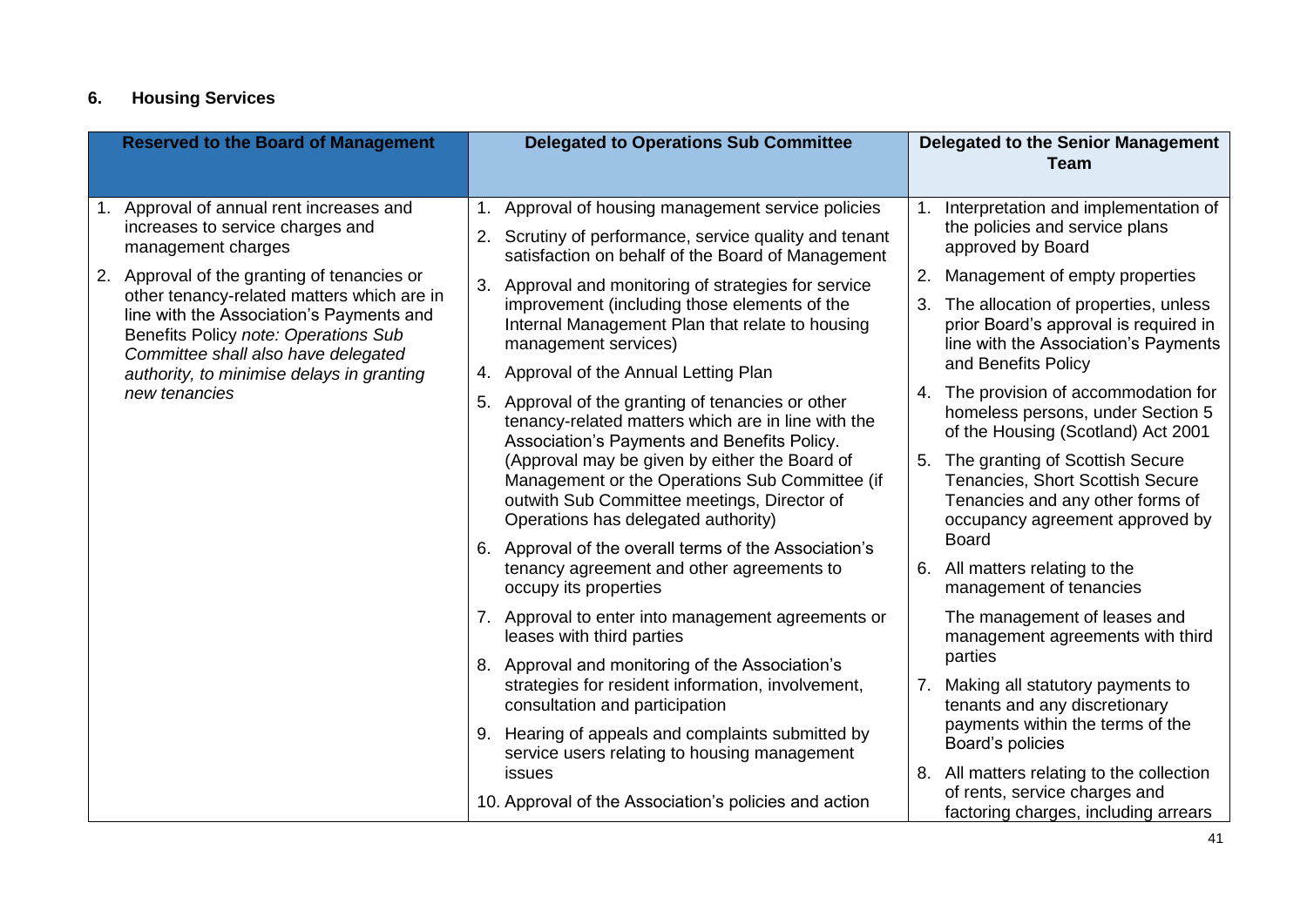| <b>Reserved to the Board of Management</b> | <b>Delegated to Operations Sub Committee</b>                                          | <b>Delegated to the Senior Management</b><br><b>Team</b>                                                                                                                                                                                  |
|--------------------------------------------|---------------------------------------------------------------------------------------|-------------------------------------------------------------------------------------------------------------------------------------------------------------------------------------------------------------------------------------------|
|                                            |                                                                                       |                                                                                                                                                                                                                                           |
|                                            | plans for promoting equality in service delivery, and<br>scrutiny of results achieved | recovery, subject to prior Board<br>approval of the annual rent increase                                                                                                                                                                  |
|                                            |                                                                                       | 9. Enforcement of decrees for eviction<br>(subject to subsequent reporting of<br>the enforcement decision to the<br><b>Operations Committee)</b>                                                                                          |
|                                            |                                                                                       | 10. Implementation of the Tenant<br><b>Participation Strategy</b>                                                                                                                                                                         |
|                                            |                                                                                       | 11. All matters relating to neighbour<br>relations and anti-social behaviour.<br>This includes applications for Anti<br>Social Behaviour Orders, although<br>any such applications will be<br>reported to the Operations Sub<br>Committee |
|                                            |                                                                                       | 12. Implementation of the Estate<br>Management Policy and all<br>expenditure relating to estate<br>management services, within the<br>budget approved by the Board of<br>Management                                                       |
|                                            |                                                                                       | 13. Preparation and issue of all<br>information and publicity materials<br>regarding service standards and<br>performance                                                                                                                 |
|                                            |                                                                                       | 14. Assessment of tenant complaints<br>and appeals, including the<br>preparation of reports where<br>complaints and appeals are referred<br>for consideration by the Operations<br>Sub Committee                                          |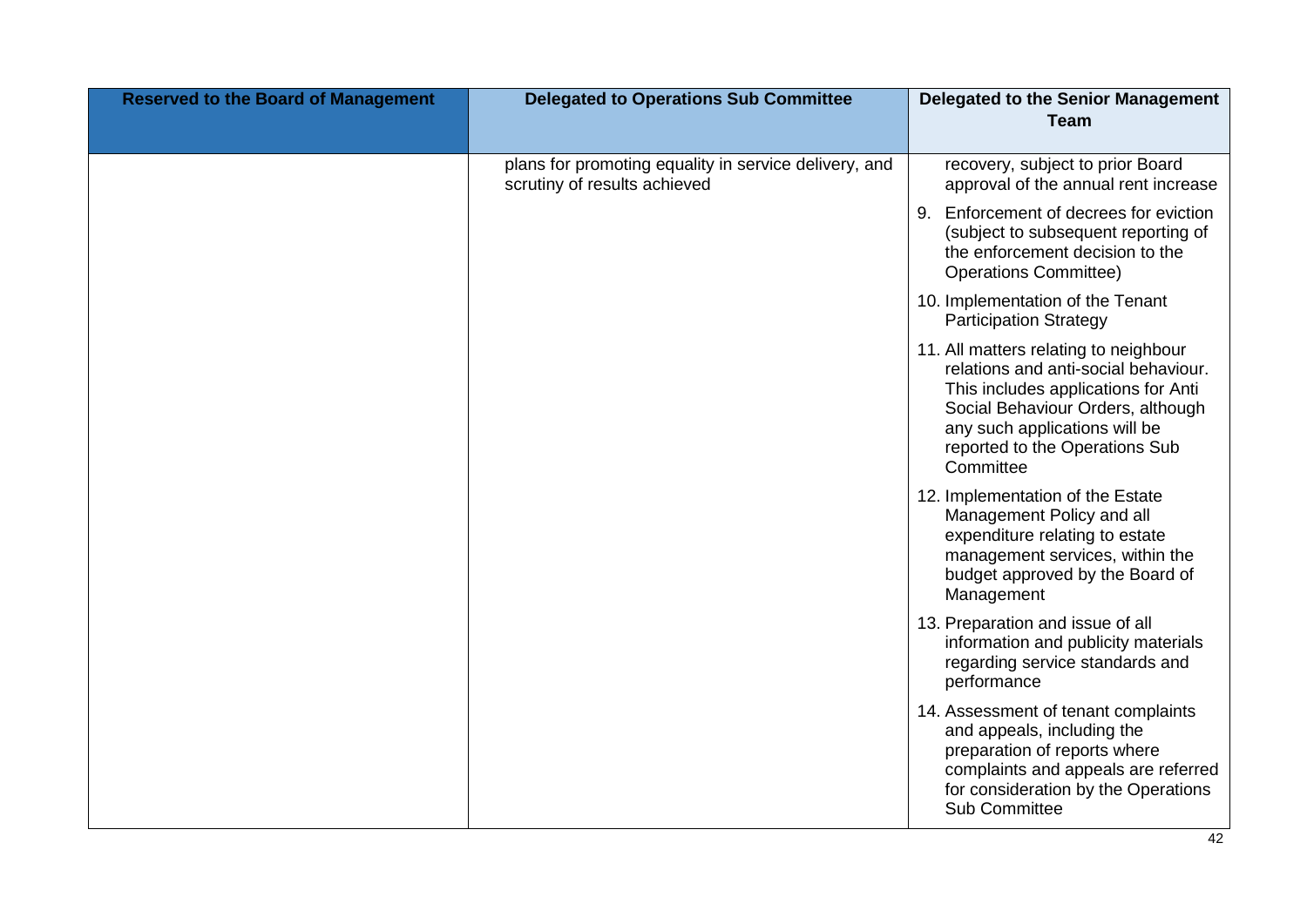# **7. Repairs and Maintenance Services**

| <b>Reserved to the Board of Management</b>                                                                             |    | <b>Delegated to Operations Sub Committee</b>                                                                                                            |    | <b>Delegated to the Senior Management</b><br><b>Team</b>                                                                                                                     |
|------------------------------------------------------------------------------------------------------------------------|----|---------------------------------------------------------------------------------------------------------------------------------------------------------|----|------------------------------------------------------------------------------------------------------------------------------------------------------------------------------|
| Approval of the Association's annual budget<br>$1_{\cdot}$<br>for repairs and planned maintenance works                | 1. | Approval of repairs and maintenance service<br>policies                                                                                                 | 1. | Adding contractors to the Association's<br>approved list on a trial basis                                                                                                    |
| 2. Approval of the Association's overall asset<br>management strategy<br>3. Approval of contract expenditure in excess |    | 2. Scrutiny of expenditure, performance, service<br>quality and tenant satisfaction on behalf of the<br><b>Board of Management</b>                      | 2. | Removing contractors from the list who<br>do not perform to the Association's<br>requirements                                                                                |
| of the Association's approved annual<br>budget for repairs and maintenance works                                       |    | 3. Approval and monitoring of strategies for<br>service improvement (including those elements<br>of the Internal Management Plan that relate to         | 3. | Contractor selection and approval of<br>contract acceptance for works up to a<br>value of £10,000                                                                            |
| 4. Settlement of any contractual claims                                                                                |    | repairs and maintenance services)<br>4. Approval of annual planned maintenance                                                                          | 4. | Selection and appointment of consultants<br>up to a value of £10,000                                                                                                         |
|                                                                                                                        |    | (major repairs) and cyclical maintenance<br>programmes and any revisions to the<br>programme, within the budgets approved by<br>the Board of Management | 5. | Instructing all repairs and maintenance<br>works, within the budgets approved by<br>the Board and in accordance with the<br><b>Financial Regulations (includes authority</b> |
|                                                                                                                        |    | 5. Approval and monitoring of the Association's<br><b>Scottish Housing Quality Standard Delivery</b><br>Plan; any revisions and subsequent legislative  |    | to vary the annual programme of works<br>within approved budget, subject to<br>notifying the Operations Sub Committee)                                                       |
|                                                                                                                        |    | requirements<br>6. Consider and recommend for Board of<br>Management approval the Association's<br>overall asset management strategy                    | 6. | Implementation of gas servicing<br>programme and all related matters,<br>keeping the Operations Sub Committee<br>informed of any failure to meet the                         |
|                                                                                                                        |    | 7. Approval of procurement strategy for planned<br>maintenance contracts                                                                                | 7. | Association's legal obligations<br>Instructing all works for which the                                                                                                       |
|                                                                                                                        |    | 8. Approval of procurement/selection methods for<br>individual contracts or appointments, if non-<br>competitive methods are proposed                   |    | Association is responsible under the<br>tenancy agreement, including those of an<br>emergency nature                                                                         |
|                                                                                                                        |    | 9. Approval of contract acceptance for works                                                                                                            | 8. | Tenant recharges for the cost of repairs                                                                                                                                     |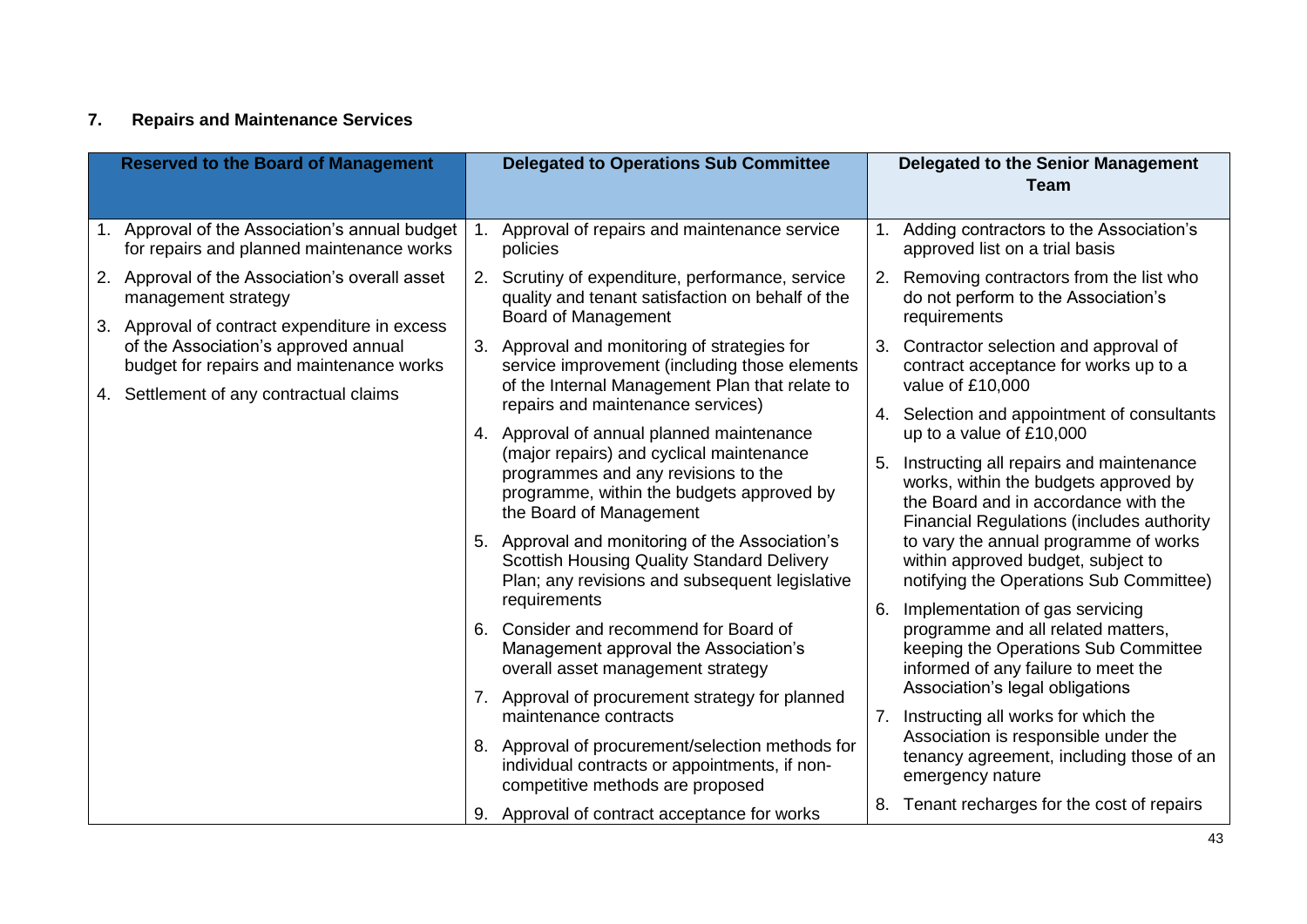| <b>Reserved to the Board of Management</b> | <b>Delegated to Operations Sub Committee</b>                                                                                                                                                                                                                         | <b>Delegated to the Senior Management</b><br><b>Team</b>                                                                                                                                                                                                                                                                                                                                                                                                                                                                                                                                                                                                                                                                                                                                                                                          |
|--------------------------------------------|----------------------------------------------------------------------------------------------------------------------------------------------------------------------------------------------------------------------------------------------------------------------|---------------------------------------------------------------------------------------------------------------------------------------------------------------------------------------------------------------------------------------------------------------------------------------------------------------------------------------------------------------------------------------------------------------------------------------------------------------------------------------------------------------------------------------------------------------------------------------------------------------------------------------------------------------------------------------------------------------------------------------------------------------------------------------------------------------------------------------------------|
|                                            | contracts/consultant appointments in excess of<br>£10,000<br>10. Approval of tender acceptances for contracts<br>valued in excess of £10,000<br>11. Hearing of appeals submitted by tenants and<br>other service users relating to repairs and<br>maintenance issues | Quality management and inspections<br>9.<br>10. Preparation and issue of all information<br>and publicity materials regarding service<br>standards and performance<br>11. Statutory and discretionary payments to<br>tenants, within the policies approved by<br>the Board of Management<br>12. Approval/refusal of tenant requests to<br>carry out alterations and improvements<br>13. Ensuring compliance with the<br>Association's health and safety<br>obligations, including the preparation of<br>health and safety plans and files, keeping<br>the Operations Sub Committee informed<br>of any failure to meet the Association's<br>legal obligations<br>14. Assessment of tenant/service user<br>complaints and appeals, including the<br>preparation of reports where complaints<br>and appeals are referred for Board<br>consideration. |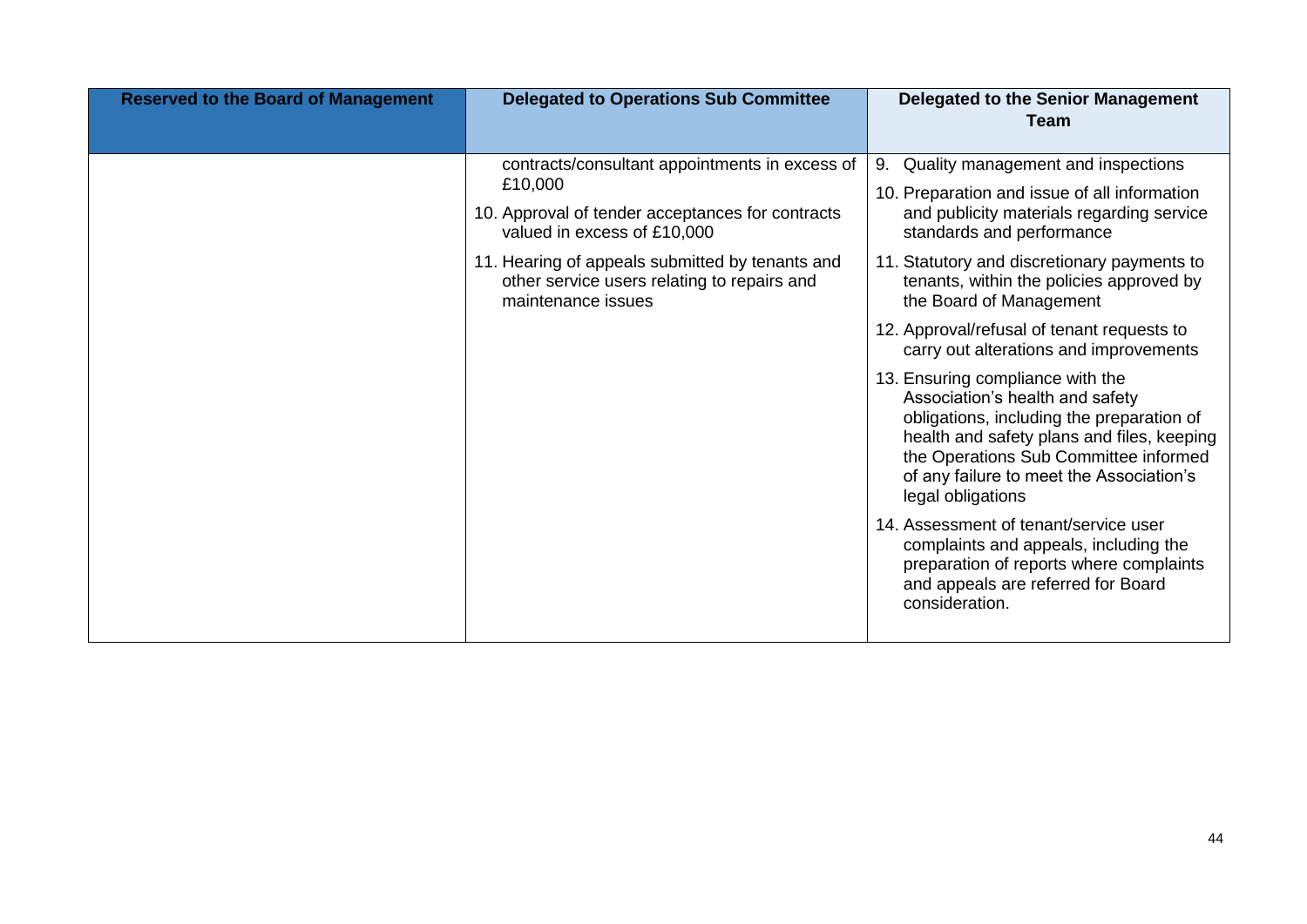# **8. Development of New Housing**

| <b>Reserved to the Board of Management</b>                                                                       | <b>Delegated to Regeneration Sub Committee</b>                                                                                                                                                            | <b>Delegated to the Senior Management</b><br><b>Team</b>                                                                                              |  |
|------------------------------------------------------------------------------------------------------------------|-----------------------------------------------------------------------------------------------------------------------------------------------------------------------------------------------------------|-------------------------------------------------------------------------------------------------------------------------------------------------------|--|
| 1. Approval of the Association's development<br>strategy and Strategy and Development<br>Funding Plan submission | 1. Approval of development-related policies (in<br>accordance with the Sub Committee's<br>workplan, approved by the Board of                                                                              | Interpretation and implementation of the<br>1.<br>development policies, plans and<br>strategies approved by the Board of                              |  |
| 2. Purchase of land and buildings for<br>development (if not part of the approved                                | Management)<br>2. Review and approval of each individual project                                                                                                                                          | Management and Regeneration Sub<br>Committee                                                                                                          |  |
| SDFP and/or the purchase price exceeds<br>the budgeted cost)                                                     | at the following key stages: acquisition, project<br>brief and tender acceptance                                                                                                                          | Authorising applications for statutory<br>2.<br>permissions and consents                                                                              |  |
| 3. Approval of any development partnerships<br>with other housing associations                                   | 3. Approval of purchase of land and buildings for<br>development (if part of approved development                                                                                                         | Selection and appointment of consultants<br>3.<br>and contractors (selection normally                                                                 |  |
| 4. Settlement of contractual claims                                                                              | programme and purchase price is within<br>budgeted cost)                                                                                                                                                  | undertaken by staff and<br>recommendations for appointment then                                                                                       |  |
| 5. Approval of additional expenditure on<br>individual contracts, if in excess of £50,000                        | 4. Set and keep under review the Association's                                                                                                                                                            | referred to Sub Committee for approval)                                                                                                               |  |
| of the approved contract sum                                                                                     | design and specification standards                                                                                                                                                                        | Signing of building contracts<br>4.                                                                                                                   |  |
|                                                                                                                  | 5. Approval of housing mix and project briefs for<br>development projects                                                                                                                                 | Supervision and performance review of<br>5.<br>professional consultants                                                                               |  |
|                                                                                                                  | 6. Approval of project procurement<br>strategy/methods                                                                                                                                                    | Issuing client instructions to the<br>6.<br>Association's professional consultants                                                                    |  |
|                                                                                                                  | 7. Authorise appointment of consultants and                                                                                                                                                               | and contractors, as required                                                                                                                          |  |
|                                                                                                                  | contractors (including development agents),<br>based on staff selection recommendations                                                                                                                   | Monitoring contract costs and progress<br>7.                                                                                                          |  |
|                                                                                                                  | 8. Approval of tender acceptance and<br>acceptance of Offers of Grant<br>9. Approval of additional expenditure on<br>individual contracts, if between £10,000 and<br>£50,000 of the approved contract sum | Making Formal submissions for grant<br>8.<br>funding to Glasgow City Council                                                                          |  |
|                                                                                                                  |                                                                                                                                                                                                           | Approval of home loss or disturbance<br>9.                                                                                                            |  |
|                                                                                                                  |                                                                                                                                                                                                           | payments.                                                                                                                                             |  |
|                                                                                                                  |                                                                                                                                                                                                           | 10. Ensuring compliance with the<br>Association's health and safety<br>obligations, including the preparation of<br>health and safety plans and files |  |
|                                                                                                                  |                                                                                                                                                                                                           |                                                                                                                                                       |  |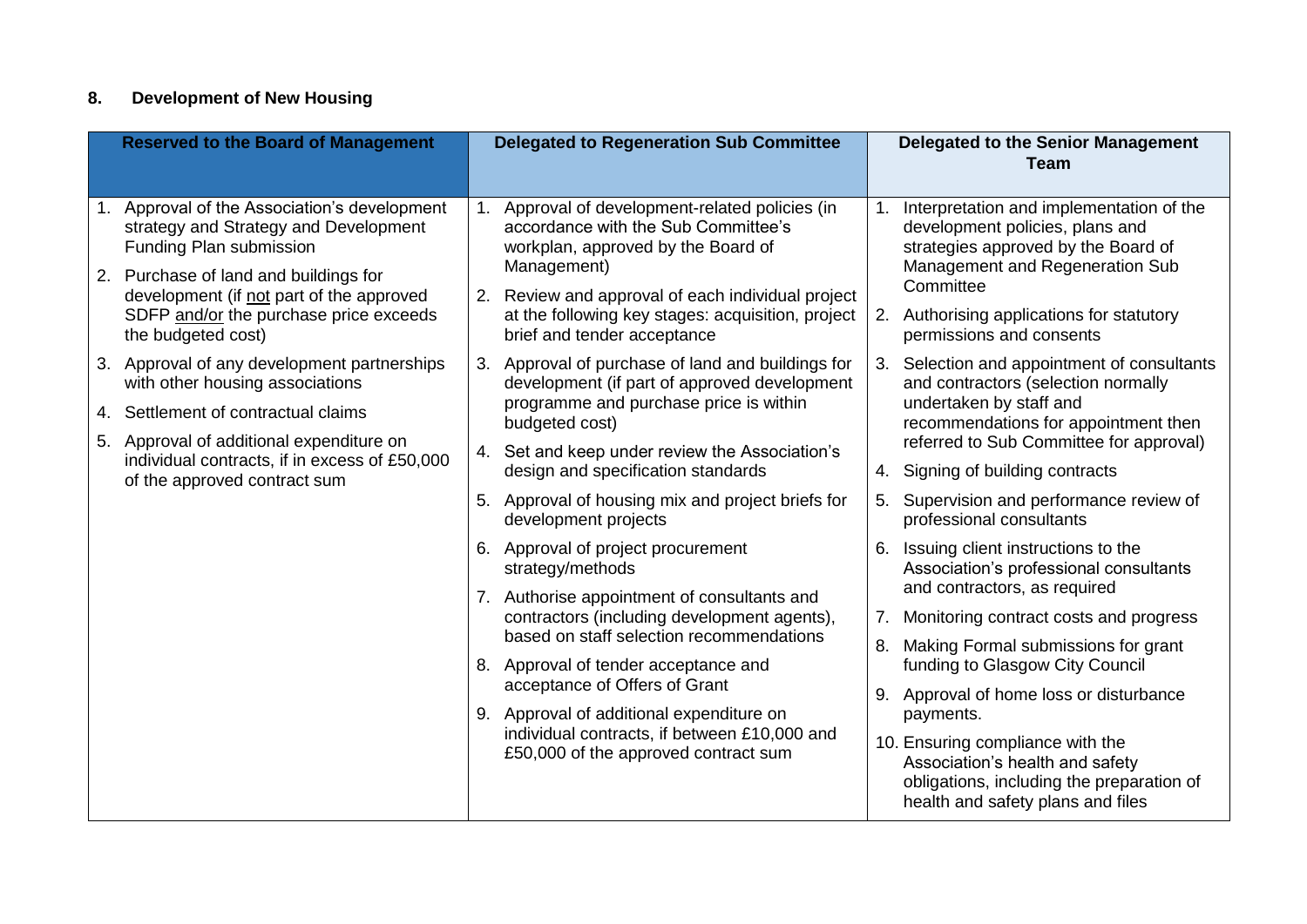| <b>Reserved to the Board of Management</b> | <b>Delegated to Regeneration Sub Committee</b> | Delegated to the Senior Management<br>Team                                                                                                                                                                  |
|--------------------------------------------|------------------------------------------------|-------------------------------------------------------------------------------------------------------------------------------------------------------------------------------------------------------------|
|                                            |                                                | 11. Notifying the Regeneration Sub<br>Committee of any failure to meet the<br>Association's statutory or contractual<br>obligations.                                                                        |
|                                            |                                                | 12. Informing the Regeneration Sub<br>Committee of any circumstances where<br>contracts are affected by material delays<br>and/or cost increases in relation to the<br>approved programme and contract sum. |
|                                            |                                                | 13. Approval of additional contract<br>expenditure up to a limit of £10,000<br>(Board to be advised if this authority is<br>used)                                                                           |
|                                            |                                                | 14. Management of the Development<br>Consultant which includes operational<br>activities and spend as approved by the<br>Regeneration Sub Committee or Board of<br>Management                               |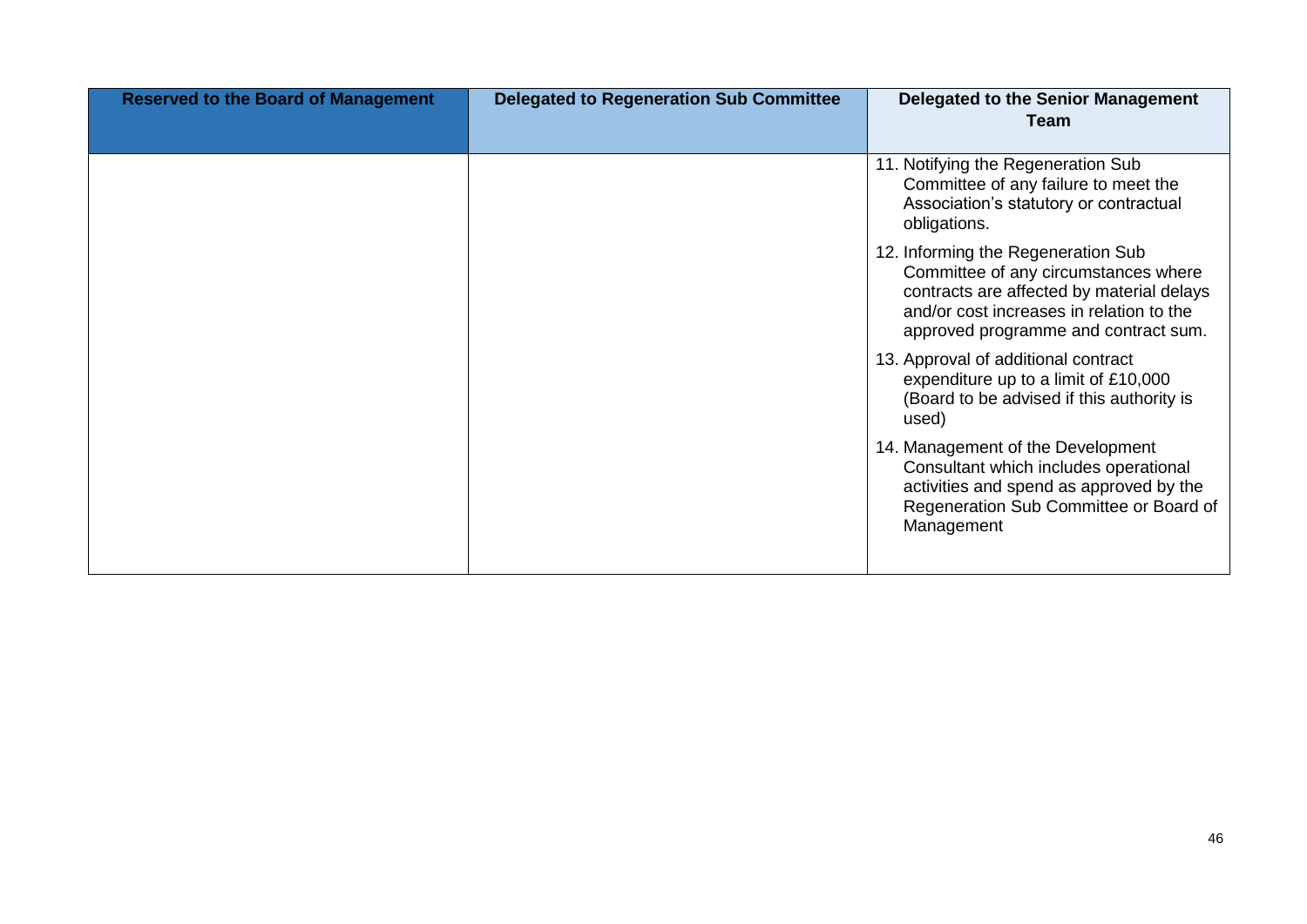# **9. Regeneration**

| <b>Reserved to the Board of Management</b> | <b>Delegated to Regeneration Sub Committee</b>                                                                                                                                                                                                                                                                                                                                                                                                                                                                                                             | <b>Delegated to the Senior Management</b><br><b>Team</b>                                                                                                                                                                                                                                              |
|--------------------------------------------|------------------------------------------------------------------------------------------------------------------------------------------------------------------------------------------------------------------------------------------------------------------------------------------------------------------------------------------------------------------------------------------------------------------------------------------------------------------------------------------------------------------------------------------------------------|-------------------------------------------------------------------------------------------------------------------------------------------------------------------------------------------------------------------------------------------------------------------------------------------------------|
| 1. Approval of Regeneration Plan           | Approval of regeneration-related policies (in<br>accordance with the Sub Committee's<br>workplan, approved by the Board of<br>Management)<br>2. Approval of applications for funding and its<br>objectives<br>Ensure the organisation meets any<br>Β.<br>commitments to external funders and partners<br>Review of performance indicators<br>$ 5.$ Ensure there is a clear project plan for any<br>funding related project<br>Clear outcomes that contribute to the strategic<br>I6.<br>aims of the Association<br>7. Arrangements to monitor the outcomes | Interpretation and implementation of the<br>regeneration policies, plans and<br>strategies approved by the Board of<br>Management and Regeneration Sub<br>Committee<br>Application for funding<br>Monitoring of funding<br>3.<br>Acceptance of grant offers<br>4.<br>Draw down of grant funding<br>5. |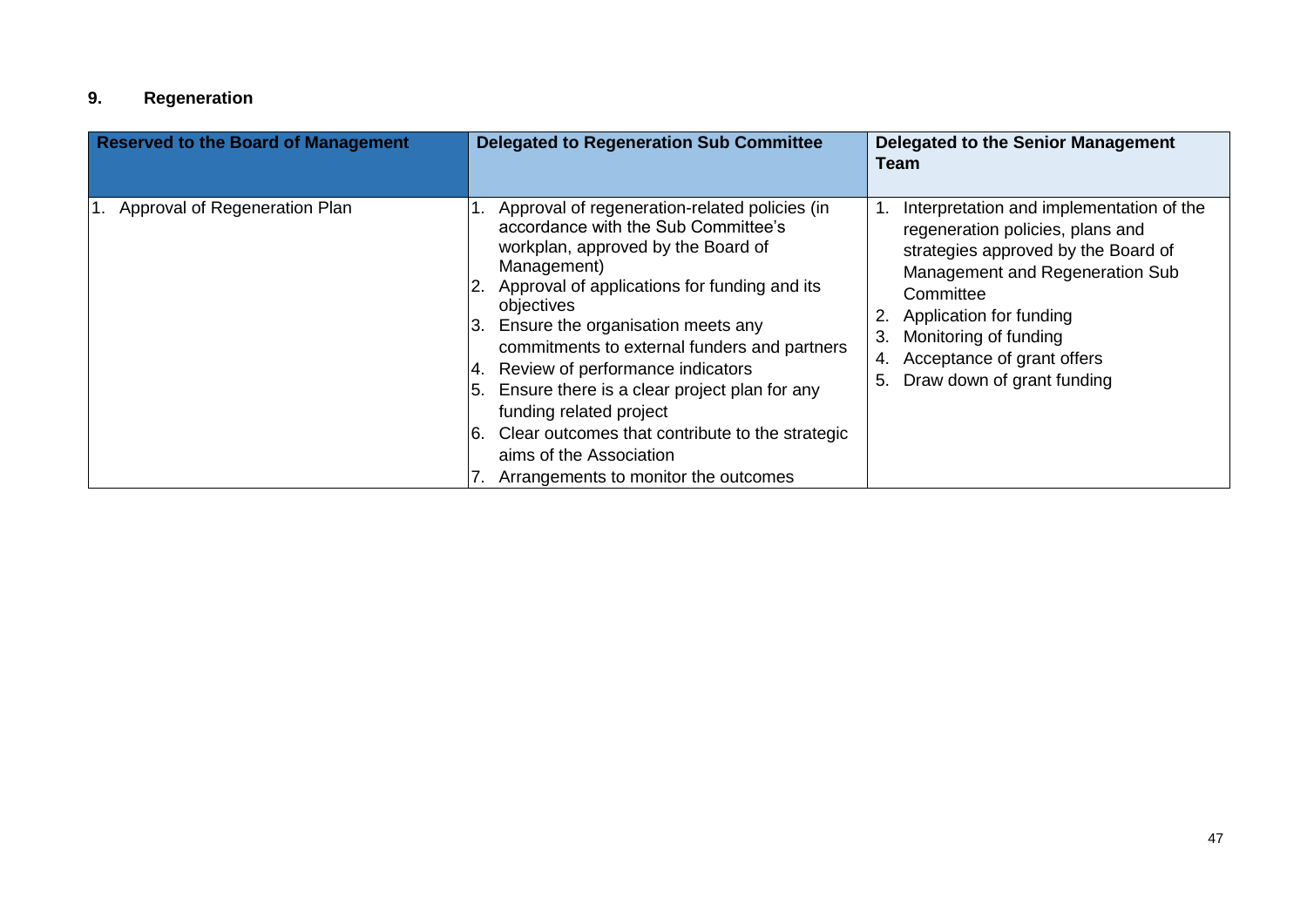# 10. **Approval, signing and submission of formal documents, and other matters**

| <b>Reserved to the Board of Management</b>                                                                                                                                                                                                                                                                                                                                                    | <b>Delegated to Chair/Office Bearers</b>                                                                                                                                                                                                                                                     | Delegated to the Senior Management<br>Team                                                                                                                                                                                                                                                                                                                                                                                                                                                |
|-----------------------------------------------------------------------------------------------------------------------------------------------------------------------------------------------------------------------------------------------------------------------------------------------------------------------------------------------------------------------------------------------|----------------------------------------------------------------------------------------------------------------------------------------------------------------------------------------------------------------------------------------------------------------------------------------------|-------------------------------------------------------------------------------------------------------------------------------------------------------------------------------------------------------------------------------------------------------------------------------------------------------------------------------------------------------------------------------------------------------------------------------------------------------------------------------------------|
| Approving annual returns and submissions to<br>Regulators, Funders and other bodies as<br>required<br>Agreeing authorised signatories for the purpose<br>of completing legal documents with external<br>bodies including lenders and where the<br>company seal is to be used, signing the annual<br>financial statements, and generally entering into<br>contracts on behalf of the Companies | Signing approved annual returns where required<br>Signing approved legal documents and<br>agreements, in accordance with agreed<br>delegation arrangements.<br>Line management of Chief Executive (Chair)<br>Signing of Board/sub-committee meetings once<br>approved (Chair of the meeting) | Submitting returns<br>Signing agreed contracts, legal agreements<br>or other relevant documentation, in<br>accordance with delegated authority agreed<br>by the Board of Management<br>Making public statements (including press<br>and social media) on behalf of the Cassiltoun<br>Group (Chief Executive or unless authorised<br>delegated)<br>Preparation and issue of general, Board and<br>sub-committee meeting notices, agendas and<br>papers, in consultation with meeting Chair |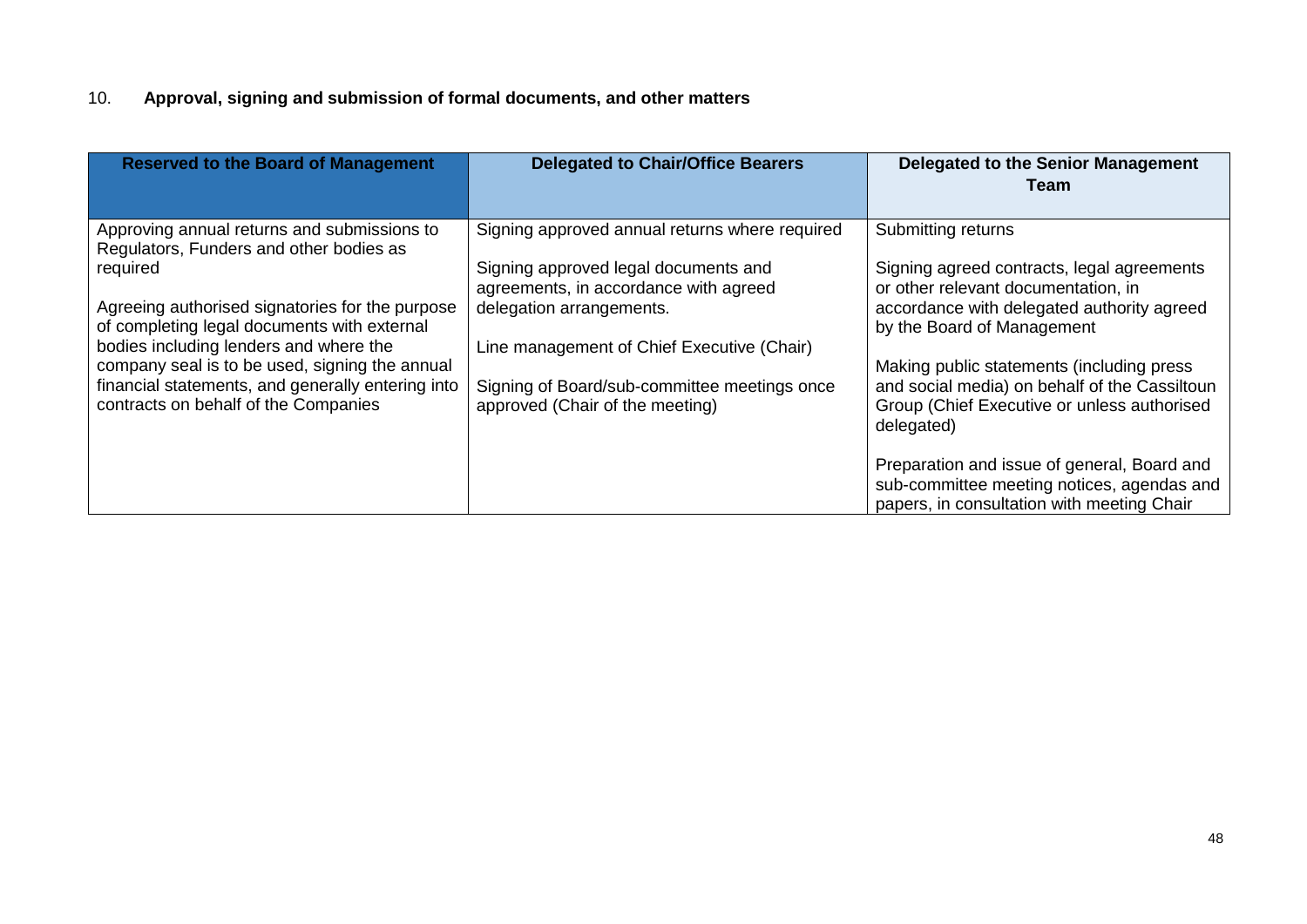## **Appendix C**

## **Financial Delegation Limits for Budgeted Expenditure**

#### **Expenditure in excess of the Association's approved annual budget**

- 1. The limits described in this section of the Standing Orders apply to **budgeted expenditure only**.
- 2. Any expenditure that will result in the Association exceeding its overall approved budget requires Board of Management approval. The Chief Executive has authority (with the agreement of the Chair) to approve expenditure in excess of the approved budget, until such time as Board approval is obtained.

#### **Key principles**

Payment will only be made where invoices or payment requests have authorised certification.

Authorised certification for payment, whether by cheque or by BACS, will comprise and will be evidenced on the invoice or payment request by:

- the signature of the ordering staff member (department approval)
- two signatories in accordance with the authority limits overleaf at pages 50 and 51.

The signatory will certify that:

- the works, goods or services to which the account relates have been received, carried out, examined and approved
- the prices, calculations, trade discounts, other allowances and credits are correct
- the relevant expenditure has been properly incurred and is within the relevant estimate provision
- the account has not been previously passed for payment and is a proper liability for the correct group company
- the expenditure authorising limit is not exceeded and the procurement and tendering procedures have been followed.
- 3. Payments will always be authorised by the Finance team, before they issue a cheque or make an internet payment). The Finance team will monitor payment claims, and may query individual payments or carry out spot checks, on a random basis and in any cases where any irregularity is suspected.
- 4. Before that, payments need to be approved by a senior staff member with authority to do this.

#### **Absence of staff members**

- 5. In the absence of a member of staff to whom financial authority has been delegated, their authority shall be exercised by a more senior member of staff.
- 6. In the Chief Executive's absence, another member of the Senior Management Team should be nominated to exercise any powers normally exercised by the Chief Executive.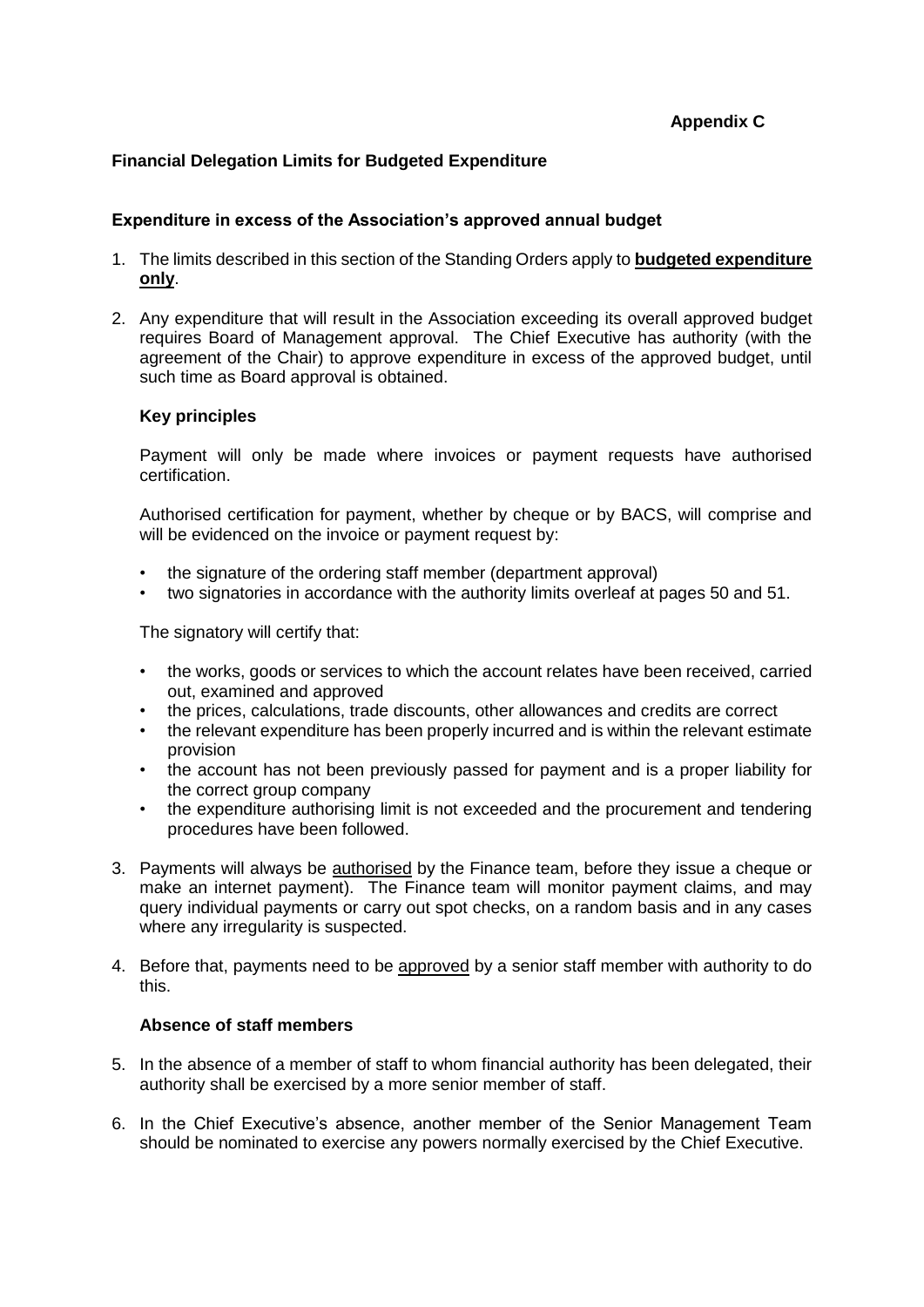# **Approval and Authorisation Limits**

#### **1. Reactive Maintenance, Cyclical Maintenance and Direct Services**

| <b>Staff Member</b>    | <b>Commitment of</b><br>expenditure up<br>tΟ | <b>Authorisation</b><br>of invoice<br>value up to | <b>Countersignature of</b><br>invoice required by |
|------------------------|----------------------------------------------|---------------------------------------------------|---------------------------------------------------|
| Director of Operations | £10,000                                      | £10,000                                           | <b>SMT Member</b>                                 |

- 1.1. Limits stated relate to expenditure within annual budget.
- 1.2. Countersignature required where Director of Operations has committed to expenditure and authorised subsequent invoice.
- 1.3. Committee approval relates to initial decision about contract acceptance. Authorisation of subsequent invoices within budget is fully delegated to staff.

#### **2. Planned Maintenance**

| <b>Staff Member</b>    | <b>Commitment of</b><br>expenditure up<br>to | <b>Authorisation</b><br>of invoice<br>value up to | <b>Countersignature of</b><br>invoice required by |
|------------------------|----------------------------------------------|---------------------------------------------------|---------------------------------------------------|
| Director of Operations | £10,000                                      | £10,000                                           | <b>SMT Member</b>                                 |

- 2.1. Limits stated relate to expenditure within annual budget.
- 2.2. Countersignature required where Director of Operations has committed to expenditure and authorised subsequent invoice.
- 2.3. Committee approval relates to initial decision about contract acceptance. Authorisation of subsequent invoices within budget is fully delegated to staff.

#### **3. Development Expenditure**

| <b>Staff Member</b>             | <b>Commitment of</b><br>expenditure up<br>to | <b>Authorisation</b><br>of invoice<br>value up to | <b>Countersignature of</b><br>invoice required by |
|---------------------------------|----------------------------------------------|---------------------------------------------------|---------------------------------------------------|
| <b>Development Consultant</b>   | £10,000                                      | £10,000                                           | <b>SMT</b>                                        |
| <b>Chief Executive</b>          | £10,000                                      | £10,000                                           | <b>SMT</b>                                        |
| <b>Operations Sub Committee</b> | £10,000>                                     | N/A                                               |                                                   |
| <b>Management Committee</b>     | £10,000>                                     | N/A                                               |                                                   |
|                                 |                                              |                                                   |                                                   |

- 3.1. Limits stated relate to expenditure within annual budget.
- 3.2. Countersignature required where Development Consultant involved or where Chief Executive has committed to expenditure and authorised subsequent invoice.
- 3.3. Committee approval relates to initial decision about contract acceptance. Authorisation of subsequent invoices within budget is fully delegated to staff.

#### **4. Administration and General Expenditure**

| <b>Staff Member</b>      | <b>Commitment of</b><br>expenditure up<br>to | <b>Authorisation</b><br>of invoice<br>value up to | <b>Countersignature of</b><br>invoice required by |
|--------------------------|----------------------------------------------|---------------------------------------------------|---------------------------------------------------|
| <b>Chief Executive</b>   | £10,000                                      | £10,000                                           | <b>SMT Member</b>                                 |
| Director of Finance & IT | £10,000                                      | £10,000                                           | <b>SMT Member</b>                                 |
| Director of Operations   | £10,000                                      | £10,000                                           | <b>SMT Member</b>                                 |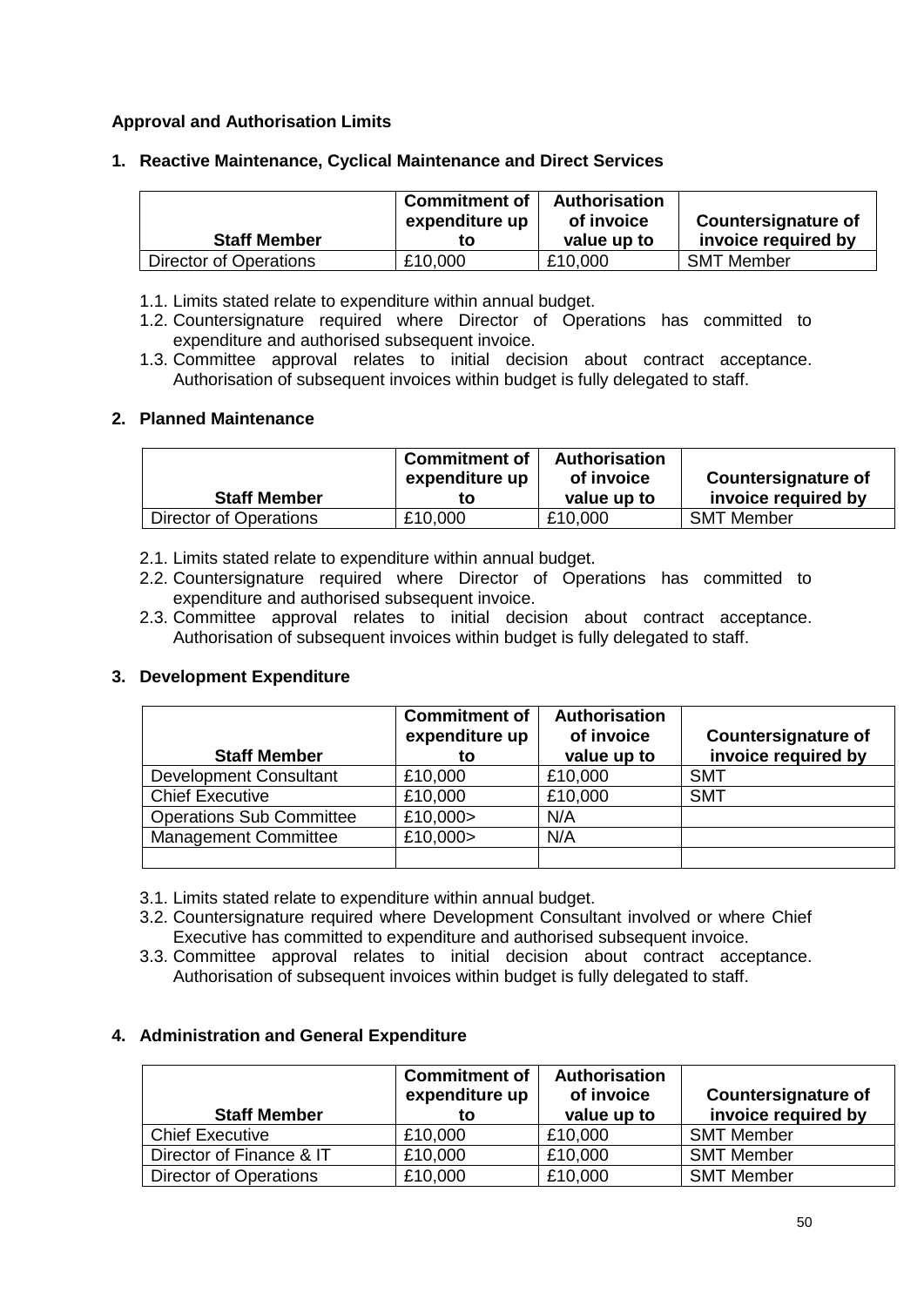| Corporate Services Manager | .000<br>n<br>69 A | .ooc<br>10 | SM<br>Member |
|----------------------------|-------------------|------------|--------------|
|----------------------------|-------------------|------------|--------------|

- 4.1. Limits stated relate to expenditure agreed within annual budget or subsequently approved.
- 4.2. Countersignature required where SMT has committed to expenditure and authorised subsequent invoice.
- 4.3. Countersignature required for invoices above stated limits, but detailed individually within budget.
- 4.4. The financial limits in section 5 do not apply to the payment of salaries, pension contributions, PAYE or insurance costs. The Finance Director & IT is responsible for the administration of all such items.
- 4.5. Committee approval relates to initial decision about contract acceptance. Authorisation of subsequent invoices within budget is fully delegated to staff.
- 4.6. Delegated authority may be given to a staff member to incur spend within the appropriate authorisation level (£10,000)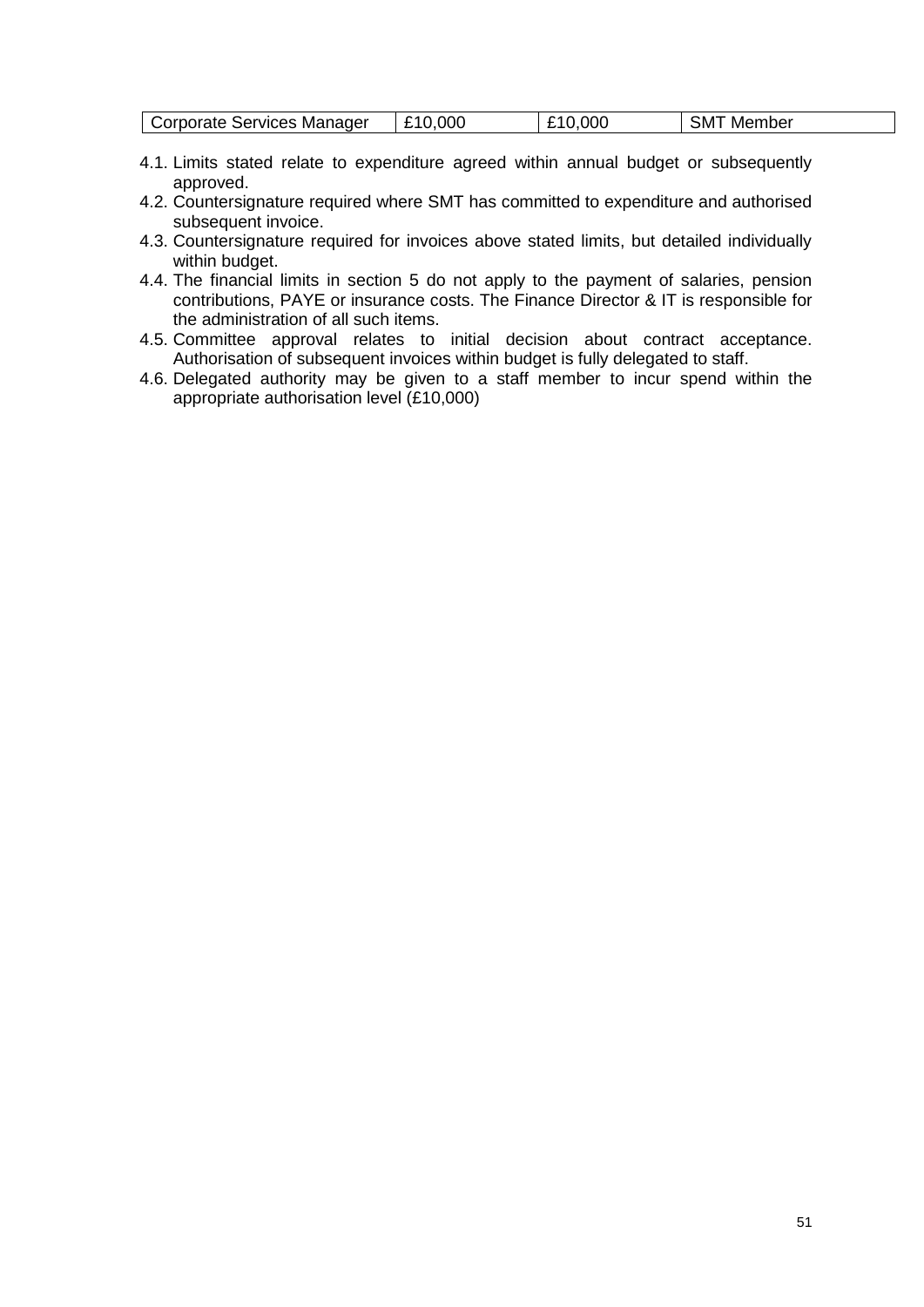**Appendix D**

# **Role Description for the Association's Chairperson**

**Chairperson** 

# **1. Introduction**

- 1.1 This role description sets out the particular duties and responsibilities that attach to the Chair of CHA and to the Chairs of CHA's sub-committees. The responsibilities described here are additional to those set out in the Governing Body Members' (GBM) role description. It should be considered alongside CHA's Rules and Standing Orders.
- 1.2 This role description will be used to support the annual review of the Governing Body's effectiveness. It will be used to appoint the Chair and sub-committee Chairs after each AGM. GBMs who wish to be considered for this office will be invited to say how, if elected, they will carry out the duties that are set out here before the election takes place.
- 1.3 In the event that the Chair is unable to fulfil their responsibilities, the Vice Chair will carry out the duties of the Chair.
- 1.4 An overview of the Role of the Chair is outlined in Rule 59.5 of CHA's Rules.
- 1.5 The Chair will be elected by the Governing Body each year at the first Governing Body meeting following the AGM. Whilst the Chair of CHA can be re-elected, in accordance with Rule 59.10 of CHA's Rules, they cannot serve a continuous term of more than five years. There is no expectation that the Chair must serve the full five year maximum term.

## **2. Key Responsibilities**

2.1 The Chair must act, and be seen to act, at all times on behalf of the Governing Body.

The Chair's key responsibilities are:

- To lead the Governing Body or sub-committee constructively, provide direction and manage meetings effectively
- To develop and maintain a constructive and positive working relationship with the Chief Executive and senior staff
- To uphold CHA's Code of Conduct and promote good governance
- To ensure that CHA's business is conducted effectively between meetings and that emergency decisions are taken appropriately when required

# **3. Leadership and Direction**

- 3.1 The Chair is expected to:
	- Represent CHA positively and effectively
	- Set the style and tone of Governing Body or sub-committee meetings to ensure effective and participative decision making
	- Promote and uphold the Code of Conduct for CHA's Governing Body
	- Ensure that the necessary arrangements are in place to enable CHA to honour its obligations, achieve its objectives and meet agreed targets
	- Demonstrate and support the principles of good governance at all times
	- Ensure that the Governing Body has access to the range of skills, knowledge and experience necessary for the achievement of CHA's aims and objectives and for the fulfilment of the Governing Body's responsibilities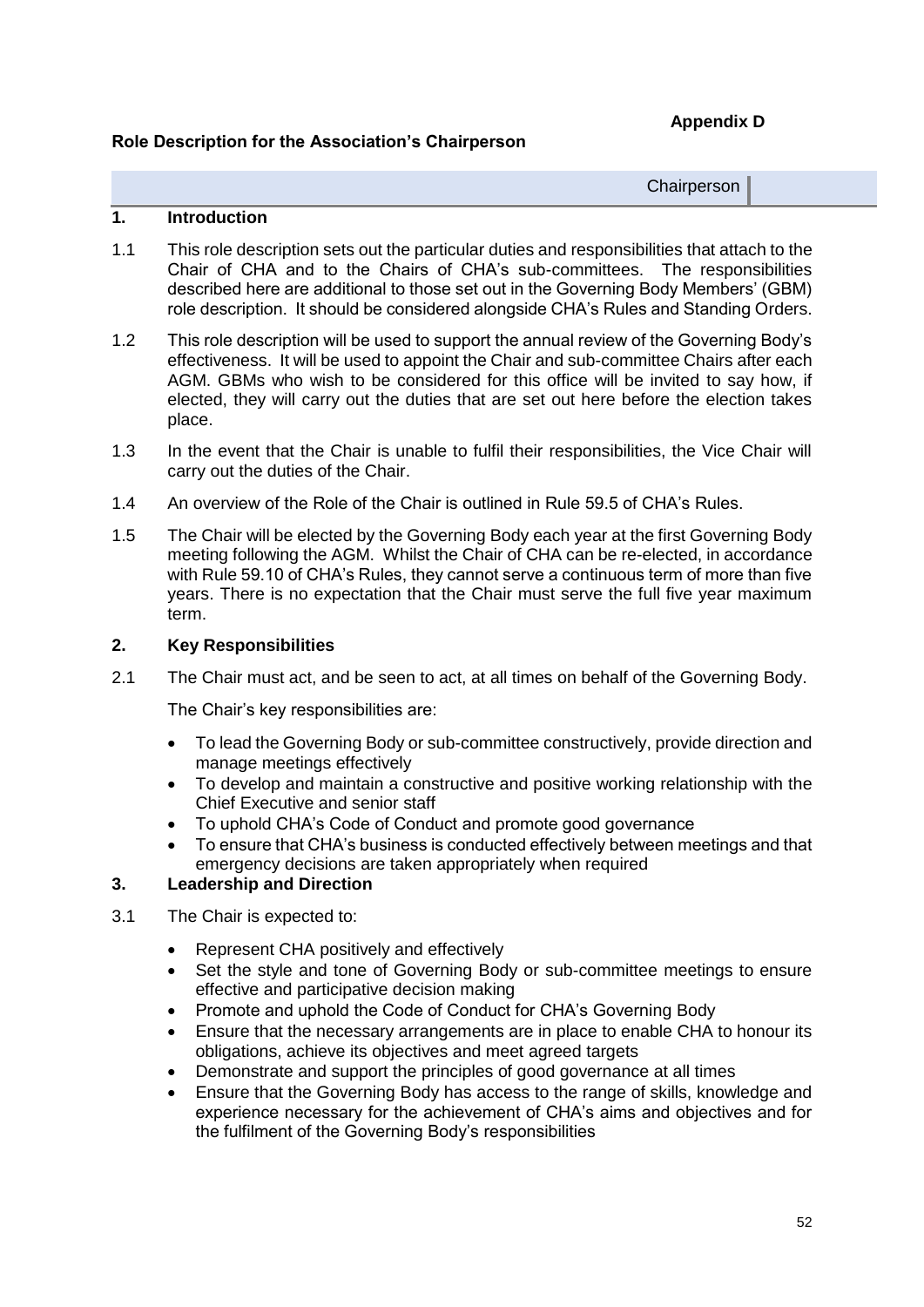- Ensure that the Governing Body has access to the necessary advice, information and support to fulfil its responsibilities and that, where appropriate, external and/or specialist advice is sought
- Provide support to new and experienced Governing Body Members by promoting access to relevant induction, training and development opportunities

# **4. Working with the Chief Executive**

- 4.1 The Chair should:
	- Establish a constructive relationship with the Chief Executive and ensure that their respective roles of leading and managing are recognised and promoted effectively. Sub-committee Chairs should establish similar relationships with the relevant senior staff members.
	- Ensure that the conduct of CHA's business continues effectively between meetings of the Governing Body and act under delegated or emergency authority when necessary
	- In the event of a vacancy, ensure that effective arrangements are implemented for the recruitment and appointment of a Chief Executive, in accordance with CHA's agreed recruitment practices
	- Carry out, with at least one other Governing Body member, the Chief Executive's annual appraisal and report to the Governing Body.
	- Ensure that appropriate arrangements are in place and implemented effectively for the support and remuneration of the Chief Executive.
	- In the event that it is necessary, be responsible for dealing with a grievance or disciplinary action in respect of the Chief Executive, in accordance with CHA's agreed procedures

# **5. Promoting Good Governance**

- 5.1 The Chair is required to:
	- Promote and demonstrate the highest standards of ethical conduct and integrity
	- Initiate any investigation under the terms of CHA's Code of Conduct
	- Chair all general meetings of CHA in accordance with the Rules
	- Chair all Governing Body meetings of CHA, in accordance with the Rules and Standing Orders
	- Ensure that all Governing Body members have access to appropriate information and have an opportunity to contribute to discussion and consideration of all matters requiring their attention
	- Manage meetings effectively to ensure that there is sufficient time for the consideration of all relevant issues; for performance to be monitored effectively and for risk to be assessed realistically
	- Ensure that all delegated authorities are monitored and reporting arrangements are implemented effectively

# **6. Conduct of CHA's Business**

- 6.1 The Chair is expected to:
	- Ensure that CHA's business is efficiently and accountably conducted between Governing Body meetings
	- Sign cheques and documents requiring the Governing Body or the Chair's authorisation, in accordance with CHA's standing orders